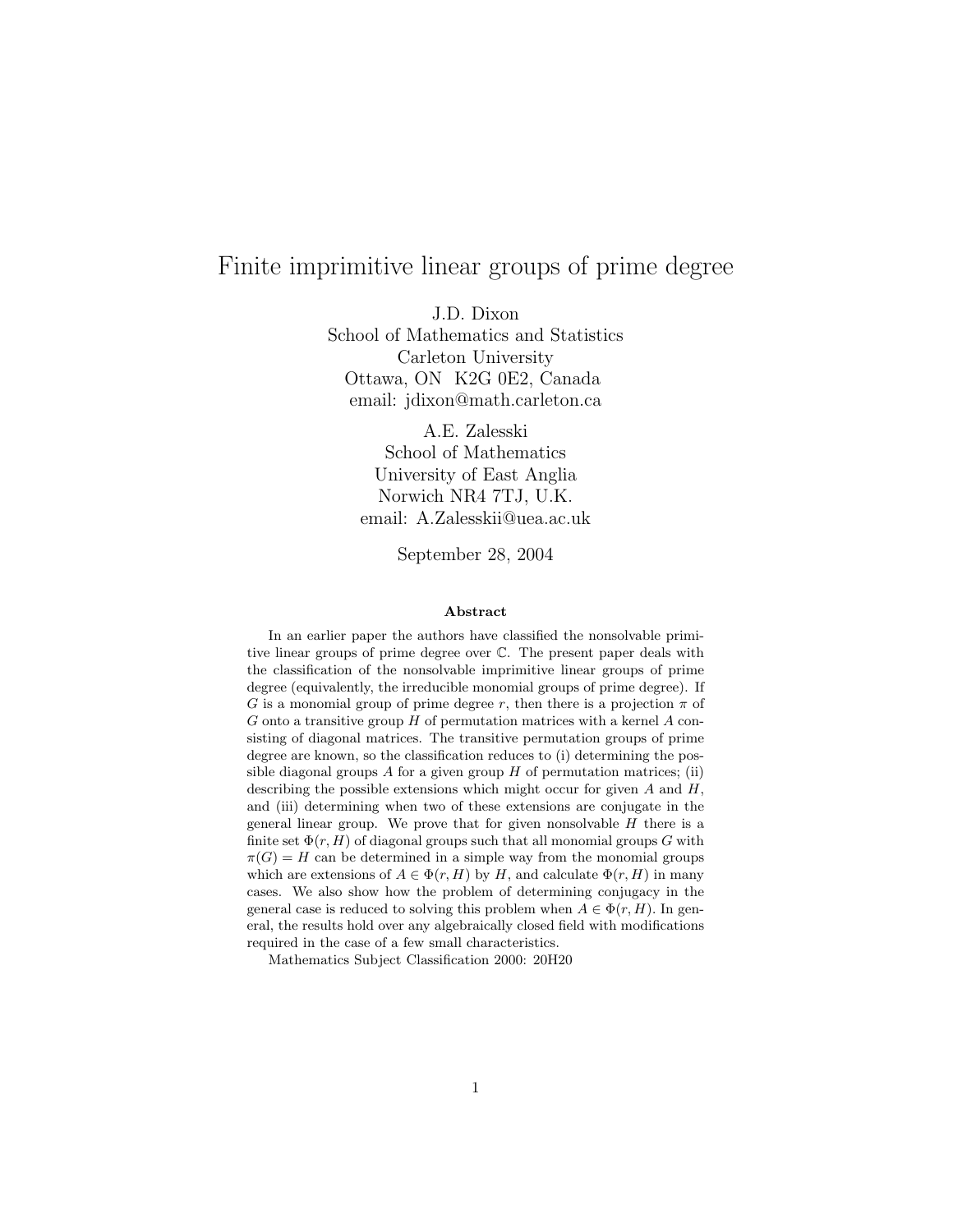## 1 Introduction

This paper is concerned with the problem of describing the finite imprimitive linear groups of prime degree over an algebraically closed field. It complements earlier work ([20] and [7]) describing the primitive linear groups of prime degree over C. Since the degree is prime, the classification of imprimitive groups is equivalent to classification of irreducible monomial groups (see below). Considerable work has been done on classifying the solvable monomial groups of prime degree; see [29], [28], [19] and [5], and related work [25], [10], [1] and [18]. Therefore in this paper we restrict ourselves to nonsolvable, imprimitive groups of prime degree.

We now establish notation which will be used throughout the rest of the paper. In all cases  $r$  will denote a prime and  $F$  will be an algebraically closed field. Suppose that G is a finite nonsolvable imprimitive subgroup of  $GL(V)$ where  $V$  is a vector space of dimension  $r$  over  $F$ . Because  $r$  is prime, the definition of imprimitivity shows that there exists a basis  $e_1, ..., e_r$  of V such that G permutes the set of 1-dimensional subspaces  $Fe_1, ..., Fe_r$  transitively. Over this basis the elements of G correspond to matrices from the monomial group  $Mon(r, F)$ . We shall identify G with this group of monomial matrices and V with the vector space  $F^r$  of r-vectors over  $F$ , so  $e_1, ..., e_r$  is just the standard basis of  $F^r$ . The elements of  $GL(r, F)$  which permute the set  $\{Fe_1, ..., Fe_r\}$  of 1-dimensional subspaces are just the elements of  $Mon(r, F)$ , whilst the elements which fix each of the subspaces  $Fe<sub>i</sub>$  form the *diagonal group* D. The elements of  $GL(r, F)$  which map the set  $\Omega := \{e_1, ..., e_r\}$  into itself form the group S of permutation matrices in  $Mon(r, F)$ . Note that S is isomorphic to the symmetric group  $Sym(r)$ , D is abelian, and  $Mon(r, F) = DS$ . Finally we define Z to be the group of scalar matrices, so Z is the centre of  $GL(r, F)$ .

We shall consider a further simplification. For each subgroup  $K$  of  $GL(r, F)$ we define  $K^0 := K \cap SL(r, F)$ . In particular,  $Z^0$  has order r when  $char(F) \neq r$ (otherwise it is 1). Clearly  $G^0$  is a finite irreducible nonsolvable subgroup of  $Mon(r, F)$  whenever G is. Since  $G \leq G^0 Z$ , it is reasonable to restrict our consideration to the case where G is contained in  $Mon(r, F)^{0}$ .

We have a homomorphism  $\pi$  of  $Mon(r, F)$  onto S defined by replacing every nonzero entry in a monomial matrix by 1. The kernel of  $\pi$  is D. We note in passing that if F has characteristic  $p > 0$ , then 1 is the only p-power root of 1 in  $F$  and so  $D$  contains no nontrivial  $p$ -elements.

We are interested in classifying groups up to conjugacy in  $GL(r, F)$ . If G and G are subgroups of  $Mon(r, F)$ , we write  $G \sim G$  if G is conjugate to G in  $GL(r, F)$ , and write  $G \approx \tilde{G}$  if they are conjugate under some element of  $Mon(r, F).$ 

In what follows we shall refer to the following hypothesis:

(H) G is a finite nonsolvable irreducible subgroup of  $Mon(r, F)^0$  where r is a prime and F is an algebraically closed field. We define  $A(G) := D \cap G$ ,  $H := \pi(G)$  and  $H_1$  as the stabilizer of  $e_1$  in H.

Since  $G$  is nonsolvable and irreducible,  $H$  must be nonsolvable and transitive,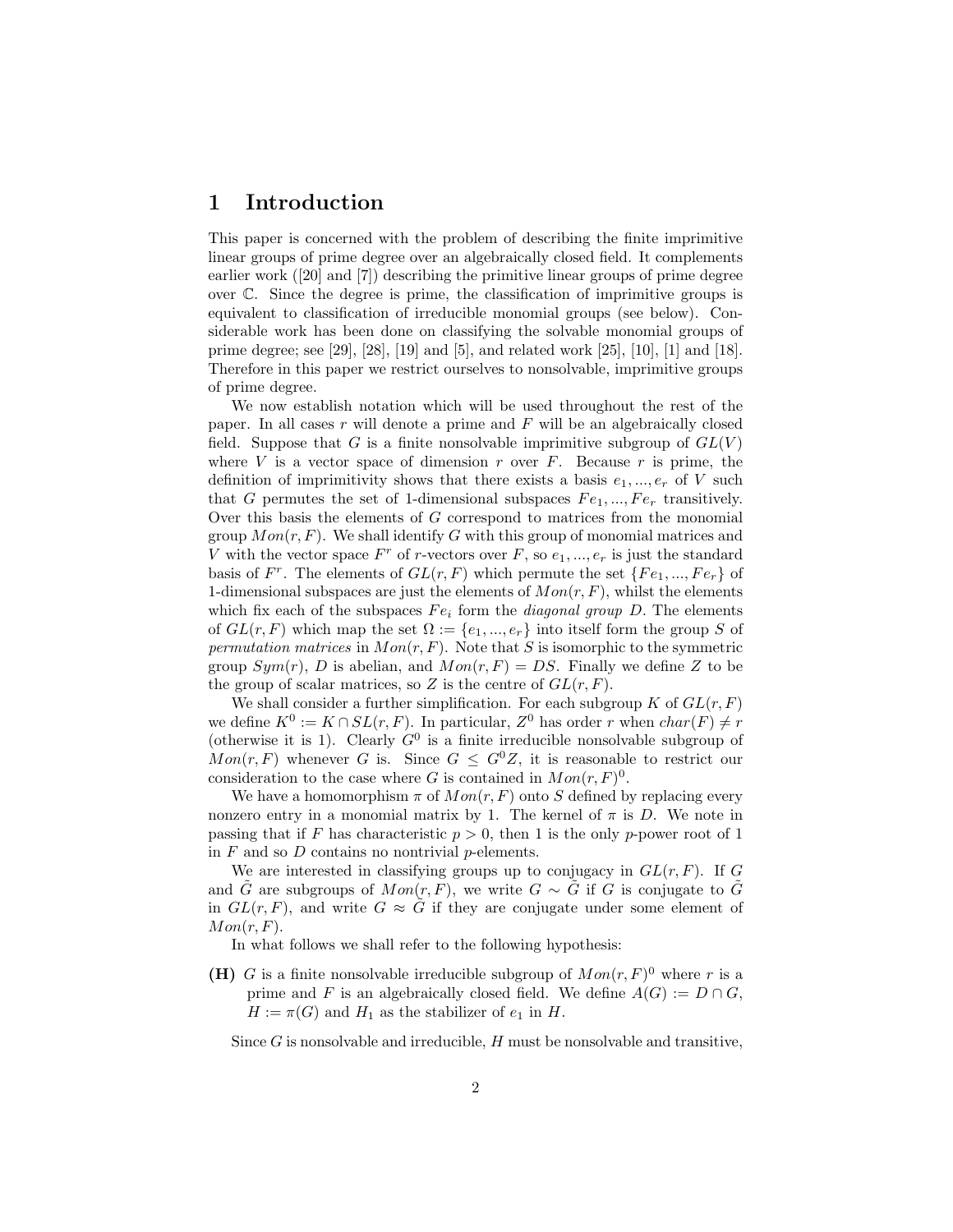so  $H_1$  has index r in H. Conversely, given a transitive subgroup H of S, and a finite subgroup A of  $D^0$  which is normalized by H we define

 $\Delta(A, H) := \{ G \leq Mon(r, F)^0 \mid \pi(G) = H \text{ and } A(G) = A \}$ 

(we do *not* assume that the groups in  $\Delta(A, H)$  are irreducible, but we shall see later that in most cases they are).

Our problem is to classify (up to conjugacy in  $GL(r, F)$ ) the groups G which satisfy (H). This problem falls into three parts:

- (I) Describe the permutation groups  $H$  which can arise for a specified prime  $r$ .
- (II) Given a specific permutation group  $H$  of degree  $r$ , describe the possible subgroups A of  $D^0$  which can occur as  $A(G)$  for some G.
- (III) Given H and A, describe  $\Delta(A, H)$  and find representatives of the  $\sim$ classes of groups in  $\Delta(A, H)$ .

Our main results on these questions are summarized below.

#### 1.1 The possible factor groups  $H$

Question  $(I)$  is easily answered using known results since  $H$  is transitive of prime degree. Based on the classification of finite simple groups, we have:

**Proposition 1.1** (see [9] or [6, page 99]) If H is a transitive nonsolvable subgroup of  $Sym(r)$  where r is a prime (necessarily  $r \geq 5$ ), then H is 2-transitive and one of the following holds:

(i)  $Alt(r) \leq H \leq Sym(r)$  with  $r \geq 5$ ;

(ii)  $r \geq 5$  has the form  $(q^n - 1)/(q - 1)$  for some integer  $n \geq 2$  and some prime power q, and  $PSL(n,q) \leq H \leq P\Gamma L(n,q)$ ; or

(iii) (three exceptional cases)  $(r, H) = (11, PSL(2, 11)), (11, M_{11})$  or  $(23, M_{23})$ .

Case (i) with  $r = 5$  is subsumed in (ii) with  $(n, q) = (2, 4)$ . The permutation representation in (ii) refers to the action on the set of lines of the underlying projective space. We can also consider the action on hyperplanes. For  $n > 2$ these two representations are different, but the permutation groups they give rise to are conjugate in  $Sym(r)$  since the stabilizer of a line is mapped into the stabilizer of a hyperplane by a suitable outer automorphism (see Section 1.1.1 below).

For  $PSL(2, 11)$  in (iii) there are also two conjugacy classes of subgroups of index 11, and hence two inequivalent permutation representations of degree 11. However, again the two classes are merged under an outer isomorphism so, up to conjugacy in  $Sym(r)$ , the two representations have the same image. The one-point stabilizers in the three exceptional cases are isomorphic to  $Alt(5)$ ,  $Alt(6) \cdot 2$ , and  $M_{22}$ , respectively.

Since we are interested in classifying the possible  $G$  up to conjugacy, we can assume that we have fixed arbitrarily one group  $H \leq S$  for each permutation isomorphism class. Then Proposition 1.1 enables us to partition the set Π of all pairs  $(r, H)$  which arise for groups satisfying hypothesis  $(H)$  into three classes: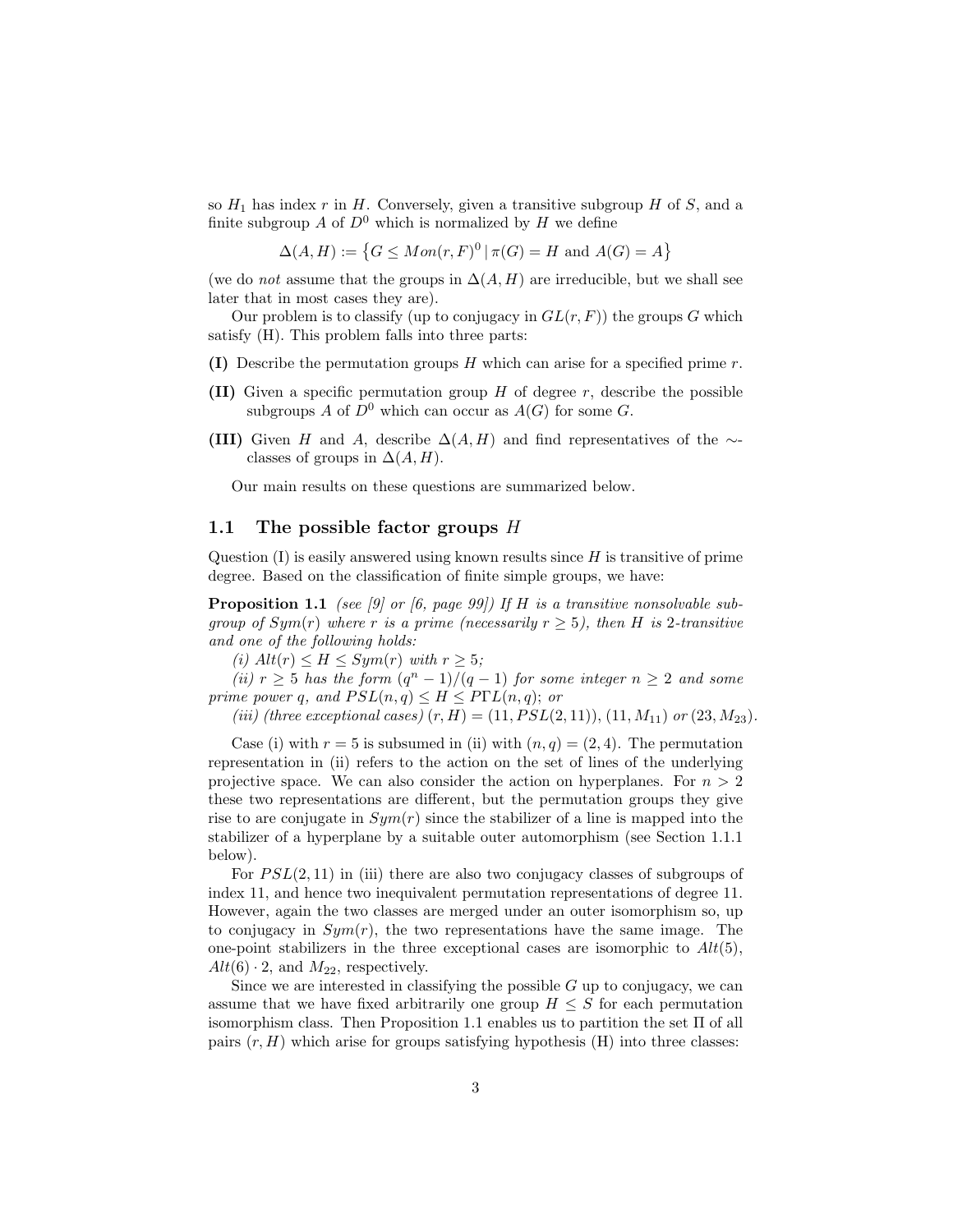- $\Pi_1$ : all  $(r, H)$  with  $r \geq 7$  and  $H = Alt(r)$  or  $Sym(r)$ ;
- $\Pi_2$ : all  $(r, H)$  with  $r \geq 5$ ,  $PSL(n, q) \leq H \leq P\Gamma L(n, q)$  and  $r = \frac{q^n 1}{q 1}$ with the exception of  $(7, PSL(3, 2))$ ;
- $\Pi_3$ : the exceptional cases  $(r, H) = (7, PSL(3, 2)), (11, PSL(2, 11)), (11, M<sub>11</sub>)$ and  $(23, M_{23})$ .

Although this has not been proved, it is conjectured that  $\Pi_2$  contains groups of infinitely many prime degrees; for example, every Mersenne prime r occurs. We shall see later why the pair  $(7, PSL(3, 2))$  has been moved from class  $\Pi_2$  to class  $\Pi_3$ .

#### 1.1.1 Permutation representation of  $PSL(n,q)$

It helps to be a little more precise in identifying the permutation representation of  $PSL(n, q)$  in class  $\Pi_2$ . A simple number theoretic argument (see [7, Lemma 3.1]) shows that, if  $q = p^a$  where p is prime, then the primality of  $r := (q^n - q)$  $1)/(q-1)$  implies that n is prime,  $n \nmid q-1$  and  $a \geq 1$  is a power of n. If  $n = 2$ then  $p = 2$  and r is a Fermat prime.

In particular, since  $(n, q - 1) = 1$ , we have  $PGL(n, q) = PSL(n, q) \cong$  $SL(n,q)$ , and  $P\Gamma L(n,q)/PSL(n,q)$  is cyclic of order a (a power of n) (see [3, page xvi]). Thus we may assume that the elements of  $H$  are identified with the matrices in  $SL(n, q)$ . The action considered is the action of H on lines (= 1-dimensional subspaces of  $\mathbb{F}_q^n$ ). Without loss in generality we may assume that  $H_1$  is the subgroup fixing the line spanned by  $\begin{bmatrix} 1,0,...,0 \end{bmatrix}^T$ . It consists of the matrices of the form

$$
\left[\begin{array}{cc} \xi & w \\ 0 & y \end{array}\right]
$$

where  $\xi \in \mathbb{F}_q^*$ , w is a  $1 \times (n-1)$  block, and  $y \in GL(n-1,q)$  has determinant  $\xi^{-1}$ . The outer automorphism of H defined by  $x \mapsto (x^{-1})^{\top}$  (the inverse transposed) maps  $H_1$  onto the stabilizer of a hyperplane (=  $(n-1)$ -dimensional subspace). The outer automorphisms in  $P\Gamma L(n,q)$  are obtained by applying Galois automorphisms from  $Gal(\mathbb{F}_q)$  to the entries of the matrices. The latter group is cyclic of order  $a$  (and hence a power of  $n$  from above), and is generated by the Frobenius mapping  $\xi \mapsto \xi^p$ . Under these hypotheses,  $P\Gamma L(n,q)$  splits over  $PSL(n, q)$ .

### 1.2 The possible subgroups  $A(G)$

We now turn to question (II). Suppose that  $(r, H) \in \Pi$  is specified, and that G satisfies hypothesis (H) with  $\pi(G) = H$ . Now G acts by conjugation on D with  $A(G)$  acting trivially. Thus we can consider D as a  $\mathbb{Z}H$ -module and we shall refer to any subgroup of  $D$  which is a  $\mathbb{Z}H$ -submodule as being an  $H$ -stable subgroup. In particular,  $D^0$  and  $A(G)$  are *H*-stable.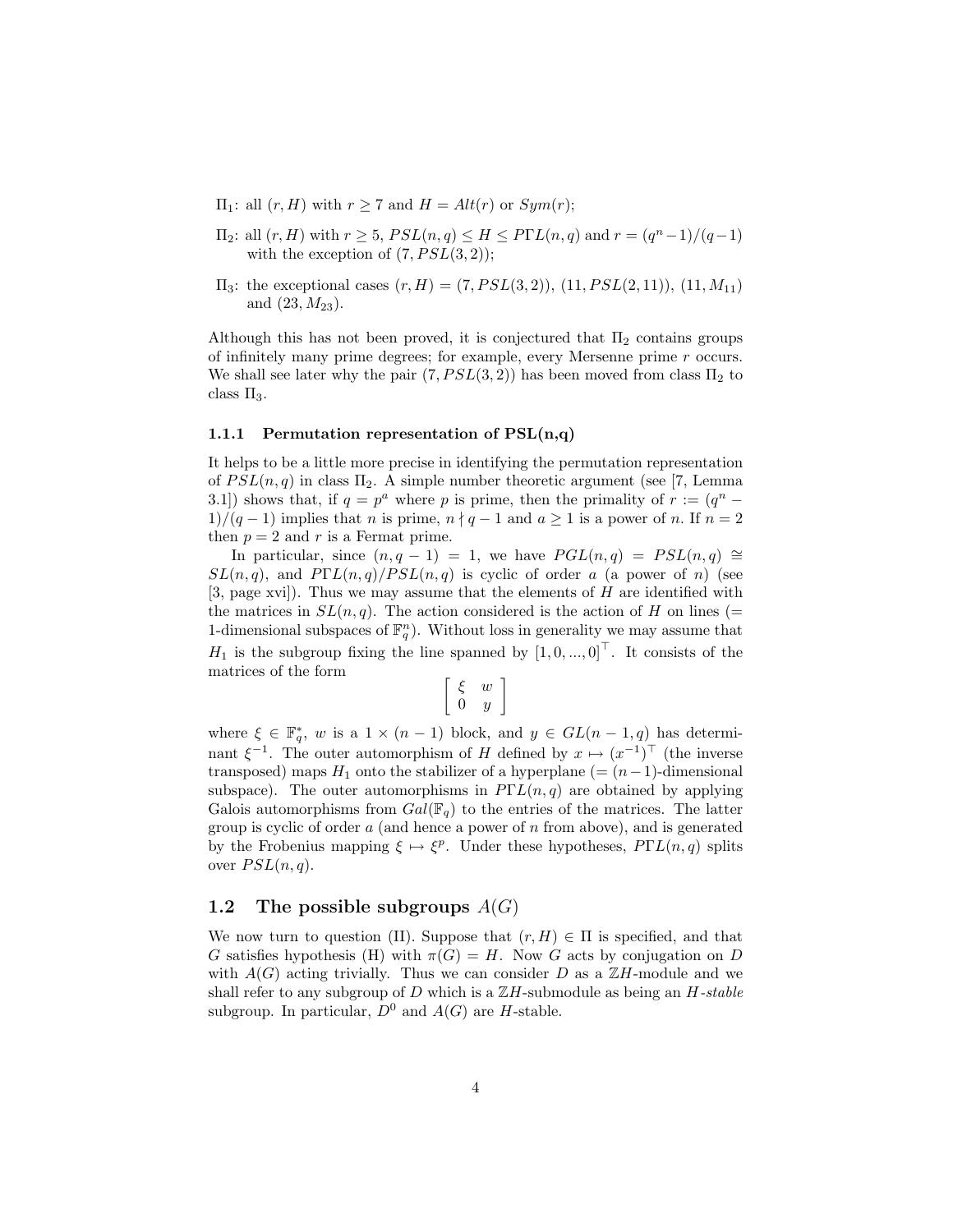Conversely, if A is an H-stable subgroup of  $D^0$ , then AH is a subgroup of  $Mon(r, F)$ . If A is not contained in Z then Theorem 2.1 in Section 2 below shows that  $(AH)^0$  is irreducible and hence satisfies hypothesis (H).

Thus to answer question  $(II)$  we must determine the lattice of finite  $H$ -stable subgroups of  $D^0$ . Since the Sylow subgroups of a finite H-stable group are also  $H$ -stable, it is enough to consider the  $H$ -stable subgroups of prime power orders.

For each integer  $m > 0$  we define the H-stable subgroups  $D(m) := \{u \in$  $D | u<sup>m</sup> = 1$  and  $D<sup>0</sup>(m) := D(m)<sup>0</sup>$ . Thus, if  $char(F) \nmid m$ , then  $D(m)$  is a direct product of r cyclic groups of order m, and  $\left|D^0(m)\right| = m^{r-1}$ . (If  $p = char(F)$ , then D contains no nontrivial p-subgroup.) Subgroups of the form  $D^0(m)$  will be called standard subgroups.

Some important homomorphisms are related to these standard subgroups.

**Definition 1.2** For each  $x \in Mon(r, F)$  we define  $\varepsilon(x) := \det(\pi(x))$ ; hence  $\varepsilon(x) = \pm 1$  depending on whether the permutation  $\pi(x)$  is even or odd. For each integer m we define  $\pi_m : Mon(r, F) \longrightarrow Mon(r, F)$  by  $\pi_m(x) := \varepsilon(x)^{m-1}x^{(m)}$ where  $x^{(m)}$  is the matrix obtained from x by replacing each nonzero entry of x by its mth power. For each subgroup  $K \leq Mon(r, F)^0$  we define  $\tilde{\pi}_m(K) :=$  $\pi_m^{-1}(K) \cap Mon(r, F)^0$ .

**Lemma 1.3** Let  $m > 1$ . Then

- (a)  $\pi_m$  is a surjective homomorphism with kernel  $D(m)$ ;
- (b)  $\pi_m$  maps  $Mon(r, F)^0$  onto itself;
- (c)  $D^0(m) \leq \tilde{\pi}_m(K)$  for each  $K \leq Mon(r, F)^0$  and  $\tilde{\pi}_m(K)/D^0(m) \cong K$ .

**Proof.** Statement (a) is clear (surjectivity follows from the fact that  $F$ is algebraically closed), so consider (b). For each  $x \in Mon(r, F)$ ,  $det(x) =$  $\varepsilon(x)\delta$  where  $\delta$  is the product of the nonzero entries in x and  $\det(\pi_m(x)) =$  $\varepsilon(x)^{r(m-1)+1}\delta^m = \varepsilon(x)^m\delta^m$  because r is odd. Thus  $\det(\pi_m(x)) = \det(x)^m$ . In particular,  $\pi_m$  maps  $Mon(r, F)^0$  into itself. Now suppose  $y \in Mon(r, F)^0$ . By (a) we can choose  $z \in Mon(r, F)$  such that  $\pi_m(z) = y$ . Then  $\det(z)^m =$  $\det(y) = 1$  and so defining  $u := diag(\omega, 1, ..., 1)$  with  $\omega = \det(z)^{-1}$  we have  $x := uz \in Mon(r, F)^0$  and  $\pi_m(x) = 1$ . This shows that  $\pi_m$  maps  $Mon(r, F)^0$ onto itself. This proves (b). Statement (c) now follows easily (apply  $\pi_m$  to  $\tilde{\pi}_m(K)$ ).  $\blacksquare$ 

We call an H-stable subgroup of  $D^0$  basic if it does not contain any  $D^0(m) \neq$ 1 and denote the set of finite basic H-stable subgroups of  $D^0$  by  $\Phi(r, H)$ . If A is an H-stable subgroup of  $D^0$ , then it is clear that  $\pi_m(A)$  and  $\tilde{\pi}_m(A)$  are also H-stable since  $\pi \circ \pi_m = \pi$ . Each standard subgroup  $D^0(m)$  has the form  $\tilde{\pi}_m(1)$ , and more generally every finite H-stable subgroup of  $D^0$  can be written in the form  $\tilde{\pi}_m(A)$  for some  $m \geq 1$  and some  $A \in \Phi(r, H)$ . This representation is unique if we restrict m to be relatively prime to  $char(F)$  when the latter is nonzero. Thus a knowledge of  $\Phi(r, H)$  completely determines the lattice of finite H-stable subgroups in  $D^0$ . Since each  $A \in \Phi(r, H)$  is a direct product of its Sylow subgroups and these are all basic H-stable subgroups of prime power orders, it is enough to know the set  $\Phi_p(r, H)$  of basic H-stable p-subgroups for each prime p. We shall see below (Theorem 1.5) that  $\Phi(r, H)$  is always finite.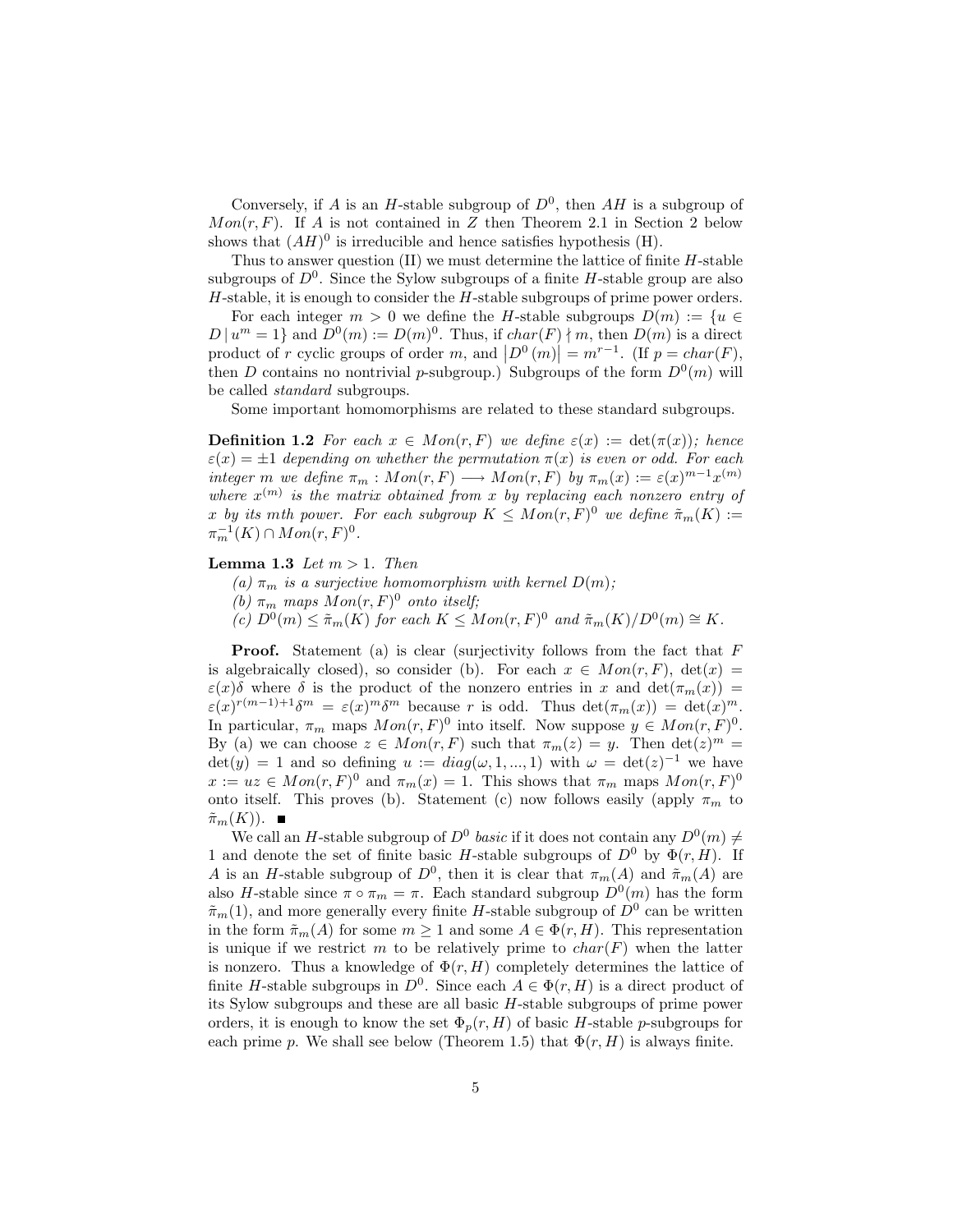Remark An alternative way to think about the lattice of finite H-stable subgroups is the following. Let  $H_1$  be the stabilizer in H of the point  $e_1$ . Consider the multiplicative group  $F^*$  of the field F as a  $\mathbb{Z}H_1$ -module with trivial action. Then the permutation action of H is induced from this trivial module and so  $D \cong \mathbb{Z} H \otimes_{\mathbb{Z} H_1} F^*$ . Consider the analogous induced  $\mathbb{Z} H$ -module  $M := \mathbb{Z} H \otimes_{\mathbb{Z} H_1} \mathbb{Z}$ where  $\mathbb Z$  is the (additive!)  $\mathbb ZH_1$ -module with the trivial action. Then M as a  $\mathbb Z$ module is free of rank  $r = |H : H_1|$ , and for each integer  $m \geq 0$  with char(F)  $\nmid m$ we have  $D(m) \cong M/mM$  as ZH-modules. Hence the lattice  $\mathcal{L}(M)$  of nonzero submodules of M determines the lattice of finite H-stable subgroups of D. However,  $\mathcal{L}(M)$  is independent of the field F and seems an important object to study in its own right.

For any integer  $m > 0$  and prime p,  $\pi_m$  induces a ZH-homomorphism of  $D(mp)$  onto  $D(p)$  with kernel  $D(m)$ . Therefore  $D(mp)/D(m) \cong D(p)$  as  $\mathbb{Z}H$ modules and similarly  $D^0(mp)/D^0(m) \cong D^0(p)$ . If  $p = char(F)$ , then  $D(p) = 1$ , but if  $p \neq char(F)$ , then  $D(p) \cong \mathbb{F}_pH \otimes_{\mathbb{F}_pH_1} \mathbb{F}_p$  where  $\mathbb{F}_p$  is the field with p elements (with  $\mathbb{F}_pH_1$  acting trivially). Thus, when  $p \neq char(F)$ , the structure of  $D^0(mp)/D^0(m)$  is determined by the structure of this induced module. The latter is known and is described in the following proposition (adapted from [21] for the case where the degree is prime using the remarks at the beginning of Section 1.1.1).

**Proposition 1.4** ([21]) Let H be a nonsolvable 2-transitive group of prime degree r (see Proposition 1.1) with a one-point stabilizer  $H_1$ . Let p be a prime and set  $B_p := \mathbb{F}_p H \otimes_{\mathbb{F}_p H_1} \mathbb{F}_p$ . If  $p = r$  then  $B_p$  has a unique composition series of the form  $0 < \mathbb{F}_p < B_p^0 < B_p$  where  $B_p^0$  has codimension 1. On the other hand, if  $p \neq r$ , then we have the  $\mathbb{F}_p H$ -module decomposition  $B_p = \mathbb{F}_p \oplus B_p^0$  where  $B_p^0$ is irreducible except in the following cases:

(i)  $PSL(n,q) \leq H \leq P\Gamma L(n,q)$  with  $n > 2$ ,  $r = (q^n - 1)/(q - 1)$  and  $p \mid q$ ; (ii)  $(r, H, p) = (11, PSL(2, 11), 3)$  or  $(23, M_{23}, 2)$ .

**Remark** The submodule structure of  $B_p^0$  in (i) can be quite complicated (see Section 3). In case (ii), when  $H = PSL(2, 11)$  the module  $B_3^0$  has a unique proper nonzero submodule of dimension 5 (see [21, page 18]), and when  $H =$  $M_{23}$  the module  $B_2^0$  has a unique proper nonzero submodule of dimension 11 (see  $[16]$ ).

This proposition leads to the following theorem which is proved in Section 2.

Theorem 1.5 Let  $(r, H) \in \Pi$ .

(a)  $\Phi_p(r,H) = \{1\}$  for  $p \neq r$  except in the cases listed in (i) or (ii) of Proposition 1.4.

(b)  $\Phi_r(r, H) = \{1, Z^0\}$ 

(c)  $\Phi_n(r, H)$  is finite for all primes p, and hence  $\Phi(r, H)$  is finite.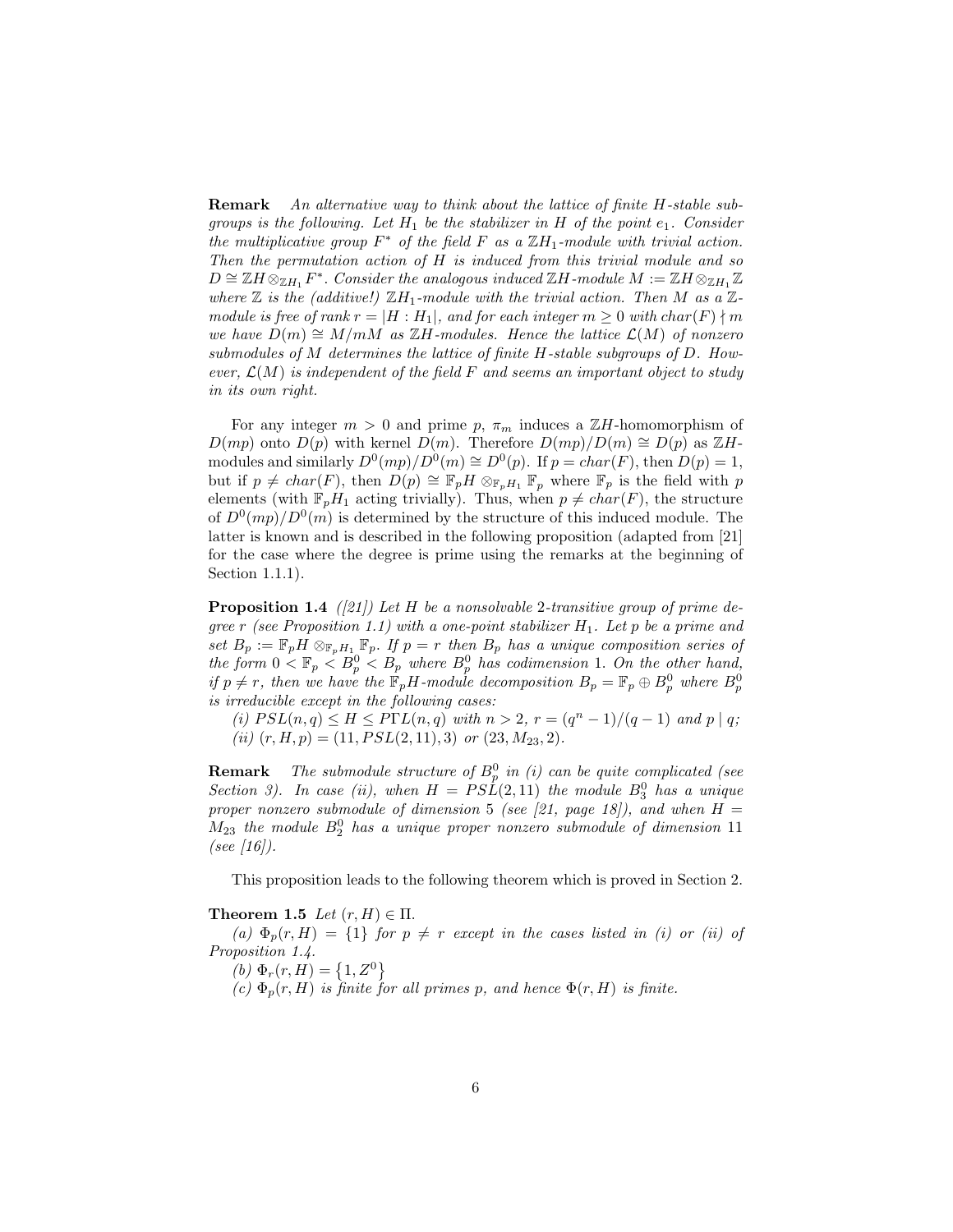## 1.3 The set of extensions  $\Delta(A, H)$  of A by H

Given  $(r, H) \in \Pi$  and a finite H-stable subgroup A of  $D^0$ , (III) asks for a classification of the extensions in  $\Delta(A, H)$ . Define  $H := \{\varepsilon(x)x \mid x \in H\}$  where  $\varepsilon(x) = \pm 1$  depending on whether the permutation x is even or odd. Then  $H \cong \tilde{H} \leq Mon(r, F)^{\tilde{0}}$  and  $\pi(\tilde{H}) = H$ . Thus  $G := A\tilde{H} \in \Delta(A, H)$ , and so this set of extensions is nonempty and contains at least one split extension.

In general we can prove the following criterion for splitting.

**Theorem 1.6** Let G be a group which satisfies hypothesis (H) and put  $d :=$  $|H_1: H'_1|$ . Then G splits over  $A(G)$  whenever  $|A(G)|$  is relatively prime to d.

The proof will be given at the end of Section 4.

There is an important relationship between the sets  $\Delta(A, H)$  and  $\Delta(\tilde{\pi}_m(A), H)$ which turns out to be critical in our analysis (we are indebted to V. Burichenko who pointed this out to us).

**Lemma 1.7** (*V. Burichenko*) Let  $H \leq S$  be a transitive group, and suppose that A and  $\tilde{A}$  are finite H-stable subgroups of  $D^0$  such that for some positive integerm we have  $\pi_m(\tilde{A}) = A$ .

(a) If  $\tilde{G}, \tilde{K} \in \Delta(\tilde{A}, H)$  and  $\tilde{G} \approx \tilde{K}$ , then  $\pi_m(\tilde{G}), \pi_m(\tilde{K}) \in \Delta(A, H)$  and  $\pi_m(G) \approx \pi_m(K)$ .

(b) If  $\tilde{A} := \tilde{\pi}_m(A)$ , then  $\pi_m$  induces a bijection from  $\Delta(\tilde{A}, H)$  onto  $\Delta(A, H)$ whose inverse is induced by  $\tilde{\pi}_m$ . Moreover, if  $\tilde{G}, \tilde{K} \in \Delta(\tilde{A}, H)$  then  $\tilde{G} \approx \tilde{K}$  if and only if  $\pi_m(\tilde{G}) \approx \pi_m(\tilde{K})$ 

**Proof.** (a) It is clear that  $\pi_m$  maps  $\Delta(\tilde{A}, H)$  into  $\Delta(A, H)$  since  $\pi_m(\tilde{A}) =$ A,  $\pi = \pi \circ \pi_m$  and  $\pi_m$  maps  $Mon(r, F)^0$  onto itself. Put  $\pi_m(\tilde{G}) = G$  and  $\pi_m(\tilde{K}) = K$ . Since  $\tilde{G} \approx \tilde{K}$ , we have  $\tilde{G} = a^{-1}\tilde{K}a$  for some  $a \in Mon(r, F)$ . Thus  $G = \pi_m(a)^{-1} K \pi_m(a)$  and so  $G \approx K$ .

(b) As we saw in (a),  $\pi_m$  maps  $\Delta(\tilde{A}, H)$  into  $\Delta(A, H)$ . Now for each  $G \in$  $\Delta(A, H)$ , the inverse image  $\tilde{G} := \tilde{\pi}_m(G) \in \Delta(\tilde{A}, H)$ , and  $\pi_m(\tilde{G}) = G$ . Since every group in  $\Delta(A, H)$  which maps onto G must be contained in this inverse image and all groups in  $\Delta(A, H)$  have the same order, this shows that G is the only group in  $\Delta(A, H)$  which maps onto G. Hence  $\pi_m$  induces a bijection and the inverse of this bijection is induced by  $\tilde{\pi}_m$ .

Now suppose that  $\tilde{G}, \tilde{K} \in \Delta(\tilde{A}, H)$  and put  $\pi_m(\tilde{G}) = G$  and  $\pi_m(\tilde{K}) = K$ . We saw in (a) that  $\tilde{G} \approx \tilde{K}$  implies that  $G \approx K$ . Conversely, if  $G = b^{-1}Kb$  for some  $b \in Mon(r, F)$ , then  $\tilde{G} = a^{-1} \tilde{K}a$  for any  $a \in \tilde{\pi}(b)$  since  $\tilde{G} = \tilde{\pi}_m(G)$ .

Since every H-stable subgroup is of the form  $\tilde{\pi}_m(A)$  for some basic H-stable subgroup A and some  $m \geq 1$ , the lemma above reduces the problem of describing  $\Delta(A, H)$  and its ≈-classes to the case where A is basic. As Lemma 2.1 below shows, the ∼-classes and ≈-classes of  $\Delta(A, H)$  coincide whenever A is noncentral.

At this point the reader might find it helpful to look at the final section of this paper where our description of the extensions corresponding to a fixed pair  $(r, H) \in \Pi$  is worked out in detail for particular cases.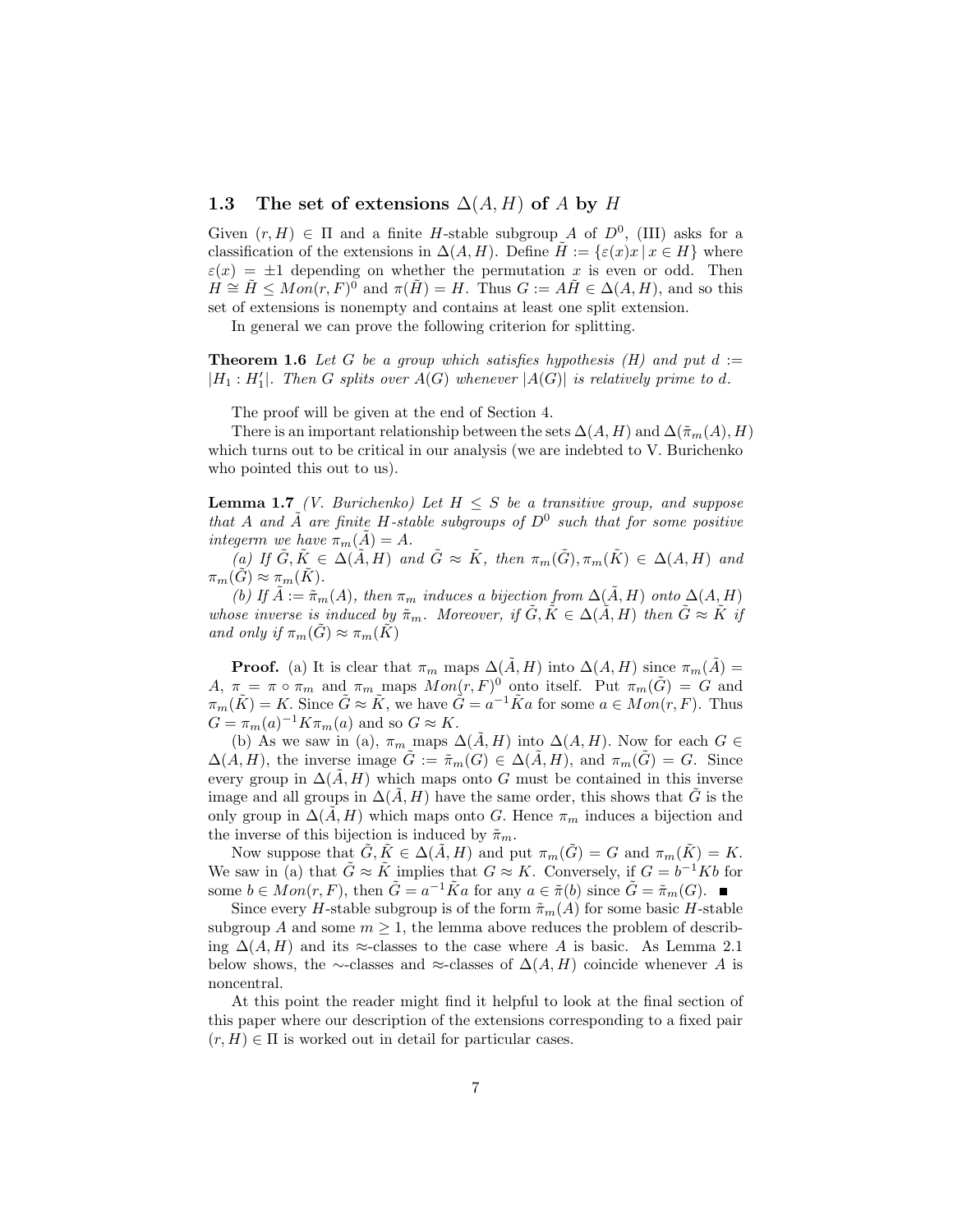## 2 Some general results

Recall that  $\Omega = \{e_1, ..., e_r\}$  is the standard basis of the underlying vector space  $F^r$  so that the subspaces  $Fe_1, \ldots, Fe_r$  are permuted under the action of  $Mon(r, F)$ . We start with the following elementary result.

**Lemma 2.1** (a) Let G be a subgroup of  $Mon(r, F)^{0}$  where r is a prime and F is an algebraically closed field. Suppose that  $H := \pi(G)$  is a transitive group and  $A(G) := G \cap D$  is not a group of scalars. Then G is irreducible (and so satisfies hypothesis  $(H)$  if  $H$  is nonsolvable).

(b) Suppose that G and  $\tilde{G}$  are two groups which satisfy hypothesis (H) and  $A(G)$  and  $A(\tilde{G})$  are both nonscalar. If G and  $\tilde{G}$  are conjugate in  $GL(r, F)$  then they are also conjugate in  $Mon(r, F)$ .

Remark As we shall see in Section 5 both conclusions may be false when theabelian normal subgroup is scalar.

**Proof.** (a) There exist r one-dimensional representations  $\lambda_i$  of  $A(G)$  defined by  $xe_i = \lambda_i(x)e_i$  for all  $x \in A(G)$ . Consider the equivalence relation  $\rho$  on  $\Omega$ defined by  $e_i \rho e_j \Leftrightarrow \lambda_i = \lambda_j$ . This relation is invariant under H. Since H is transitive on  $\Omega$  and  $r$  is prime, the  $\rho$ -equivalence classes must all have the same size and so either the  $\lambda_i$  are distinct or all equal. The latter is impossible since  $A(G)$  is nonscalar, and so  $\lambda_i \neq \lambda_j$  whenever  $i \neq j$ . This implies that  $Fe_1, ..., Fe_r$  are the only minimal  $A(G)$ -invariant subspaces of  $F^r$ . Thus any nonzero G-invariant subspace contains some  $Fe<sub>i</sub>$  and so contains them all by the transitivity of  $H$ . This shows that  $G$  is irreducible.

(b) Choose  $c \in GL(r, F)$  such that  $c^{-1}Gc = \tilde{G}$ . Then  $c^{-1}A(G)c = A(\tilde{G})$ because  $A(G)$  and  $A(G)$  are the unique maximal normal abelian subgroups of G and G, respectively. As we saw in (a),  $Fe_1, ..., Fe_r$  are the unique minimal invariant subspaces for both  $A(G)$  and  $A(\tilde{G})$ . Hence c must permute this set of subspaces and so  $c \in Mon(r, F)$ .  $\blacksquare$ 

If G is a subgroup of  $Mon(r, F)$  such that  $H := \pi(G)$  is transitive (but not necessarily nonsolvable), then G permutes the set of 1-dimensional subspaces  $Fe_1, ..., Fe_r$  transitively. Let  $G_i$  be the subgroup (of index r in G) which fixes the space  $Fe_i$ , so  $H_i := \pi(G_i)$  is the stabilizer of  $e_i$  in H. Then we have a representation  $\lambda_i$  of degree 1 for  $G_i$  defined by  $xe_i = \lambda_i(x)e_i$  for all  $x \in G_i$ . Note that the kernel of  $\lambda_i$  contains  $G'_1$ . Since  $\lambda_i(G_i)$  is a finite subgroup of the multiplicative group  $F^*$  of the field,  $\lambda_i(G_i)$  is cyclic, and so  $|\lambda_i(G_i)|$  divides the exponent of  $G_i/G_i'$ .

**Lemma 2.2** Let G be a subgroup of  $Mon(r, F)$  such that  $H := \pi(G)$  is transitive and let d be the exponent of the group  $G_1/G'_1$ . Then G is conjugate in  $Mon(r, F)$  to a group K such that K contains an r-cycle from S and the nonzero entries of every element of K are all dth roots of 1 in F.

**Proof.** Because H is transitive we can choose  $z \in G$  such that  $z_0 := \pi(z)$ is an r-cycle. Conjugating if necessary by a permutation matrix we can assume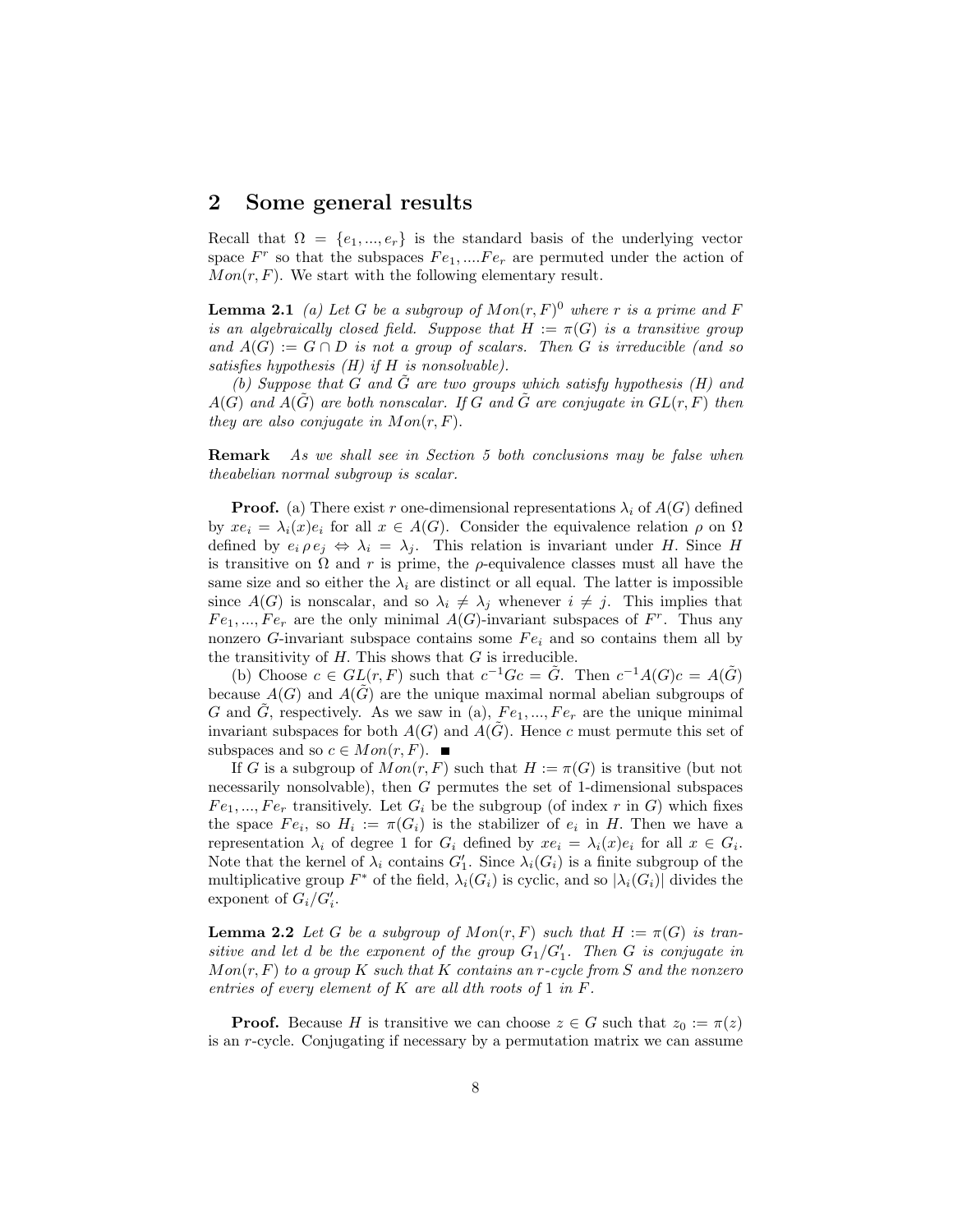$z_0$  corresponds to the permutation  $(1 2 ... r)$  and  $z = diag(\alpha_1, ..., \alpha_r)z_0$ . Since  $det(z) = 1$  a simple calculation shows that:

$$
diag(\beta_1, \beta_2, ..., \beta_r)^{-1} z diag(\beta_1, \beta_2, ..., \beta_r) = z_0
$$

where  $\beta_i = a_i \alpha_{i+1} \dots \alpha_r$  (for  $i = 1, ..., r$ ). Thus, there exists  $c \in Mon(r, F)$  such that  $z_0 := c^{-1}zc \in S$ . We claim that the nonzero entries of all matrices in  $K := c^{-1} G c$  are dth roots of 1.

Now suppose that  $x \in K$  and that  $xe_i = \zeta e_j$  for some i and j. We have to show that  $\zeta^d = 1$ . Since  $z_0$  is an r-cycle we can choose an integer l such that  $z_0^l e_j = e_i$  and then  $z_0^l x e_i = \zeta e_i$ . Thus with the notation above,  $\zeta \in \lambda_i(K_i)$  and so the order of  $\zeta$  divides the exponent of  $K_i/K_i'$ . Since the subgroups  $K_1, ..., K_r$ are conjugate in K by the transitivity of H and  $K_1/K'_1 \cong G_1/G'_1$ , the result follows.  $\blacksquare$ 

As a simple application of the last two lemmas we have the following useful criteria for splitting.

#### **Theorem 2.3** Suppose that G is a group satisfying hypothesis  $(H)$ . Then:

(a) G splits over the Sylow r-subgroup  $A_r$  of  $A(G)$  and every pair of complements of  $A_r$  in G are conjugate in  $Mon(r, F)$ ;

(b) If  $A(G) = A_r D^0(m)$  for some  $m \geq 1$  where m is relatively prime to  $|H_1: H'_1|$ , then G splits over  $A(G)$ .

Proof. (a) The previous lemma shows that without loss in generality we can assume that G contains an r-cycle z from S. Note that  $\langle z \rangle$  is a Sylow r-subgroup of H. Hence, if R is a Sylow r-subgroup of G containing z, then  $R = A_r(R \cap S)$  where  $R \cap S = \langle z \rangle$  and so R splits over  $A_r$ . Therefore Gaschütz' theorem (see, for example, [13, page 121]) shows that G splits over  $A_r$ .

Next, let  $D_r$  be the Sylow r-subgroup of the infinite group D. If L is another complement of  $A_r$  in R, then L is a complement of  $D_r^0$  in  $D_r^0 \langle z \rangle$ . Since  $L = \langle w \rangle$ for some w for which  $\pi(w) = z$  and the nonzero entries of w are r-power roots of 1, the calculation in the proof of Lemma 2.2 shows that  $w$  is conjugate to z under some element c in  $D_r$ . Multiplying by a suitable scalar and using the fact that F is algebraically closed we can replace c by an element in  $D_r^0$ . Since  $D_r^0 \langle z \rangle$  is a Sylow r-subgroup of  $D_r^0 G$  and the complements of  $D_r^0$  in  $D_r^0 \langle z \rangle$  are conjugate in  $D_r^0 \langle z \rangle$ , the second part of Gaschütz' theorem shows that every complement of  $D_r^0$  in  $D_r^0G$  is conjugate to  $\langle z \rangle$  in  $D_r^0G$ . Hence the complements of  $A_r$  in G are conjugate in  $Mon(r, F)$ .

(b) G splits over  $A_r$  by part (a), so it is enough to prove (b) when  $A(G)$  =  $D^0(m)$ . Since  $H_1/H_1' \cong G_1/G_1'A(G)$ , the exponent of  $G_1/G_1'$  divides mk where  $k := |H_1 : H_1'|$ . Hence by Lemma 2.2 we can assume that the nonzero entries in the matrices in G are all  $(mk)$ th roots of 1. However  $G \cong \pi_k(G)$  since  $A(G) \cap$  $D(k) = 1$  by hypothesis, and the nonzero entries in the matrices in  $\pi_k(G)$  are all mth roots of 1. In general,  $K := \pi_k(G)$  need not lie in  $SL(r, F)$ . However,  $K^0 \geq$  $D^{0}(m)$ , and so  $\left| K: K^{0} \right|$  clearly divides  $|H_1: H_1'| = k$ . Thus  $\left| K: K^{0} \right|$  is relatively prime to m. Now Gaschütz' theorem shows that if  $K^0$  splits over  $A(K^0)$  (=  $D^{0}(m)$ , then K (and hence G) also splits over  $D^{0}(m)$ . Thus (replacing G by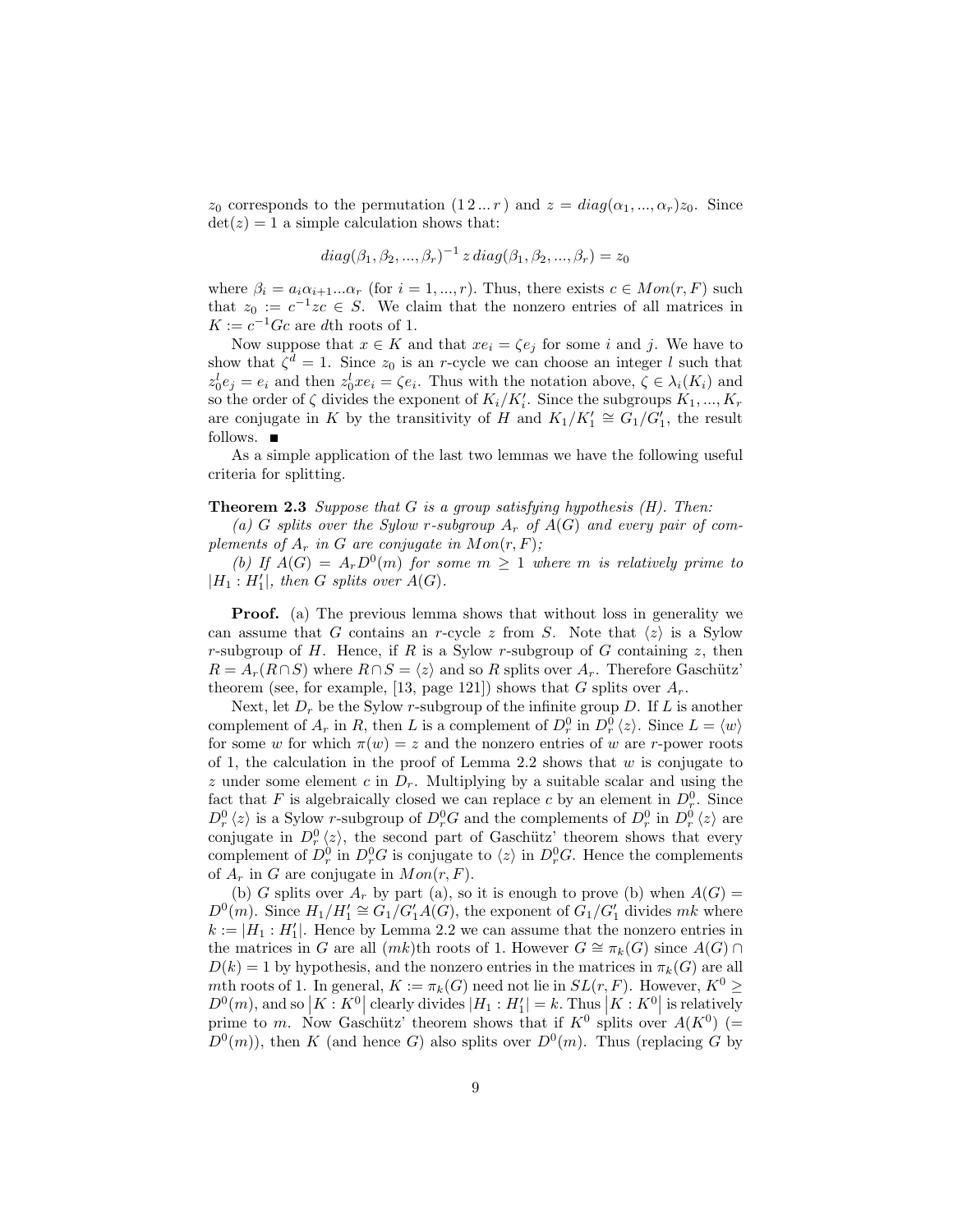$K^0$ ) it is enough to prove the result in the case that the nonzero entries in the matrices in G are all mth roots of 1.

Now  $H := \{ \varepsilon(x)x \mid x \in H \} = \pi_m(G)$  is isomorphic to H and lies in  $\Delta(1, H)$ . Hence  $D^{0}(m) \tilde{H}$  and G both lie in  $\Delta(D^{0}(m), H)$  and are mapped onto the same group  $\tilde{H}$  in  $\Delta(1,H)$  by  $\pi_m$ . Thus Lemma 1.7 shows that  $G = D^0(m)\tilde{H}$  which gives the required splitting.  $\blacksquare$ 

We now turn to a proof of Theorem 1.5 in the introduction. We begin with a lemma.

**Lemma 2.4** If A is an H-stable subgroup of  $D^0(p^{k+1})$  then  $AD^0(p^k)/D^0(p^k) \simeq$  $\pi_p(A)D^0(p^{k-1})/D^0(p^{k-1})$  as H-modules. Moreover, if  $AD^0(p^k) = D^0(p^{k+1})$ then  $A = D^{0}(p^{k+1}).$ 

Proof. The first statement follows at once from consideration of the Hhomomorphism  $A \to D^0(p^k)/D^0(p^{k-1})$  defined by  $u \mapsto \pi_p(u)D^0(p^{k-1})$ .

To prove the second statement we use induction on  $k$ . The statement is trivially true for  $k = 0$ , so suppose  $k > 0$ . Now applying  $\pi_p$  to both sides of  $AD^{0}(p^{k}) = D^{0}(p^{k+1})$  gives  $\pi_{p}(A)D^{0}(p^{k-1}) = D^{0}(p^{k})$ . Thus  $A \geq \pi_{p}(A) =$  $D^{0}(p^{k})$  by the inductive hypothesis. Hence  $A = AD^{0}(p^{k}) = D^{0}(p^{k+1})$  as required.  $\blacksquare$ 

## 2.1 Proof of Theorem 1.5

(a) Suppose that  $p \neq r$  and assume that the exceptional cases (i) and (ii) of Proposition 1.4 do not hold. We have to show that every  $H$ -stable  $p$ -subgroup is of the form  $\tilde{\pi}_{p^k}(1)$ . Let A be any H-stable p-subgroup of  $D^0$ , and assume that  $A \leq D^{0}(p^{k+1})$  but  $A \nleq D^{0}(p^{k})$ . Since  $D^{0}(p^{k+1})/D^{0}(p^{k}) \cong B_{p}^{0}$  is irreducible by Proposition 1.4, therefore  $AD^0(p^k) = D^0(p^{k+1})$ . Now Lemma 2.4 shows that  $A = D^{0}(p^{k+1}) = \tilde{\pi}_{p^{k+1}}(1)$ . Hence  $\Phi_p(r, H) = \{1\}$  as required.

(b) Now consider the case  $p = r$ . A simple calculation shows that  $\tilde{\pi}_{r^k}(Z^0) =$  $D^{1}(r^{k}) := ZD(r^{k}) \cap D^{0}(r^{k+1})$  and  $|D^{1}(r^{k})| = r |D^{0}(r^{k})|$  (recall that Z is the group of scalars). Thus to prove (b) it is enough to show that if  $A$  is an  $H$ -stable r-subgroup of  $D^0$  such that  $A \leq D^0(r^{k+1})$  but  $A \nleq D^0(r^k)$  then either  $A =$  $D^{0}(r^{k+1})$  or  $D^{1}(r^{k})$ . If  $A = D^{0}(r^{k+1})$ , we are finished. Otherwise, we know from Proposition 1.4 that  $B_r^0$  has only one proper nonzero submodule. Since  $D^{0}(r^{k+1})/D^{0}(r^{k}) \simeq B_{r}^{0}$ , this shows that  $AD^{0}(r^{k}) = D^{1}(r^{k})$ .

To complete the proof we must show that

$$
AD^{0}(r^{k}) = D^{1}(r^{k}) \text{ implies that } A = D^{1}(r^{k})
$$
\n
$$
(1)
$$

for all k. This is trivial if  $k = 0$  so consider the case  $k = 1$ . Choose  $u \in$  $D^1(r) \setminus D^0(r)$  lying in A. Then u has order  $r^2$  and determinant 1, so u is not scalar. Hence  $u$  has two diagonal entries, say the *i*th and *j*th which are not equal. Since H is 2-transitive by Proposition 1.1, we can choose  $x \in H$ which maps i into j and fixes some l. Now  $v := x^{-1}u^{-1}xu \in A$  is not scalar so  $v \notin D^1(1)$ . On the other hand, since H centralizes  $D^1(r)/D^0(r)$ , we have  $v \in D^0(r) \cap A$ . Since  $D^0(r) \cong B^0_r$ , Proposition 1.4 shows that  $D^1(1)$  is the only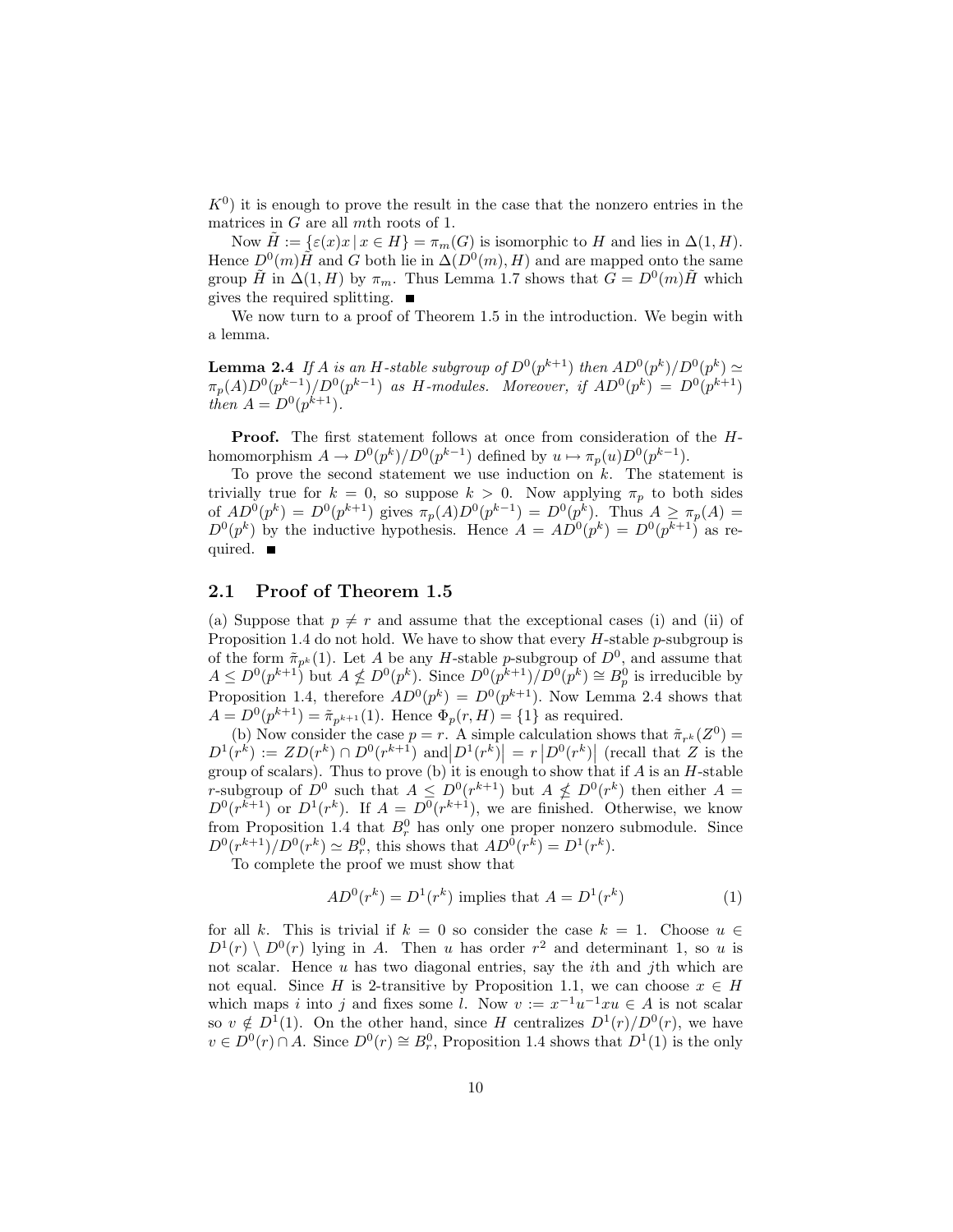proper nontrivial H-stable subgroup of  $D^0(r)$ . But  $v \notin D^1(1)$ , so  $D^0(r) \leq A$ and hence  $A = AD^0(r) = D^1(r)$  as required. This proves the case  $k = 1$ .

Finally we use induction to prove the case  $k \geq 2$ . We are given that  $AD^{0}(r^{k}) = D^{1}(r^{k}).$  Applying  $\pi_r$  to both sides gives  $\pi_r(A)D^{0}(r^{k-1}) = D^{1}(r^{k-1}),$ and then induction shows that  $D^1(r^{k-1}) = \pi_r(A)$  and hence  $D^0(r^{k-1}) \leq A$ . Thus  $D^1(r) = \pi_{r^{k-1}}(A) \cong A/D^0(r^{k-1})$ . Since  $A \leq D^1(r^k)$ , a comparison of orders shows that  $A = D^1(r^k)$ .

(c) We want to show that  $\Phi(r, H)$  is always finite and so, in principle, we always have a simple description of the finite H-stable subgroups. In practice, it may be difficult to determine what this set is. Since each basic subgroup is a direct product of its Sylow subgroups which are also basic, and  $\Phi_p(r, H) = \{1\}$ for all but at most one prime other than r, it is enough to prove that  $\Phi_p(r, H)$ is finite for each prime p.

Let A be a finite H-stable p-subgroup of  $D^0$ . We shall say that A has *height* k if  $A \leq D^{0}(p^{k})$  but  $A \nleq D^{0}(p^{k-1})$ . If A has height k, then we have a series of  $H$ -stable subgroups

$$
A = A_k \ge A_{k-1} \ge \dots \ge A_0 = 1 \text{ with } A_i := A \cap D^0(p^i) \text{ for each } i. \tag{2}
$$

It follows from Lemma 2.4 that the factors  $A_i/A_{i-1} \cong U_i$  where  $U_i$  is a submodule of  $B_p^0$  and

$$
U_k \le U_{k-1} \le \dots \le U_1 \tag{3}
$$

The H-stable p-subgroup A will be called U-homogeneous if each of the  $U_i$  is isomorphic to U. We note that  $A/A_1 \cong \pi_p(A) \leq A_{k-1}$ . Thus, when A is Uhomogeneous, a comparison of orders shows that  $\pi_p(A) = A_{k-1}$ . The key step in the proof that  $\Phi_p(r, H)$  is finite is the following result.

**Lemma 2.5** Let  $p \neq char(F)$  be a prime and suppose that  $p^e$  is the largest power of p dividing |H|. Then for each proper nonzero submodule U of  $B_p^0$  the height of every U-homogeneous H-stable p-subgroup is bounded by 2e.

**Proof.** Let  $\mathbb{D}_p$  denote the ring of p-adic integers and  $\mathbb{Q}_p$  the field of p-adic numbers. Consider the  $\mathbb{D}_p H$ -module  $M := (\mathbb{D}_p)^r$  where the action of H on M is via matrix multiplication. This module has a submodule  $M<sup>0</sup>$  (of codimension 1) consisting of all vectors whose components sum to 0, and thus  $M$  is isomorphic to the  $\mathbb{D}_pH$ -module induced from the trivial  $\mathbb{D}_pH_1$ -module. Since  $char(\mathbb{D}_p)=0$ and H is 2-transitive,  $M \otimes \mathbb{Q}_p$  has only two proper nonzero submodules and so  $M^0 \otimes \mathbb{Q}_p$  is (absolutely) irreducible (see [13, page 597]).

Let A be a U-homogeneous H-stable p-subgroup of height k. Let  $\zeta$  be a primitive  $p^k$ th root of 1 in F. Then

$$
(m_1, ..., m_r) \mapsto diag(\zeta^{m_1}, ..., \zeta^{m_r})
$$

defines a  $\mathbb{D}_p H$ -homomorphism of  $M^0$  onto  $D^0(p^k)$  with kernel  $p^k M^0$  (note that  $\zeta^m$  is well-defined for  $m \in \mathbb{D}_p$  because  $\zeta$  is a p-power root of 1). Let V be the inverse image of A under this homomorphism. Since  $p^i M^0$  is the inverse image of  $D^0(p^{k-i})$  for  $i = 0, 1, ..., k$ , therefore  $(V \cap p^i M^{\hat{0}})/(V \cap p^{i+1} M^0) \cong$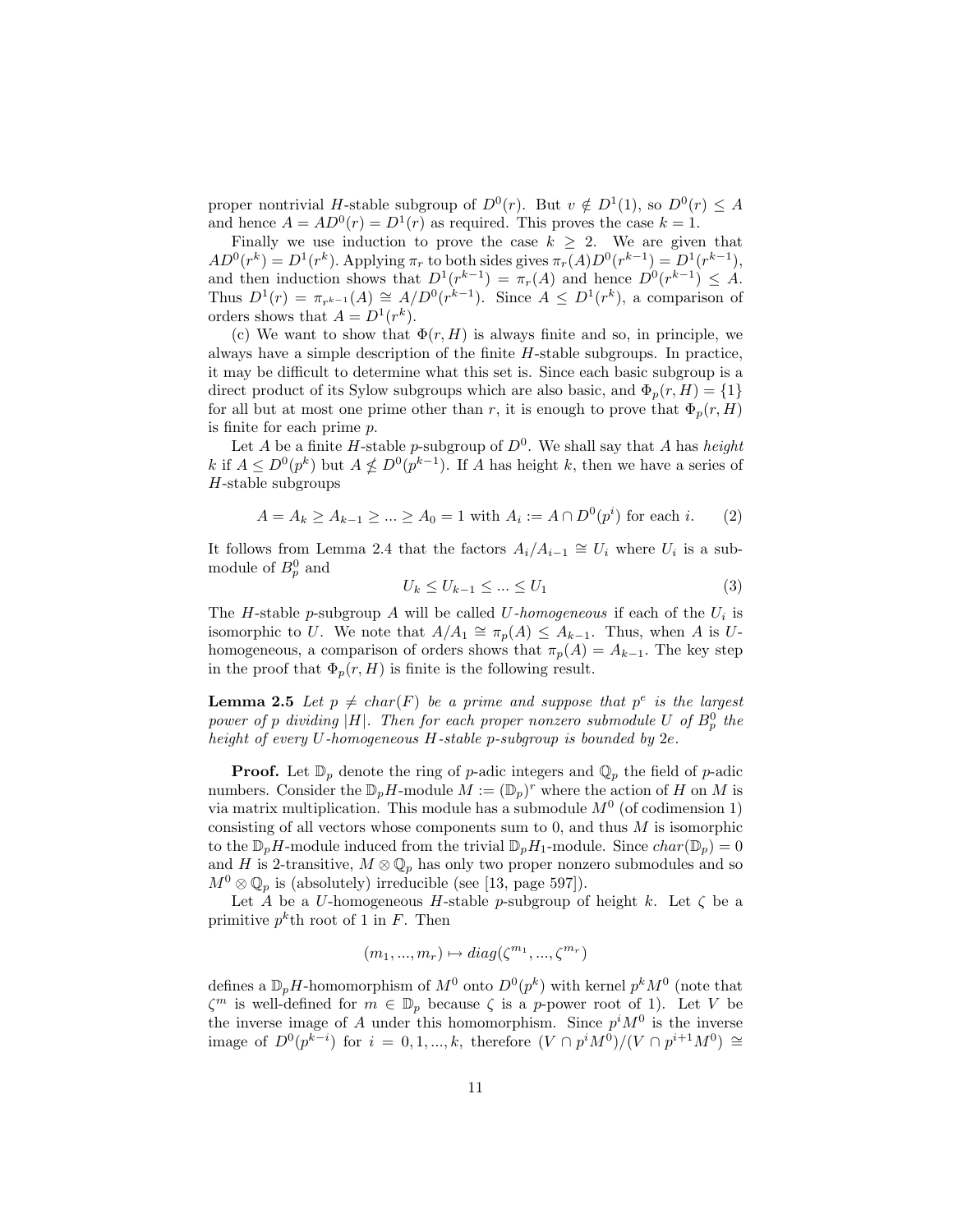$A_{k-i}/A_{k-i-1} \cong U$  for  $i = 0, 1, ..., k-1$ . Now choose  $u_1, ..., u_{r-1}$  in  $M^0$  such that  $u_i + pM^0$   $(i = 1, ..., r - 1)$  is a basis for the vector space  $M^0/pM^0$  with the first d, say, of the elements lying in V such that  $u_i + pM^0$   $(i = 1, ..., d)$ is a basis for  $(V + pM^0)/pM^0 \ (\cong U)$ . Since  $V/p^kM^0$  is U-homogeneous, the elements  $u_i + p^k M^0$   $(i = 1, ..., d)$  generate all of  $V/p^k M^0$ . Since  $\mathbb{D}_p$  is local, Nakayama's lemma shows that  $u_1, ..., u_{r-1}$  generate  $M^0$  as a  $\mathbb{D}_p$ -module. Since  $M<sup>0</sup>$  is irreducible, Theorem 76.11 of [4] (together with the remarks following Theorem 75.19) now show that  $k \leq 2e$  as claimed.

We can now complete the proof that  $\Phi_p(r, H)$  is finite for each prime p. Suppose the contrary. Then there are basic  $p$ -subgroups of arbitrarily large height. Since  $B_p^0$  is finite, it follows from the series (2) and (3) that there exists a proper nonzero submodule U of  $B_p^0$  and a basic p-subgroup A such that for some s and t with  $t - s > 2e$  we have  $U_i \cong U$  for  $i = s + 1, s + 2, ..., t$ . But now  $\pi_{n^s}(A_t)$  is a U-homogenous basic p-subgroup of height  $t - s > 2e$  and this is impossible by the previous lemma.

# 3 H-stable p-subgroups when  $H = PSL(n,q)$  and  $p \mid q$

Suppose that G satisfies the hypothesis (H) and  $p \neq r$ . Then Theorem 1.5(a) shows that the H-stable p-subgroups are all standard except when either  $PSL(n, q) \leq$  $H \leq P\Gamma L(n,q), r = (q^n - 1)/(q - 1)$  and  $p \mid q$ , or  $(r, H, p) = (11, PSL(2, 11), 3)$ or  $(23, M_{23}, 2)$ . We shall consider the latter exceptions in Section 6.3.

We shall start by considering the problem of describing the  $PSL(n, q)$ -stable p-subgroups when  $p \mid q$ . However, we shall see below (Corollary 3.8) that these p-subgroups remain stable under H whenever  $PSL(n, q) < H \leq P\Gamma L(n, q)$ , and so the same description is valid for  $H$ -stable  $p$ -subgroups in the more general case.

Recall that primality of r implies that  $(n, q - 1) = 1$  and so  $PSL(n, q) \cong$  $PGL(n, q) \cong SL(n, q)$  (see the Remark following Proposition 1.1).

## 3.1 The structure of  $B_p$

Unless stated otherwise, the results in this subsection are valid whenever  $H =$  $SL(n, q)$  and  $q = p^a$  for some prime p and integer  $a \ge 1$  (without the restriction that  $(q^{n} - 1)/(q - 1)$  is prime). As we shall see in Corollary 3.8 below, under hypothesis (H) our results will apply more generally to all H with  $PSL(n, q) \leq$  $H \leq P\Gamma L(n,q).$ 

The lattice of H-stable p-subgroups is largely determined by the structure of the  $\mathbb{F}_pH$ -module  $B_p := \mathbb{F}_pH \otimes_{\mathbb{F}_pH_1}\mathbb{F}_p$  induced from the trivial module  $\mathbb{F}_p$  for the stabilizer  $H_1$  of a line (in other words,  $B_p$  is the permutation module of H acting on the set of lines). We could also consider the corresponding module induced from the trivial module for the stabilizer of a hyperplane; the two modules are dual and have the same submodule lattice.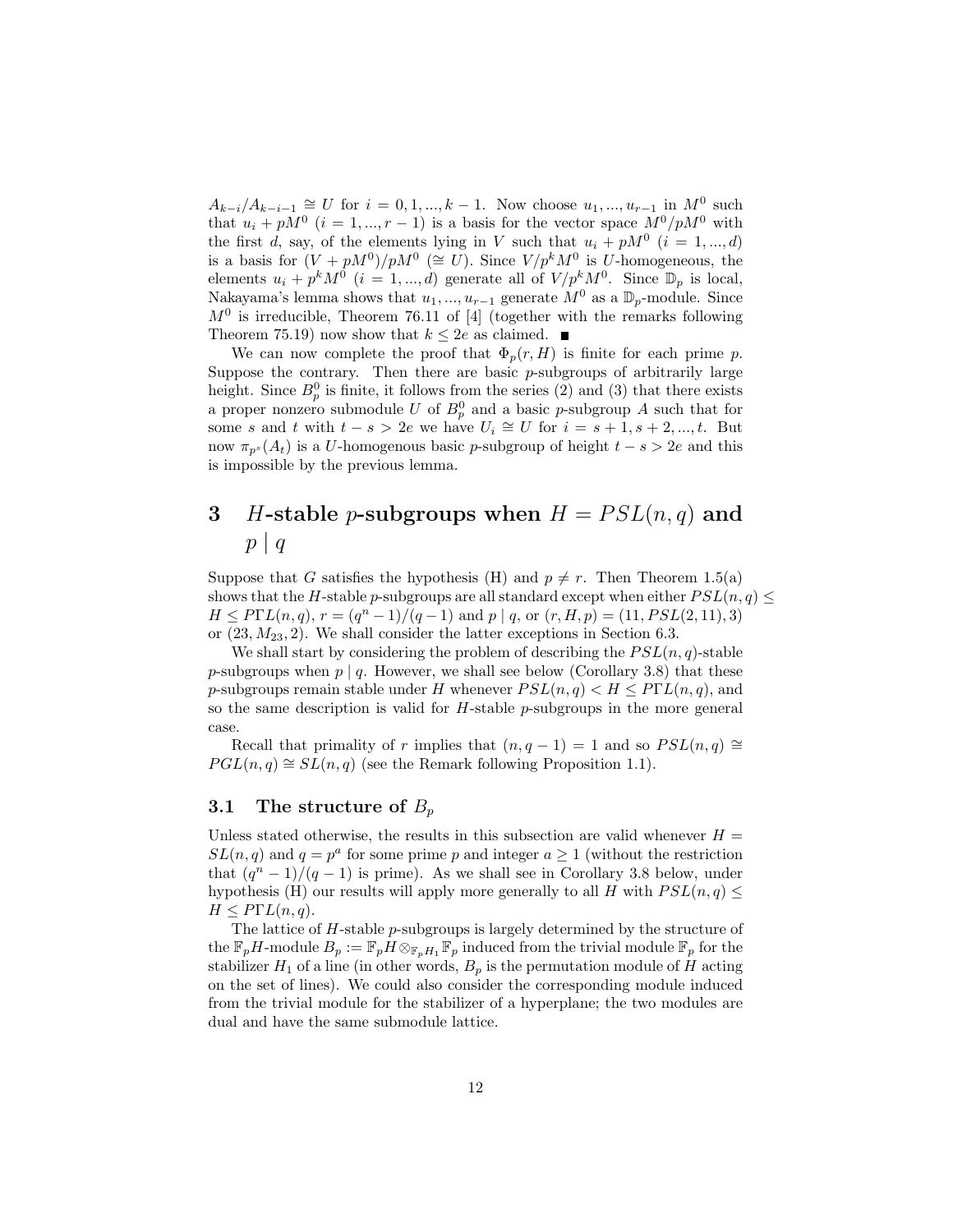The composition factors of  $B_p$  for  $p > 2$  were determined in [31]. More recently, a complete description of the submodules of  $B_p$  was determined in [2]. We recall these results here and interpret them for our problem.

Let V be the natural  $\mathbb{F}_q L$ -module where  $L := GL(n,q)$  and  $q = p^a$ . It is convenient to extend the scalars to the algebraic closure  $\mathbb E$  of  $\mathbb F_q$ . Let X be the polynomial ring  $\mathbb{E}[x_1,\ldots,x_n]$  and let  $X_p := X/\langle x_1^p,\ldots,x_n^p\rangle$  be the quotient over the ideal generated by p-th powers of  $x_1, \ldots, x_n$ . We identify  $V \otimes \mathbb{E}$  with the space of linear polynomials

$$
V \otimes \mathbb{E} := \{a_1x_1 + \cdots + a_nx_n \mid a_1, \ldots, a_n \in \mathbb{E}\}\
$$

The action of L on  $V \otimes \mathbb{E}$  extends to X in a natural way and, since  $\langle x_1^p, \ldots, x_n^p \rangle$ is an L-invariant ideal, this action is inherited by  $X_p$ . Let  $X(i)$  be the image in  $X_p$  of the space of the homogeneous polynomials of degree i in X (the space of "truncated polynomials of degree i"). Thus  $X(i)$  is an  $\mathbb{E}L$ -module and it is clear that  $X(i) \neq 0$  for  $i = 0, 1, ..., n(p - 1)$ . In particular,  $X(n(p - 1))$  is a 1-dimensional space spanned by  $x_1^{p-1} \cdots x_n^{p-1}$ . If  $p = 2$  then  $X(i)$  is just the i-th exterior power of the natural module. The following is known (recall that the term "infinitesimally irreducible" means that the  $SL(n, q)$ -module remains irreducible under restriction to  $SL(n, p)$ ).

**Lemma 3.1** (see [30]) For each  $i \leq n(p-1)$ ,  $X(i)$  is an infinitesimally irreducible  $\mathbb{E}SL(n,q)$ -module and  $X(i)$  and  $X(n(p-1) - i)$  are dual. If  $n > 2$  then the  $X(i)$  are nonisomorphic except for the pair  $X(0) \cong X(n(p-1))$ .

C.W. Curtis and R. Steinberg have shown how to use the modules  $X(i)$  to construct a family of irreducible  $\mathbb{E}L$ -modules as follows. Let  $\sigma$  be the Frobenius automorphism of  $\mathbb E$  (so  $\sigma(\alpha) = \alpha^p$  for  $\alpha \in \mathbb E$ ). We can extend  $\sigma$  in a natural way to an automorphism of  $GL(n, q)$  which we also denote by  $\sigma$ . Let  $Fr X(i)$ denote the  $\sigma$ -twist of  $X(i)$  (the module is the same space but the action of L is twisted by applying  $\sigma$ ). Then:

**Lemma 3.2** (see [27, Theorems 41 and 43]) Let  $q = p^a$ . Then for all a-tuples  $(i_1, \ldots, i_a)$  with  $0 \leq i_1, \ldots, i_a < n(p-1)$  the  $\mathbb{E}L$ -modules

$$
X(i_1,\ldots,i_a) := X(i_1) \otimes Fr X(i_2) \otimes \cdots \otimes Fr^{a-1} X(i_a)
$$

are irreducible and pairwise inequivalent.

**Theorem 3.3** (see [31, Theorem 1.6]) Let  $q = p^a$ . Then the  $\mathbb{E}L$ -irreducible constituents of  $B_p \otimes \mathbb{E}$  are precisely the modules of the form  $X(i_1, ..., i_a)$  where  $i_1 + i_2p + \dots + i_ap^{a-1} \equiv 0 \pmod{q-1}.$ 

This result was extended by Bardoe and Sin [2] who give a complete determination of the  $\mathbb{E}L$ -submodules of  $B_p \otimes \mathbb{E}$  as follows.

Consider the set H consisting of all a-tuples  $(s_0, ..., s_{a-1})$  of integers which for all j satisfy: (i)  $1 \leq s_j \leq n-1$ ; and (ii)  $0 \leq ps_{j+1} - s_j \leq (p-1)n$  (taking subscripts modulo a). Define a partial ordering  $\preceq$  on H by:  $(s'_0, ..., s'_{a-1}) \preceq$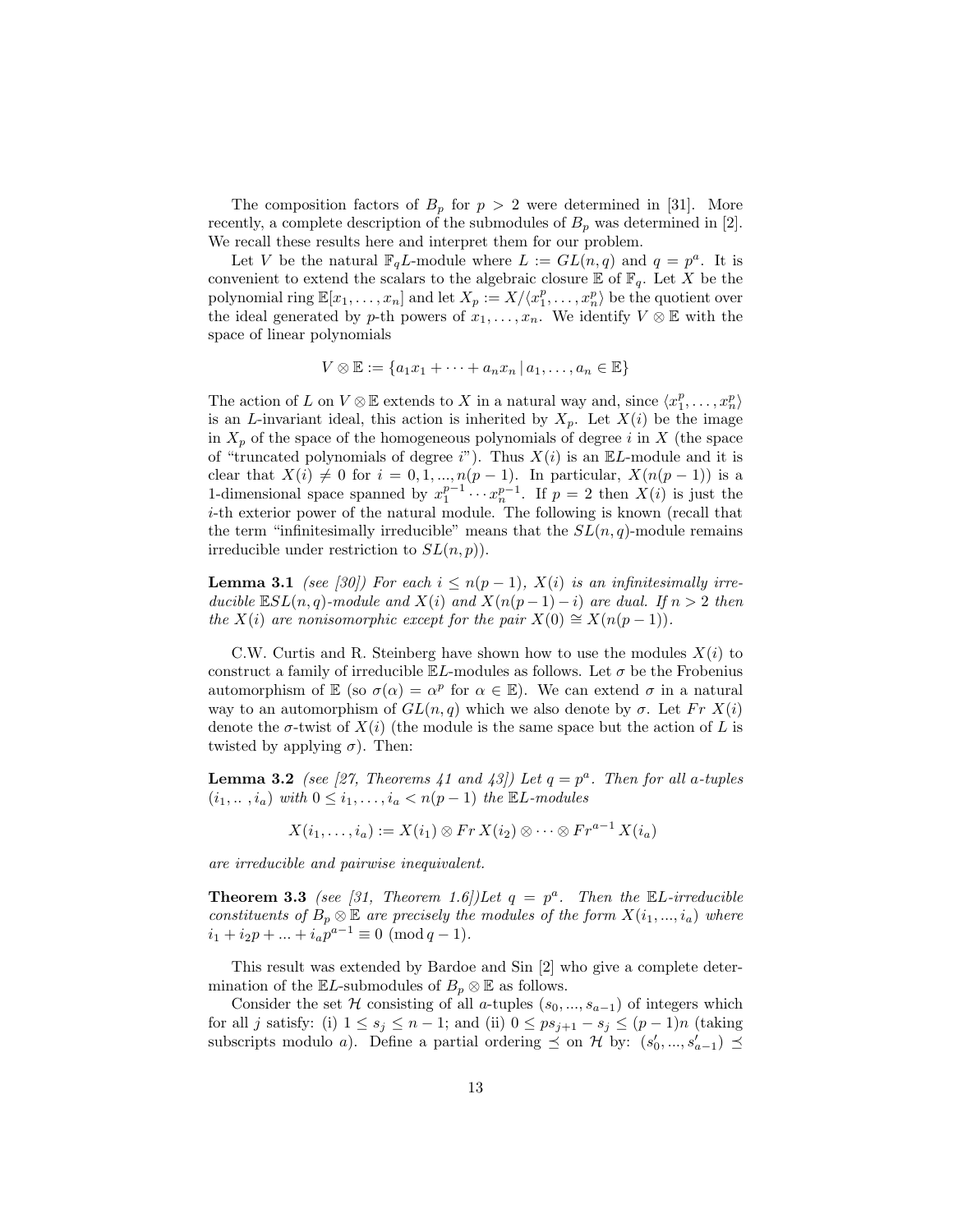$(s_0, ..., s_{a-1}) \Leftrightarrow s'_j \leq s_j$  for all j. An order ideal of  $(\mathcal{H}, \preceq)$  is a subset  $\mathcal I$  of *H* such that  $(s_0, ..., s_{a-1})$  ∈ *I* and  $(s'_0, ..., s'_{a-1})$  ≤  $(s_0, ..., s_{a-1})$  implies that  $(s'_0, ..., s'_{a-1}) \in \mathcal{I}$ . For each  $(s_0, ..., s_{a-1}) \in \mathcal{H}$  we define  $L(s_0, ..., s_{a-1}) :=$  $X(i_1, ..., i_a)$  where  $i_j := ps_j - s_{j-1}$  (taking subscripts modulo a). (A simple combinatorial argument shows that the a-tuples  $(i_1, ..., i_a)$  which can be derived in this way are precisely those which satisfy the criterion in Theorem 3.3).

Let  $\tilde{B}_p$  denote the permutation module for  $GL(n,q)$  acting on the set of  $(q^{n}-1)/(q-1)$  lines. As before we can write  $\tilde{B}_{p} = \mathbb{E} \oplus \tilde{B}_{p}^{0}$  and we are interested in the structure of the submodule  $\tilde{B}_p^0$ .

**Theorem 3.4** (see [2, Theorem A]) The  $\mathbb{E} GL(n,q)$ -module  $\tilde{B}_p^0$  is multiplicityfree (and so has only a finite number of submodules) and its composition factors are  $L(s_0, ..., s_{a-1})$  where  $(s_0, ..., s_{a-1}) \in \mathcal{H}$ . If the composition factors of a submodule M of  $\tilde{B}_p^0$  are parametrized by the set  $\mathcal{H}_M$ , then  $\mathcal{H}_M$  is an order ideal of  $(\mathcal{H}, \preceq)$ . The mapping  $M \mapsto \mathcal{H}_M$  defines a lattice isomorphism  $M \mapsto \mathcal{H}_M$ from the lattice of submodules of  $\tilde{B}^0_p$  to the lattice of order ideals of  $(\mathcal{H}, \preceq)$ .

The submodule  $L(0, ..., 0)$  is the submodule E of dimension 1 with trivial action which is a direct summand of  $\tilde{B}_p$ . Note that the centre of  $GL(n, q)$  acts trivially on  $\tilde{B}_p$ , so the latter can be considered as an  $\mathbb{E} PGL(n,q)$ -module.

We now assume that  $PSL(n, q) \cong PGL(n, q)$  (which holds in the case we are interested in) and so  $\tilde{B}_p$  is an  $\mathbb{E}[H]$ -module. In order to go from the submodules of  $\tilde{B}_p$  to the  $\mathbb{F}_pH$ -submodules of  $B_p$  we use the following well-known result (see, for instance,  $[4,$  Theorem 70.15]).

**Lemma 3.5** Let M be an irreducible  $\mathbb{F}_pH$ -module. Then the irreducible  $\mathbb{E}H$ constituents of  $M \otimes \mathbb{E}$  have multiplicity 1 and are conjugate to each other under automorphisms from  $\langle \sigma \rangle$  extended to  $GL(M \otimes \mathbb{E})$ .

Thus  $X(i_1, \ldots, i_a)$  is an  $\mathbb{F}_pH$ -module if and only if it is fixed by Fr. In general,  $X(i_1, \ldots, i_a)$  is a constituent of  $M \otimes \mathbb{E}$  for some irreducible  $\mathbb{F}_pH$ -module M, and  $M \otimes \mathbb{E}$  is equal to the sum of pairwise distinct  $\mathbb{E}H$ -modules of the form  $Fr^{\jmath}X(i_1, ..., i_a).$ 

The definition of  $X(i_1, \ldots, i_a)$  shows that  $Fr X(i_1, \ldots, i_a) = X(i_a, i_1, \ldots, i_{a-1})$ (a cyclic permutation). Thus  $X(i_1, \ldots, i_a)$  and  $X(j_1, \ldots, j_a)$  are  $\mathbb{E}H$ -components of the same irreducible  $\mathbb{F}_pH$ -module if and only if  $(i_1,\ldots,i_a)$  and  $(j_1,\ldots,j_a)$  differ only by a cyclic permutation. In particular,  $X(i_1, \ldots, i_a)$  is an  $\mathbb{F}_pH$ -module if and only if  $i_1 = \cdots = i_a$ .

Let  $[s_0, \ldots, s_{a-1}]$  be the class of all elements in H which are cyclic permutations of  $(s_0, \ldots, s_{a-1})$ . Examining the definition of  $L(s_0, \ldots, s_{a-1})$  above we obtain:

**Theorem 3.6** Suppose hypothesis (H) holds and that  $H = PSL(n,q)$  where  $r := (q^{n}-1)/(q-1)$  is prime and  $q = p^{a}$ . Then the irreducible  $\mathbb{F}_{p}H$ -constituents of  $B_p^0$  are parametrized by the classes  $[s_0, \ldots, s_{a-1}]$  where  $(s_0, \ldots, s_{a-1}) \in \mathcal{H}$ . The lattice of  $\mathbb{F}_pH$ -submodules of  $B_p^0$  is isomorphic to the lattice of order ideals of H which consist of unions of these classes.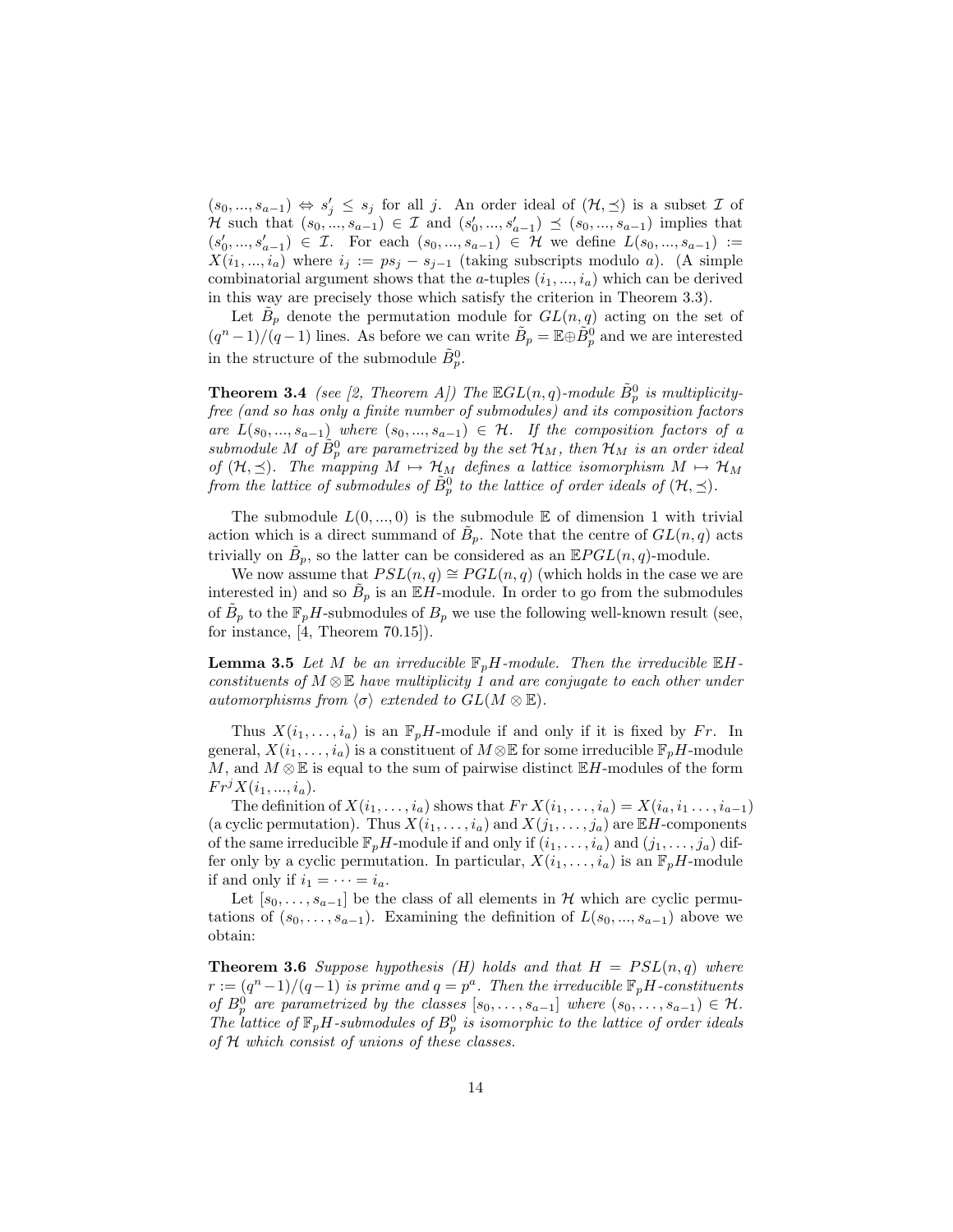**Corollary 3.7** The socle of  $B_p^0$  is  $X((p-1)(n-1), ..., (p-1)(n-1))$  and the head (= cosocle) is  $X(p-1,...,p-1)$ . These are dual by Lemma 3.1. When  $n=2, \mathcal{H}$  has only one element, so  $B_p^0$  is irreducible (as is well known).

If we had considered the permutation module acting on the set of hyperplanes, then the head and socle would be interchanged.

It follows from the Section 1.1.1 that under hypothesis (H)  $P\Gamma L(n,q)$  is the extension of  $PSL(n, q)$  by Γ where Γ is the group of automorphisms induced by field automorphisms of  $\mathbb{F}_q$ . Since each  $\mathbb{F}_pPSL(n,q)$ -submodule of  $B_p^0$  is invariant under  $Fr$  this gives the following useful result.

Corollary 3.8 Every  $\mathbb{F}_p PSL(n,q)$ -submodule of  $B_p^0$  is also an  $\mathbb{F}_p PPL(n,q)$ submodule, and so every finite  $PSL(n, q)$ -stable p-subgroup of  $D^0$  is  $P\Gamma L(n, q)$ stable.

**Example 3.9** Theorem 3.6 shows that if  $a = 1$  then the  $\mathbb{F}_pH$ -submodules of  $B_p^0$  form a chain (this was observed earlier in [22]). However, in general, when  $a > 1$  and  $n > 1$  the lattice of  $\mathbb{F}_p H$ -submodules of  $B_p^0$  need not form a chain. For example, if  $(n,q) = (3,2<sup>4</sup>)$ , then we get the lattice



(the sizes of the modules increases from left to right). Of course, in this case  $r := (q^{n}-1)/(q-1)$  is not prime. The smallest example where r is prime and the lattice is not a chain occurs when  $(n,q) = (3,2^9)$  and  $r = 262657$ .

The module  $X(j_1,\ldots,j_a)$  has dimension equal to  $\prod_{k=1}^a \dim X(j_k)$ . In [15] (or [14, Chap. VIII, Theorem 2.10]) it is shown that  $\dim X(j)$  is the coefficient of  $t^j$  in the product  $(1 + t + t^2 + \cdots + t^{p-1})^n$ . (Another formula for dim  $X(j_k)$ ) can be found in Bardoe and Sin [2, Corollary 2.1].) When  $j < p$  this coefficient is equal to  $\binom{n+j-1}{j}$ . In particular, dim  $X(p-1) = (n+p-2)!/(p-1)!(n-1)!$ and so

$$
\dim X(p-1,\ldots,p-1) = \{(n+p-2))!/(p-1)!(n-1)! \}^a
$$

Since the modules  $X(p-1, \ldots, p-1)$  and  $X((n-1)(p-1), \ldots, (n-1)(p-1))$ are dual, their dimensions are equal. This implies:

**Proposition 3.10** Suppose hypothesis (H) holds, and  $H = PSL(n, q)$  with  $r =$  $(q^{n}-1)/(q-1)$  and  $q=p^{a}$ . If the Sylow p-subgroup of  $A(G)$  is nontrivial, then G contains a unique minimal normal p-subgroup K. The order of K is  $p^k$  where  $k := ((n+p-2))!)^a / (p-1)!(n-1)!)^a$  and so  $|A(G)|$  is a multiple of  $p^k$ .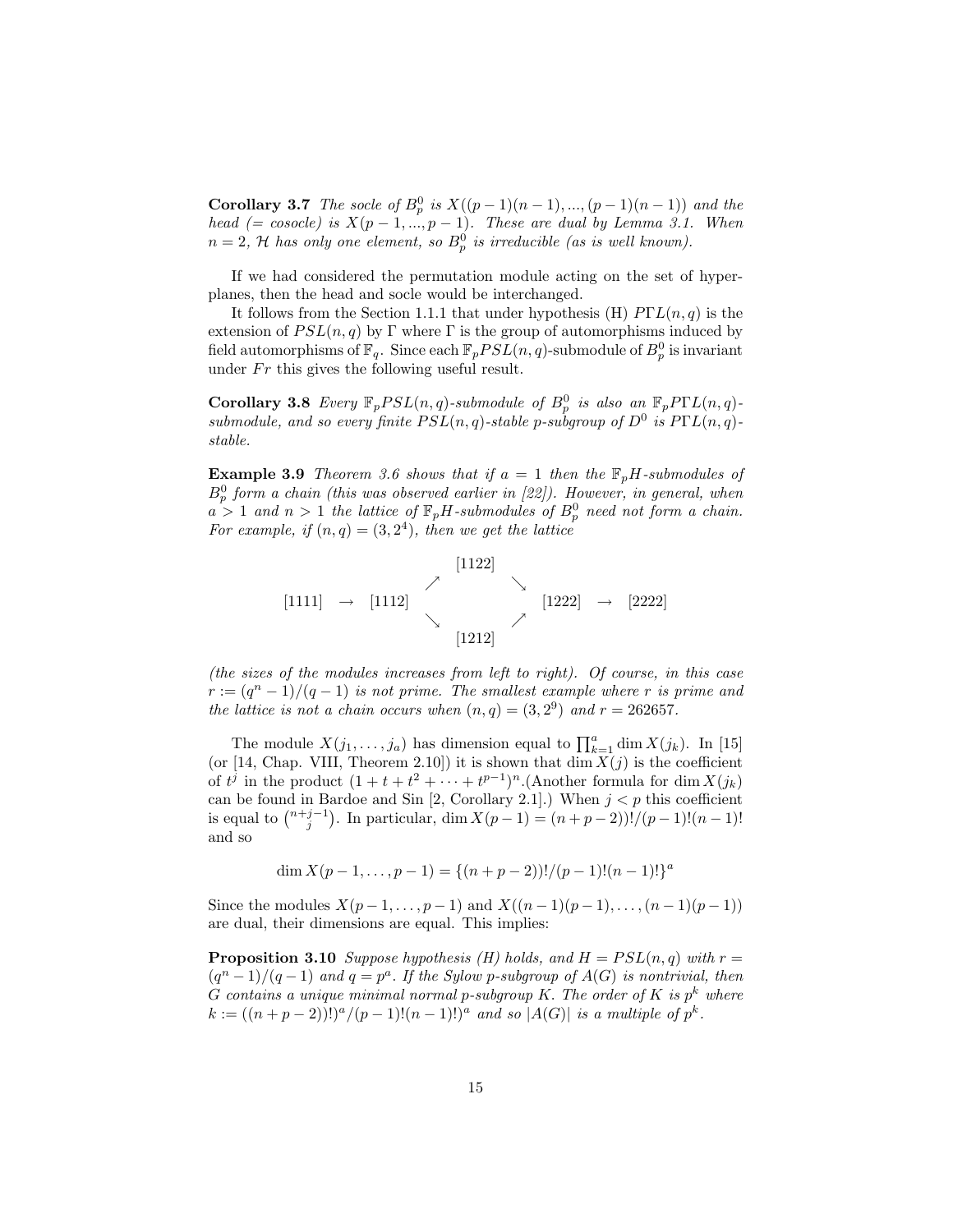**Proof.** By hypothesis  $A(G) \cap D^0(p) \neq 1$  and it contains every minimal normal p-subgroup of G. On the other hand,  $B_p = \mathbb{F}_p \oplus B_p^0$  (see Proposition 1.4) and  $D^0(p) \cong B_p^0$  as H-modules. Since  $B_p^0$  has a unique minimal normal submodule isomorphic to  $M := X((p-1)(n-1), ..., (p-1)(n-1))$  by Corollary 3.7, we conclude that  $A(G) \cap D^0(p)$  contains a unique minimal normal subgroup K of G corresponding to M. The order of K is  $p^k$  where  $k = \dim M$  and this was calculated above.

### 3.2  $H$ -stable *p*-subgroups

Now assume that  $(r, H) \in \Pi_2$  with  $PSL(n, q) \leq H \leq P\Gamma L(n, q)$  and  $q = p^a$ . To avoid the trivial case assume that  $p \neq char(F)$ . Corollary 3.8 shows that the lattice of H-stable p-subgroups of  $D^0$  is the same as the lattice of  $PSL(n, q)$ stable p-subgroups, so without loss in generality we can take  $H = PSL(n, q)$ .

Every finite  $H$ -stable p-subgroup A has a series of the form  $(2)$  and  $(3)$  where the  $U_i$  are submodules of  $B_p^0$ , but as we saw in Section 2.1 not every series of this form can occur. In general we have not been able to characterise the basic H-stable p-subgroups in this case, but some special cases can be dealt with. For example, when  $n = 2$ , we must have  $p = 2$  and r is a Fermat prime by the remarks following Proposition 1.1. In this case  $B_r^0$  is irreducible (see Corollary 3.7) and the argument given in Section 2.1 shows that  $\Phi_2(r, H) = \{1\}.$ 

## 4 Computations with cohomology groups

Let  $A$  be an abelian group and  $H$  be a finite group acting on  $A$  (determining a homomorphism of H into  $Aut(A)$ . Let K be the corresponding semidirect product. The specified action of H on A defines A as a  $\mathbb{Z}$ H-module.

Recall that, with this action of  $\mathbb{Z}H$  on the module A, the zeroth cohomology group  $H^0(H, A)$  is the subgroup of A consisting of the fixed points of H (in other words, the centralizer of H in A). The first cohomology group  $H^1(H, A)$  is in bijective correspondence with the set of K-conjugacy classes of complements of A in K, and  $H^1(H, A) = 0$  if and only if all complements of A are conjugate in K (see, for example, [8, Chap. 17, Prop. 33]). Similarly, the second cohomology group  $H^2(H, A)$  determines the number of extensions of A by H under this action, and  $H^2(H, A) = 0$  if and only if every extension of A by H with the given action splits (see, [8, Chap. 17, Theorem 36]).

In the present section we shall be interested in computing certain cohomology groups related to our problem. For convenience we list some standard results from cohomology theory (see, for example, [8, Section 17.2]).

#### **Lemma 4.1** Let H be a finite group and V be a  $\mathbb{Z}H$ -module.

(a) If  $V = V_1 \oplus V_2$  is a direct sum of ZH-modules, then  $H^{i}(H, V) =$  $H^i(H, V_1) \oplus H^i(H, V_2).$ 

(b) (Shapiro's Lemma) Let K be a subgroup of H. Consider the module  $V \otimes_{\mathbb{Z} K} \mathbb{Z} H$  obtained by inducing V up to H. Then  $H^{i}(H, V \otimes_{\mathbb{Z} K} \mathbb{Z} H) \cong$  $H^i(K, V)$ .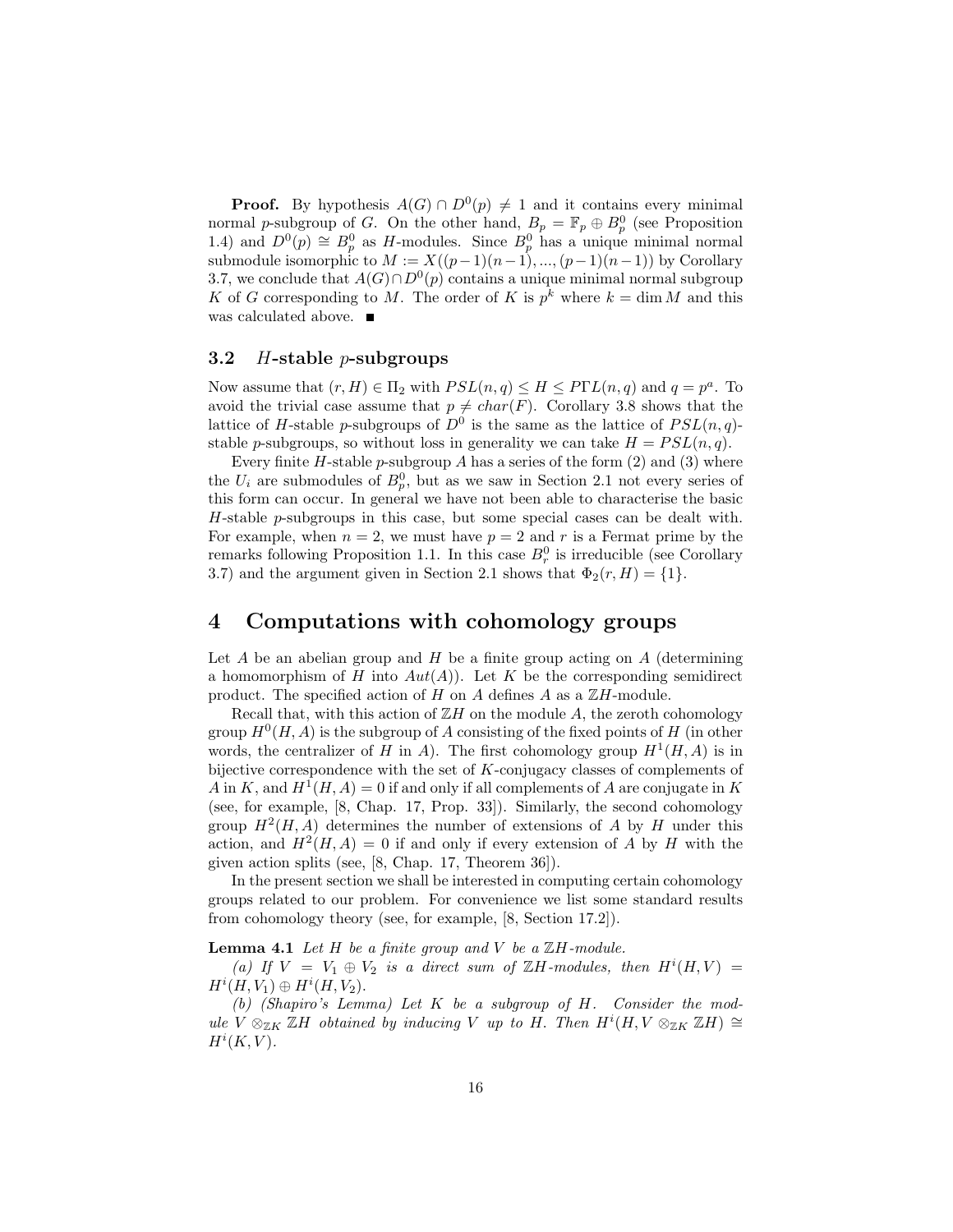- (c) Let  $h = |H|$ . If  $hV = V$ , then  $H^{i}(H, V) = 0$  for all  $i \geq 0$ .
- (d) If H acts trivially on V, then  $H^1(H, V) = Hom(H, V)$ .

(e) Suppose that  $0 \to U \to V \to W \to 0$  is an exact sequence of  $\mathbb{Z}H$ -modules. Then we have an exact sequence

$$
0 \to H^0(H, U) \to H^0(H, V) \to H^0(H, W) \to H^1(H, U) \to H^1(H, V) \to H^1(H, W) \to H^2(H, U) \to H^2(H, V) \to H^2(H, W) \to \dots
$$

Remark In particular, we shall use (b) (Shapiro's Lemma) in the following situation. Suppose that hypothesis (H) holds and consider  $\mathbb{Z}_k := \mathbb{Z}/k\mathbb{Z}$  as an  $\mathbb{Z}H_1$ -module with the trivial action. Then the induced  $\mathbb{Z}H$ -module is isomorphic to  $D(k)$  with the conjugation action of H. Hence  $H^{i}(H, D(k)) \cong H^{i}(H_1, \mathbb{Z}_k)$ .

**Theorem 4.2** (see [17]) Let  $H = SL(n,q)$  where  $q = p^a$  for a prime p, and put  $M := X(i_1, ..., i_a)$ . Then  $H^1(H, M) = 0$  unless one of the following holds: (i)  $a \geq 2$  and  $M = Fr^{j}X((n-1)(p-1)-1, 1, 0, ..., 0)$  or  $Fr^{j}X(p, n(p-1)-1)$ 

$$
1, 0, ..., 0
$$
 for some  $j$ .

(ii)  $a \geq 1$ ,  $p = 3$  and  $(n, M) = (3, Fr^{j}X(3, 0, ..., 0))$  or  $(4, Fr^{j}X(4, 0, ..., 0))$ for some j.

(iii)  $a = 1, p = 2$  and  $(n, M) = (3, X(1)), (3, X(2))$  or  $(4, X(2)).$ 

Corollary 4.3 Suppose that  $r := (q^n-1)/(q-1)$  is prime. Then  $H^1(H, M) = 0$ for every composition factor M of  $B_p \otimes \mathbb{E}$  unless  $H = SL(3, 2)$  and  $M = X(1)$ or  $X(2)$ .

Proof. We have to show that the exceptional modules in the theorem do not occur as composition factors of  $B_p \otimes \mathbb{E}$  unless  $H = SL(3, 2)$ .

First suppose that one of the modules in (i) occurs. As we noted in Section 3.1 the action of Fr on  $X(i_1, ..., i_a)$  induces a cyclic permutation of the indices. Hence, by Theorem 3.3, if  $Fr^{j}X((n-1)(p-1)-1, 1, 0, ..., 0)$  is a constituent of  $B_p \otimes \mathbb{E}$  then  $p^j((n-1)(p-1)-1)+p^{j+1} \equiv 0 \pmod{q-1}$ . This implies that  $q-1$ divides  $n(p-1)p^j$ . Since  $q = p^a > p$  in this case and  $(n, q-1) = 1$ , we have a contradiction. Thus  $Fr^{j}X((n-1)(p-1)-1,1,0,...,0)$  is not a constituent of  $B_p \otimes \mathbb{E}.$ 

Similarly,  $Fr^{j}X(p, n(p-1) - 1, 0, ..., 0)$  and  $Fr^{j}X(3, 0, ..., 0)$  (for  $p = 3$ ) cannot be constituents of  $B_p \otimes \mathbb{E}$ , and so the modules in case (ii) do not occur.

Finally in case (iii) the condition that  $r$  is prime eliminates the possibility that  $a = 1$ ,  $p = 2$  and  $n = 4$ .

**Lemma 4.4** Suppose that hypothesis (H) holds. Then, for each prime  $p \neq$ char(F), the commutator group  $[D^0(p), H]$  equals  $D^0(p)$ . Hence if L is an H-invariant proper subgroup of  $D^0(p)$  then  $D^0(p)/L$  is not centralized by H.

**Proof.** Let  $\omega$  be a nontrivial pth root of 1 in F. Then using the 2-transitivity of H we can find  $x \in H$  such that x maps  $u = diag(\omega, \omega^{-1}, 1, ..., 1)$  onto  $x^{-1}ux = diag(1, \omega^{-1}, \omega, 1, ..., 1)$ . Hence  $ux^{-1}u^{-1}x = diag(\omega, 1, \omega^{-1}, ..., 1)$  lies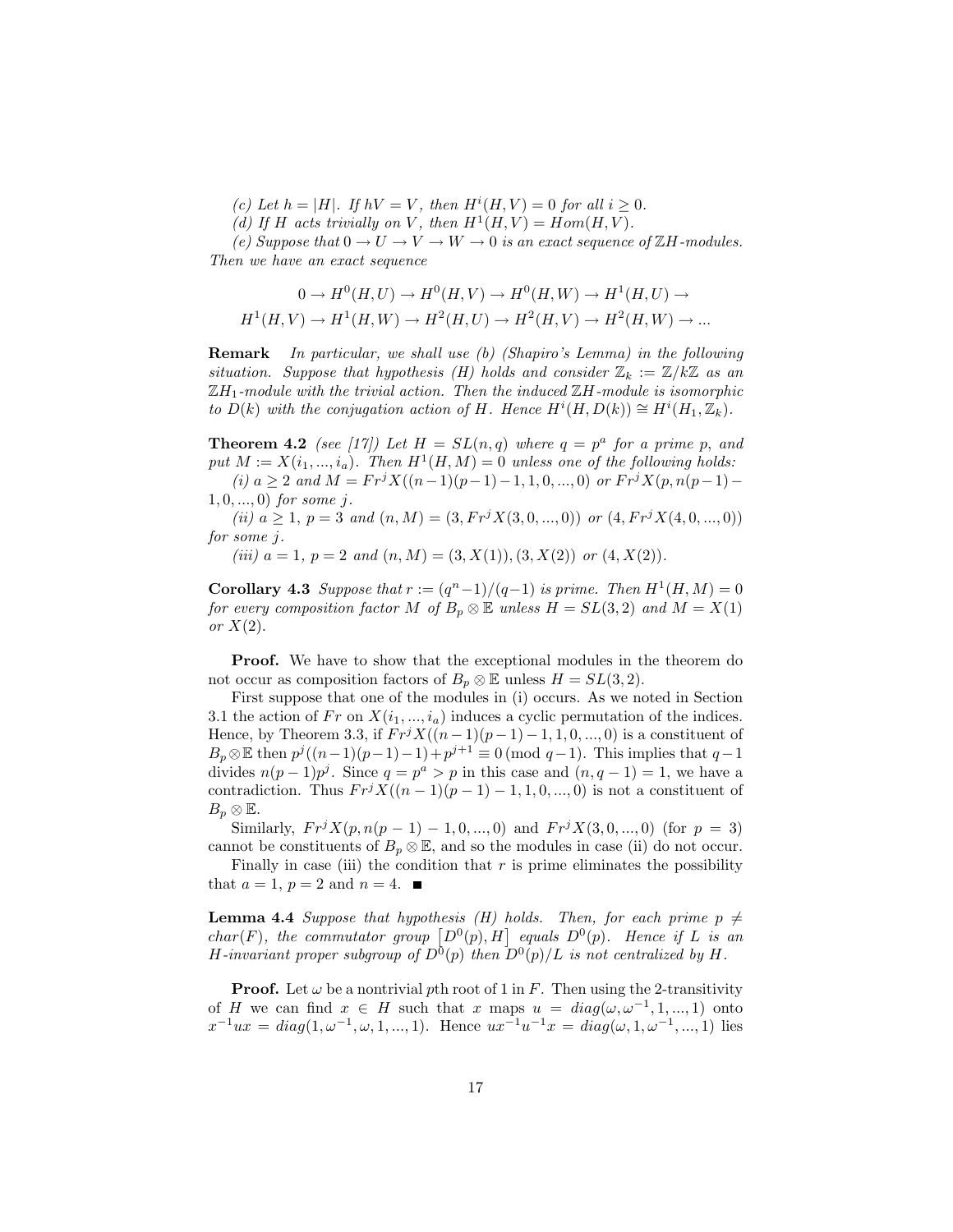in  $[D^0(p), H]$ . Since the latter is H-invariant and H is 2-transitive, a simple argument now show that every element from  $D^0(p)$  lies in  $[D^0(p), H]$ .

The second statement follows since if L is an H-invariant subgroup of  $D^0(p)$ such that  $D^0(p)/L$  is centralized by H, then  $[D^0(p), H] \leq L$  and so  $L = D^0(p)$ from what we have just shown.  $\blacksquare$ 

**Proposition 4.5** Suppose that  $(r, H) \in \Pi_3$  and  $(p, H, r) = (3, PSL(2, 11), 11)$ or  $(2, M_{23}, 23)$ . Let L be the unique proper nontrivial submodule of  $B_p^0$  (see the Remark following Proposition 1.4). Then  $H^1(H, L) = 0$ .

**Proof.** By Lemma 4.1 and the Remark which follows it we have  $H^1(H, B_p) \cong$  $H^1(H_1, \mathbb{Z}_p) = Hom(H_1, \mathbb{Z}_p)$ . Since  $H_1 \cong A_5$  and  $M_{22}$  in the two cases, we have  $H_1' = H_1$  and so  $Hom(H_1, \mathbb{Z}_p) = 0$ . Now Proposition 1.4 and part (a) of Lemma 4.1 show that  $H^1(H, B_p^0) = 0$ . In each case  $B_p^0/L$  is an irreducible  $\mathbb{Z}H$ -module. Since the centralizer of H in  $B_p^0/L$  is a  $\mathbb{Z}H$ -submodule, Lemma 4.4 shows that the centralizer must be trivial. In other words,  $H^0(H, B^0_p/L) = 0$ . Finally applying part (e) of Lemma 4.1 to the exact sequence

$$
0 \to L \to B_p^0 \to B_p^0/L \to 0
$$

gives the exact sequence  $0 = H^0(H, B_p^0/L) \to H^1(H, L) \to H^1(H, B_p^0) = 0$ , and so  $H^1(H, L) = 0$ .

## 4.1 Calculation of 2-cohomology

Suppose that  $(r, H) \in \Pi_2$  with  $H = PSL(n, q)$  and A is an H-stable subgroup of  $D^0$ . Then problem (III) in the introduction asks for a description of the groups in  $\Delta(A, H)$ . This is a problem in group extensions and as such is related to the second cohomology group  $H^2(H, A)$  although, since we have additional conditions on  $G \in \Delta(A, H)$ , not all abstract extensions may give suitable G. Since  $|H_1: H_1'| = q - 1$ , we know from 2.3 and Theorem 1.5 that when A is a p-subgroup, G splits over A unless either  $p | q - 1$  or  $p | q$ .

In this section we shall eliminate one of these possibilities by showing that  $H^2(H, A) = 0$  unless  $p | q - 1$ . This shows that the only cases where  $\Delta(A, H)$ can contain nonsplit extensions is when  $p \mid q-1$ .

We use the following notation. If L is a finite group and U is a  $\mathbb{Z}L$ -module, then  $U^L$  denotes the submodule consisting of the points in U fixed by L (so  $U^L \cong H^0(L, U)$ .

**Lemma 4.6** (a) (see [23, Theorem 11.5]) Let N be a normal subgroup of a group K and let A be a  $\mathbb{Z}K$ -module. Suppose that  $H^i(N, A) = 0$  for all i with  $1 \leq i \leq j$ . Then the following sequence is exact:

$$
0 \to H^j(K/N, A^N) \to H^j(K, A) \to
$$
  
\n
$$
H^j(N, A)^K \to H^{j+1}(K/N, A^N) \to H^{j+1}(K, A)
$$
\n(4)

In particular, this sequence is always exact when  $j = 1$ .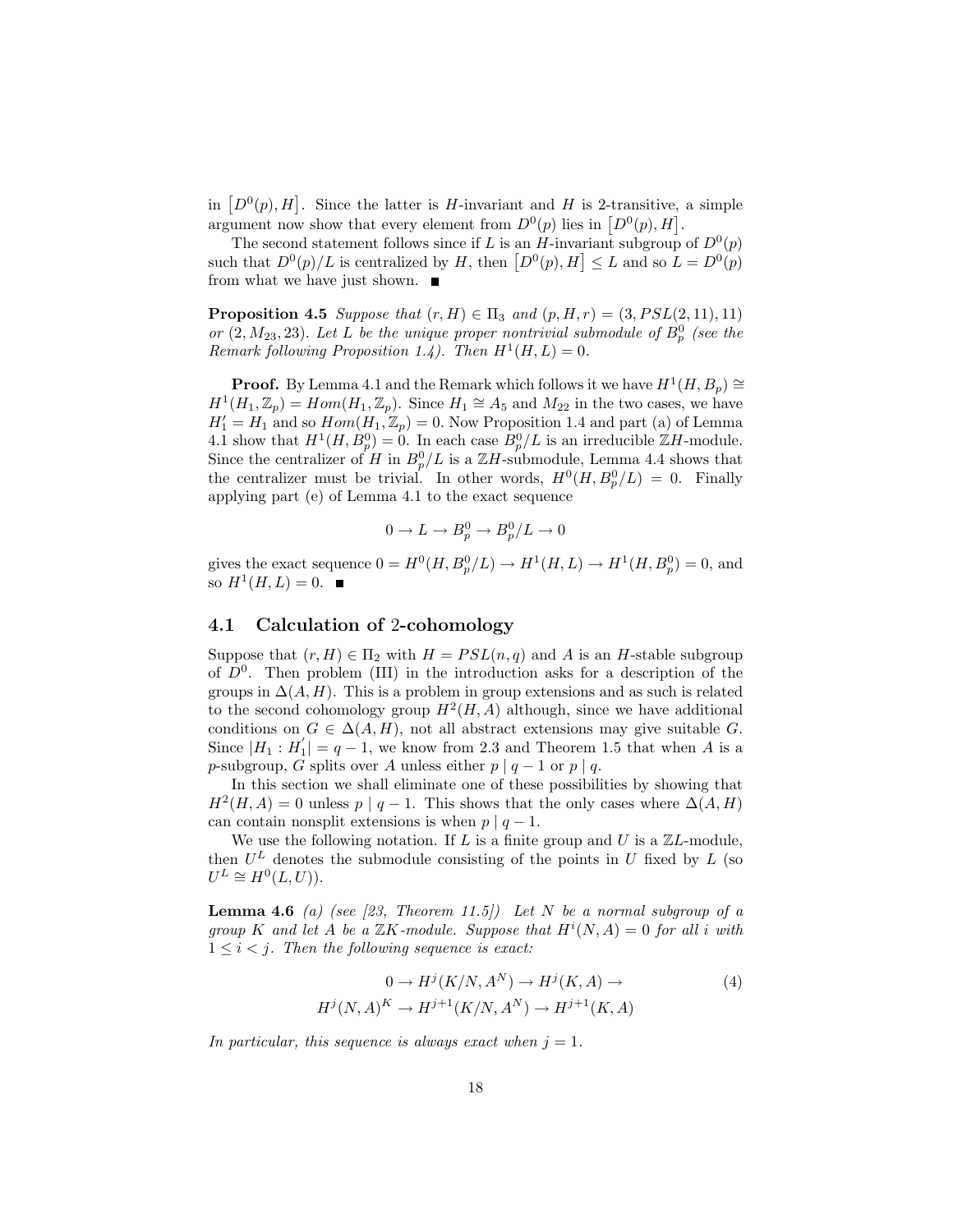(b) (see [8, Section 17.2]) If A is a  $\mathbb{Z}_k$ -module with trivial action, then for all  $i > 0$ :

$$
H^{i}(\mathbb{Z}_{k}, A) = \begin{cases} \{a \in A \, | \, ka = 0\} & \text{if } i \text{ is odd} \\ A/kA & \text{if } i \text{ is even} \end{cases}
$$

(c) (see [24, Lemma 7.64]) Suppose that K is a perfect group, and consider  $\mathbb{Z}_p$  as a  $\mathbb{Z}K$ -module with trivial action. Then  $H^2(K,\mathbb{Z}_p) \neq 0$  (that is, there exist nonsplit central extensions of  $\mathbb{Z}_p$  by K) if and only if p divides the order of the Schur multiplier  $M(K)$  of K.

**Lemma 4.7** (a) Suppose that  $N$  is a normal subgroup of a group  $K$  and  $A$ is a  $\mathbb{Z}K$ -module with trivial action. If N is perfect and  $H^2(N,A) = 0$ , then  $H^2(K/N, A) \cong H^2(K, A).$ 

(b) For each prime p we have  $H^2(GL(m, q), \mathbb{Z}_p) = \mathbb{Z}_{(q-1,p)}$  except possibly in the cases  $(m, q, p) = (2, 2, 2), (2, 3, 2), (2, 4, 2), (2, 9, 3), (3, 2, 2), (3, 3, 3),$  $(3, 4, 2), \text{ or } (4, 2, 2).$ 

**Proof.** (a) By Lemma 4.1(d) we have  $H^1(N, A) = Hom(N, A)$  and so  $H^1(N, A) = 0$  because N is perfect. Now by (4) with  $j = 2$  we have the exact sequence

$$
0 \to H^2(K/N, A^N) \to H^2(K, A) \to H^2(N, A)^K
$$

Since K acts trivially on A and  $H^2(N, A) = 0$ , therefore  $H^2(K/N, A) \cong$  $H^2(K, A)$ .

(b) First assume that  $(m, q) \neq (2, 2)$  or  $(2, 3)$ . Put  $K := GL(m, q)$  and  $N := SL(m, q)$ . Then N is perfect (including the case  $m = 1$ ) and its Schur multiplier has order h where  $h = 1$  except in the following cases:  $(m, q, h) =$  $(2, 4, 2), (2, 9, 3), (3, 2, 2), (3, 3, 3), (3, 4, 16) \text{ and } (4, 2, 2) \text{ (see, [26] and [27]). By}$ Lemma 4.6(c)  $H^2(N, \mathbb{Z}_p) = 0$  except when  $p \mid h$ . On the other hand,  $K/N$  $\cong \mathbb{Z}_{q-1}$ . Therefore part (a) of this lemma and Lemma 4.6(b) show that, if  $p \nmid h$ , then  $H^2(GL(n, q), \mathbb{Z}_p) = H^2(\mathbb{Z}_{q-1}, \mathbb{Z}_p) = \mathbb{Z}_{(q-1,p)}.$ 

This leaves the two cases where  $(m, q) = (2, 2)$  or  $(2, 3)$ . In the former case  $GL(2, 2) \cong S_3$  which easily implies  $H^2(\widetilde{GL}(2, 2), \mathbb{Z}_p) = 0$  (=  $\mathbb{Z}_{(2-1,p)}$ ) for  $p \neq 2$ . Similarly,  $GL(2,3)$  is an extension of a normal subgroup of order 8 by  $S_3$  and so again  $H^2(GL(2,3),\mathbb{Z}_p)=0$   $(=\mathbb{Z}_{(3-1,p)})$  if  $p\neq 2$ .

**Proposition 4.8** Suppose that  $(r, H) \in \Pi_2$  with  $H = PSL(n, q)$ . Assume that p is a prime with  $p \nmid q$ . Then  $H^2(H, B_p) = \mathbb{Z}_{(q-1,p)}$  unless  $(n, q, r, p) =$  $(3, 3, 13, 2).$ 

**Proof.** By Shapiro's Lemma (see Lemma 4.1) and the definition of  $B_p$ we know that  $H^2(H, B_p) = H^2(H_1, \mathbb{Z}_p)$  where  $H_1$  acts trivially on  $\mathbb{Z}_p$ . Since  $H = SL(n, q)$  when r is prime, the structure of the point stabilizer  $H_1$  is wellknown:  $H_1$  has a normal unipotent subgroup N of order  $q^{n-1}$  and  $H_1/N \cong$  $GL(n-1,q)$ . Since  $p \nmid q$ , we have  $|N|\mathbb{Z}_p = \mathbb{Z}_p$ , and so Lemma 4.1(c) shows that  $H^1(N, \mathbb{Z}_p) = H^2(N, \mathbb{Z}_p) = 0$ . Now equation (4) with  $K = H_1, A = \mathbb{Z}_p$  and  $j = 2$  gives the exact sequence

$$
0 \to H^2(H_1/N, \mathbb{Z}_p^N) \to H^2(H_1, \mathbb{Z}_p) \to 0
$$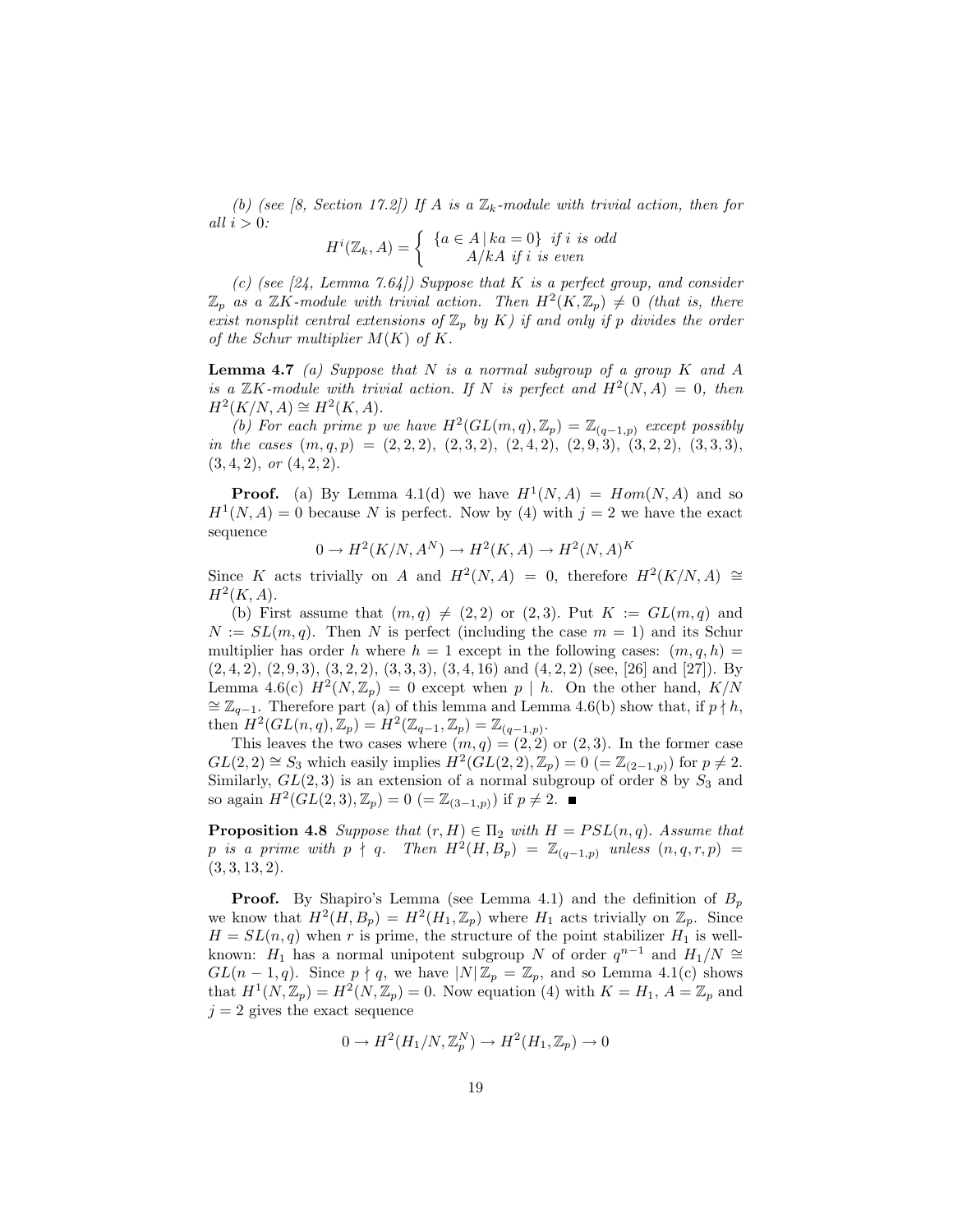Since  $H_1$  acts trivially on  $\mathbb{Z}_p$ ,  $\mathbb{Z}_p^N = \mathbb{Z}_p$  and so  $H^2(H, B_p) \cong H^2(H_1, \mathbb{Z}_p) \cong$  $H^2(K,\mathbb{Z}_p)$  where  $K = H_1/N \cong GL(n-1,q)$ . Applying Lemma 4.7(b) we conclude that  $H^2(H, B_p) = \mathbb{Z}_{(q-1,p)}$  for all primes p with the seven listed possible exceptions.

Since  $p \nmid q$  by assumption, none of the cases  $(n-1, q, p) = (2, 4, 2), (2, 9, 3),$  $(3, 2, 2), (3, 4, 2)$  or  $(4, 2, 2)$  occurs. This leaves the single possible exception:  $(n-1, q, p) = (2, 3, 2)$  as stated.  $\blacksquare$ 

**Theorem 4.9** Suppose that  $(r, H) \in \Pi_2$  with  $H = PSL(n, q)$ . If q is a power of the prime p, then  $H^1(H, A) = H^2(H, A) = 0$  for every finite H-stable psubgroup A of  $D^0$ . Thus every  $G \in \Delta(A, H)$  splits over A and every pair of complements are conjugate in G.

**Proof.** We have  $A \leq D^0(p^k)$  and so every H-composition factor of A is isomorphic to an irreducible constituent of  $B_p^0$ .

We first prove that  $H^1(H, A) = 0$  by induction on the number of H-composition factors of  $A$  under the hypothesis that every  $H$ -composition factor of  $A$  is isomorphic to an irreducible constituent of  $B_p^0$ . If A is an irreducible  $\mathbb{F}_pH$ -module, then it is a direct sum of irreducible  $\mathbb{E} H$ -submodules and so Lemma 4.3 and Lemma 4.1(a) show that  $H^1(H, A) = 0$  (note that every  $\mathbb{E}H$ -module is also a  $\mathbb{Z}$ H-module). Now in general, if A has more than one H-composition factor, then we can choose  $C$  as a maximal  $H$ -stable subgroup of  $A$  and apply Lemma 4.1(e) to obtain the exact sequence

$$
H^1(H, C) \to H^1(H, A) \to H^1(H, A/C)
$$

Since the first and last term are 0 by induction, we have  $H^1(H, A) = 0$  and the induction step is proved. This shows that  $H^1(H, A) = 0$  for all A such that every H-composition factor of A is isomorphic to an irreducible constituent of  $B_p^0$ .

We next prove by induction on k that  $H^2(H, D^0(p^k)) = 0$  for every  $k \geq 0$ . The result is trivial for  $k = 0$ , so suppose  $k > 0$ . Then Lemma 4.1(e) and the exact sequence  $0 \to D^0(p^{k-1}) \to D^0(p^k) \to B_p^0 \to 0$  show that

$$
H^2(H, D^0(p^{k-1})) \to H^2(H, D^0(p^k)) \to H^2(H, B_p^0)
$$

is also exact. The last term of this sequence is 0 by Proposition 4.8 and the first term is 0 by the induction hypothesis. Thus induction shows that  $H^2(H, D^0(p^k)) = 0$  as required.

Finally, consider any *H*-stable subgroup A. Then  $A < D^{0}(p^{k})$  for some k, and so Lemma 4.1(e) gives the exact sequence

$$
H^1(H, D^0(p^k)/A) \to H^2(H, A) \to H^2(H, D^0(p^k))
$$

where the first and last terms are 0 from what we have just proved. Hence  $H^2(H, A) = 0.$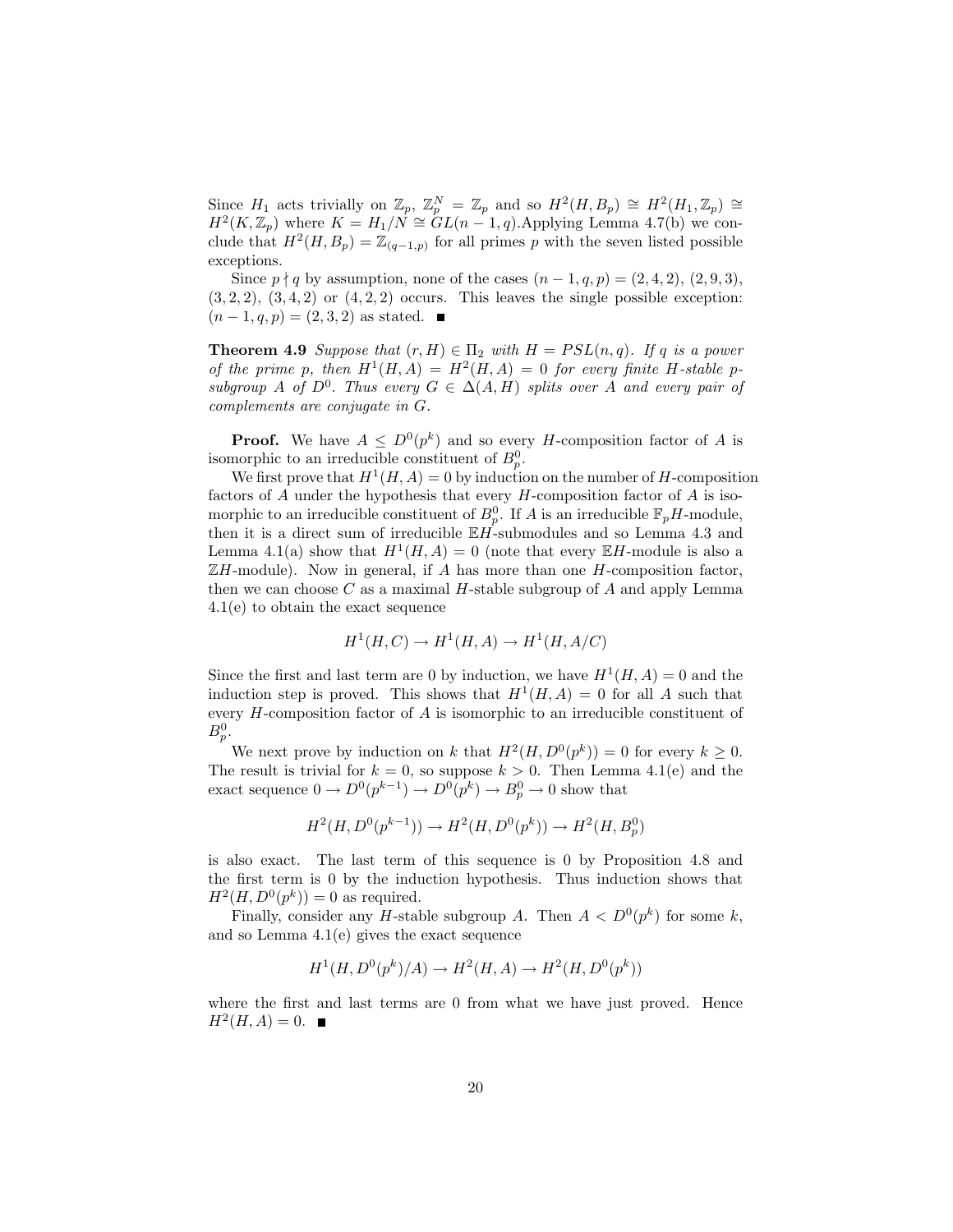### 4.2 Proof of Theorem 1.6

Theorem 1.6 claims that when G satisfies hypothesis (H) and  $d := |H_1 : H_1'|$  is relatively prime to  $|A(G)|$ , then G splits over  $A(G)$ . We already know this in the special case where  $A(G)$  is the direct product of an r-subgroup and a standard subgroup (see Theorem 2.3).

We first prove the theorem when  $A := A(G)$  is a basic subgroup for H. Since we always have splitting over the Sylow r-subgroup of A, it is enough to consider the case where A is basic and  $(|A|, rd) = 1$ . Now Theorem 1.5 shows that  $A = 1$ except when: (a)  $(r, H) \in \Pi_2$  with  $PSL(n, q) \leq H \leq P\Gamma L(n, q)$  and A is a p-group with  $p | q$ , or (b)  $(r, H) = (11, PSL(2, 11))$  or  $(23, M_{23})$ . However, in case (a) we have splitting by Theorem 4.9. On the other hand, splitting can be proved for the basic subgroups in case (b) by direct computations (see Section 6.3). This proves the theorem when A is basic.

The general case now follows. Every *H*-stable subgroup has the form  $\tilde{A} =$  $\tilde{\pi}_m(A)$  where A is basic and  $char(F) \nmid m$ . The hypothesis  $(|A|, d) = 1$  implies that  $(|A|, d) = 1$  and  $(m, d) = 1$ . Now  $G \in \Delta(\tilde{A}, H)$  implies that  $\pi_m(G) \cong$  $G/D^{0}(m)$  lies in  $\Delta(A, H)$  and hence splits over  $A \cong \tilde{A}/D^{0}(m)$ . Thus there exists  $K \in \Delta(D^0(m), H)$  such that  $G = \tilde{A}K$  and  $\tilde{A} \cap K = D^0(m)$ . Now K splits over  $D^0(m)$  by Theorem 2.3, and this gives a splitting for G over  $\tilde{A}$ .

## 5 The set  $\Delta(1, H)$

In the present section we consider the groups in  $\Delta(1, H)$  for  $(r, H) \in \Pi$ .

We wish to classify the groups in  $\Delta(1, H)$  up to conjugacy in  $GL(r, F)$  ( $\sim$ equivalence) and also up to conjugacy in  $Mon(r, F)$  ( $\approx$ -equivalence). The latter classification is required in order to apply Lemma 1.7.

For each  $G \in \Delta(1, H)$ , the restriction of  $\pi$  to G defines an isomorphism of G onto H, so we can attach to G a uniquely determined representation  $\rho$  of H defined by  $\pi(\rho(x)) = x$  for all  $x \in H$ .

**Lemma 5.1** Let  $G, \tilde{G} \in \Delta(1, H)$  with corresponding representations  $\rho$  and  $\sigma$ , respectively. Then

(a)  $G \sim \tilde{G}$  if and only if for some automorphism  $\alpha$  of H and some  $c \in$  $GL(r, F)$  we have  $\rho(x) = c^{-1}\sigma(\alpha(x))c$  for all  $x \in H$ .

(b)  $G \approx \tilde{G}$  if and only if for some automorphism  $\alpha$  of H such that  $\alpha(H_1)$  =  $H_1$  and some  $c \in Mon(r, F)$  we have  $\rho(x) = c^{-1}\sigma(\alpha(x))c$  for all  $x \in H$ .

**Proof.** Since  $G = \text{Im } \rho$  and  $\tilde{G} = \text{Im } \sigma$  it is clear that the conditions are sufficient for conjugacy in both cases. We consider the necessity of these conditions.

(a) If  $G = c^{-1}\tilde{G}c$  for some  $c \in GL(r, F)$ , then  $\alpha(x) := \pi(c\rho(x)c^{-1})$  is an automorphism of H with the required property since  $\sigma \circ \pi$  is the identity on  $\tilde{G}$ .

(b) Now suppose that  $G = c_0^{-1} \tilde{G} c_0$  for some  $c_0 \in Mon(r, F)$ . Since the monomial group permutes the subspaces  $Fe<sub>1</sub>, Fe<sub>2</sub>, ... Fe<sub>r</sub>$ , there exists i such that  $c_0e_i$  is a scalar multiple of  $e_1$ . Since H is transitive, there exists  $y \in H$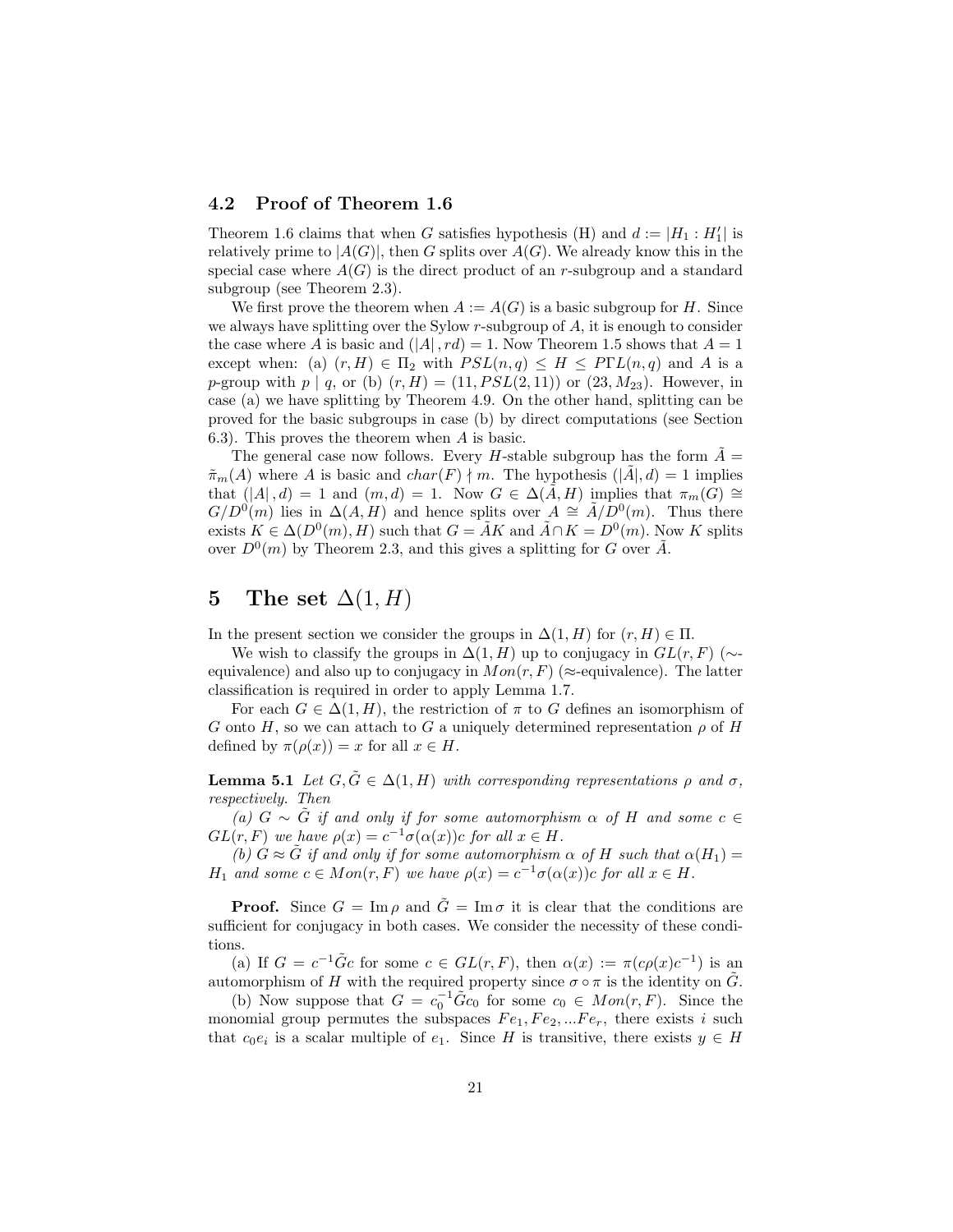such that  $c_1 := \rho(y)$  maps  $e_1$  onto  $e_i$ . Then  $c := c_0 c_1 \in Mon(r, F)$  fixes  $Fe_1$ . Now  $G = c^{-1}\tilde{G}c$  and  $c^{-1}\sigma(H_1)c = \rho(H_1)$ . Thus defining the automorphism  $\alpha$ by  $\alpha(x) := \pi(c\rho(x)c^{-1})$  as in (a) we find that  $\alpha(H_1) = H_1$  as required.

Now suppose that  $G \in \Delta(1, H)$  and let  $\rho$  be the corresponding representation of H. Since  $\rho(H_1)$  maps  $Fe_1$  into itself, we have homomorphism  $\lambda_{\rho} \in Hom(H_1, F^*)$  defined by  $\lambda_{\rho}(x)e_1 := \rho(x)e_1$  for all  $x \in H_1$ . The representation  $\lambda_{\rho}^H$  induced from  $\lambda_{\rho}$  on  $H_1$  up to H is equivalent to  $\rho$  (see [4, Theorem (50.2)] for the case of a general field).

This leads to the following criterion.

**Lemma 5.2** Suppose  $G, \tilde{G} \in \Delta(1, H)$  and the corresponding representations of H are ρ and σ. Then  $G \approx \tilde{G}$  if and only if there is an automorphism  $\alpha$  of H such that  $\alpha(H_1) = H_1$  and  $\lambda_\rho = \lambda_\sigma \circ \alpha$ .

**Proof.** First suppose that  $G \approx \tilde{G}$ . Then, as was shown in part (b) of the previous lemma, there exists an automorphism  $\alpha$  of H such that  $\alpha(H_1) = H_1$ and  $c \in Mon(r, F)$  which maps  $Fe_1$  into itself such that  $\rho(x) = c^{-1}\sigma(\alpha(x))c$  for all  $x \in H$ . In particular, if  $x \in H_1$ , then  $\alpha(x) \in H_1$  and so

$$
\lambda_{\rho}(x)e_1 = \rho(x)e_1 = c^{-1}\sigma(\alpha(x))ce_1 = c^{-1}\lambda_{\sigma}(\alpha(x))e_1 = \lambda_{\sigma}(\alpha(x))e_1
$$

Hence  $\lambda_{\rho}(x) = \lambda_{\sigma}(\alpha(x))$  for all  $x \in H_1$  as required.

Conversely, suppose such an automorphism  $\alpha$  exists. We claim that there exists a monomial matrix c such that  $\rho(x) = c^{-1}\sigma(\alpha(x))c$  for all  $x \in H$  and so  $G = c^{-1}\tilde{G}c$ . First consider the case where  $\alpha$  is the identity, and hence  $\lambda_{\rho} = \lambda_{\sigma}$ . Let  $t_1, ..., t_r$  be a set of left coset representatives of  $H_1$  in H with  $t_i e_1 = e_i$ for each i. Since  $\pi(\rho(x)) = \pi(\sigma(x)) = x$  for all  $x \in H$ , there exist nonzero scalars  $\eta_i$  and  $\zeta_i$  such that  $\rho(t_i)e_1 = \eta_i e_i$  and  $\sigma(t_i)e_1 = \zeta_i e_i$  for each i. Let  $c := diag(\gamma_1, ..., \gamma_r)$  be a diagonal matrix whose entries we shall choose later. Now for each  $x \in H$  and each i there exists j such that  $xe_i = e_j$  and then  $t_j^{-1}xt_i \in H_1$ . Hence

$$
c^{-1}\sigma(x)ce_i = c^{-1}\sigma(t_j)\sigma(t_j^{-1}xt_i)\sigma(t_i^{-1})\gamma_i e_i
$$
  
=  $\gamma_i \zeta_i^{-1} c^{-1} \sigma(t_j)\lambda_\sigma(t_j^{-1}xt_i)e_1$   
=  $\gamma_i \zeta_i^{-1} \zeta_j \gamma_j^{-1} \lambda_\sigma(t_j^{-1}xt_i)e_j$ 

Similarly  $\rho(x)e_i = \eta_i^{-1}\eta_j$ . Hence if we define  $\gamma_i = \zeta_i\eta_i^{-1}$  for each i, and use the fact that  $\lambda_{\rho} = \lambda_{\sigma}$  we get  $\rho(x)e_i = c^{-1}\sigma(x)ce_i$  for all i and so  $\rho(x) = c^{-1}\sigma(x)c_i$ as required.

Finally suppose that  $\lambda_{\rho} = \lambda_{\sigma} \circ \alpha$  for some automorphism  $\alpha$  of H such that  $\alpha(H_1) = H_1$ . Then  $\alpha$  can be induced by conjugation by some element  $c_0 \in S$  (see [6, Theorem 4.2B]). In particular,  $c_0e_1 = e_1$ . Thus  $\pi(\sigma(\alpha(x)) = \alpha(x) = c_0xe_0^{-1}$ for all  $x \in H$  and so we can define a representation  $\phi$  of H into  $Mon(r, F)^0$  by

$$
\phi(x) := c_0^{-1} \sigma(\alpha(x)) c_0 \text{ for all } x \in H
$$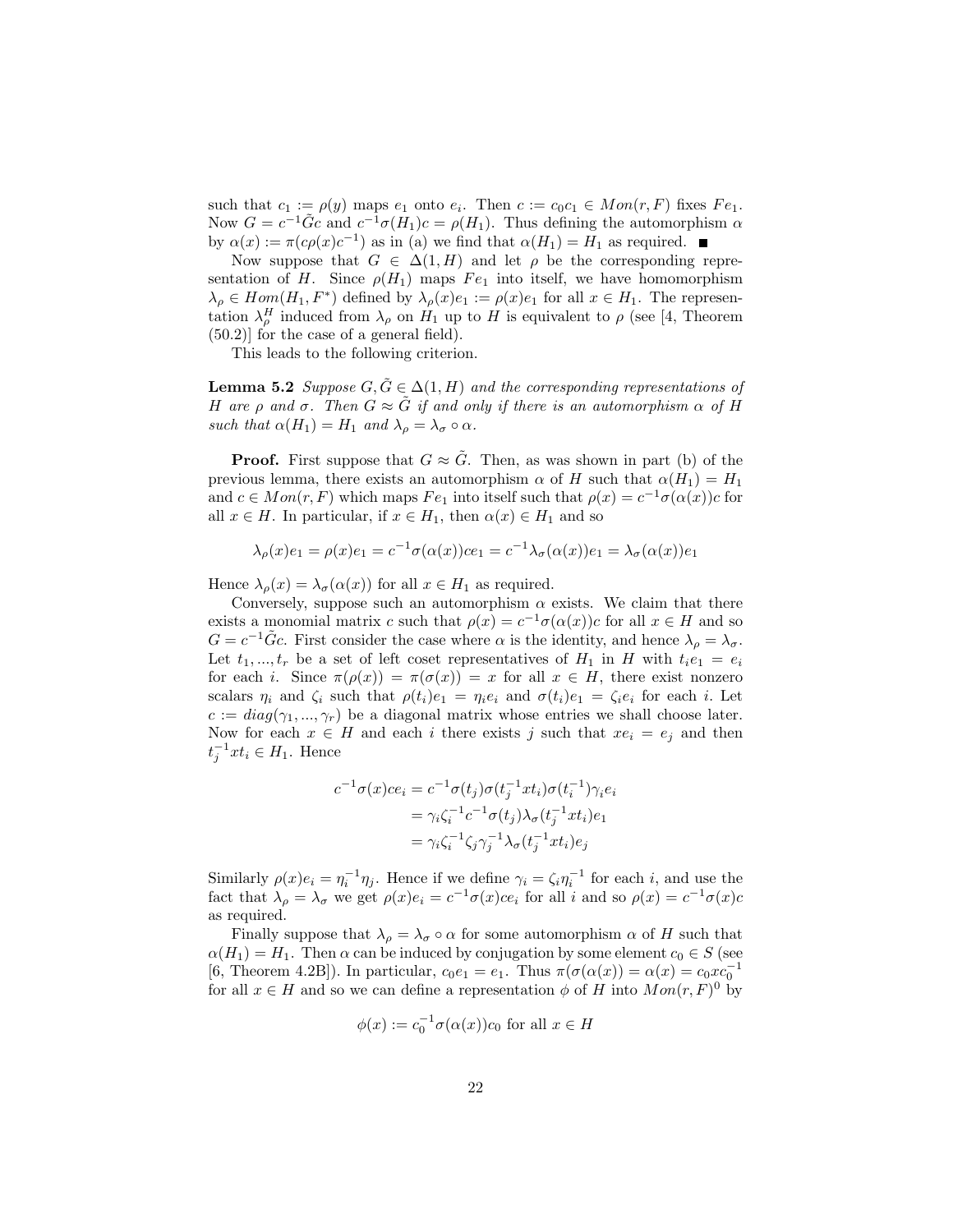Note that  $\pi(\phi(x)) = x$  for all  $x \in H$  and, if  $x \in H_1$ , we have

$$
\phi(x)e_1 = \sigma(\alpha(x))e_1 = \lambda_\sigma(\alpha(x))e_1 = \lambda_\rho(x)e_1
$$

Thus  $\lambda_{\phi} = \lambda_{\rho}$ , and so by the special case above there exists a diagonal matrix  $c_1$  such that  $\rho(x) = c_1^{-1} \phi(x) c_1$  for all x in H. Putting  $c = c_0 c_1$  we obtain  $\rho(x) = c^{-1}\sigma(\alpha(x))c$  for all x. This completes the proof.

#### 5.1 Representations of  $H = PSL(n,q)$

Now consider the case where  $(r, H) \in \Pi_2$  with  $H = PSL(n, q)$  where  $q = p^a$ . In this case  $H_1/H_1'$  is a cyclic group of order  $q-1$  (by definition of  $\Pi_2$  we have excluded the case  $(n, q) = (3, 2)$  where the order is 2).

The permutation action of H is on lines in the underlying vector space  $\mathbb{F}_q^n$ and without loss in generality we may assume that  $H_1$  is the stabilizer of the line spanned by the vector  $(1, 0, ..., 0)^\top$ . Hence the elements of  $H_1$  are the matrices in  $SL(n,q)$  (=  $PSL(n,q)$ ) of the form

$$
\left[\begin{array}{cc} \xi & w \\ 0 & y \end{array}\right]
$$

where  $\xi \in \mathbb{F}_q^*$ , w is a  $1 \times (n-1)$  matrix and  $y \in GL(n-1, q)$  with det  $y = \xi^{-1}$ . For each of the possible groups  $SL(n, q)$  we choose one particular element  $z \in H_1$ as follows. If  $n = 2$  then  $z = diag(\zeta, \zeta^{-1})$  where  $\zeta$  generates the cyclic group  $\mathbb{F}_q^*$ . If  $n \geq 3$  then we choose a block diagonal matrix  $z = diag(\zeta, y)$  where  $\zeta$ generates  $\mathbb{F}_q^*$  and  $y \in GL(n-1,q)$  has determinant  $\zeta^{-1}$  and has no eigenvalues in  $\mathbb{F}_q$ . For example, the matrix y can be taken to be the companion matrix of a polynomial of the form  $X^{n-1} + \beta X + (-1)^{n-1} \zeta^{-1}$  where  $\beta \in \mathbb{F}_q$  is chosen so that this polynomial does not vanish for any of the  $q-1$  nonzero values from  $\mathbb{F}_q$ . Note that in both cases  $H_1 = H'_1 \langle z \rangle$ .

Let  $\Gamma$  be the cyclic group of order a consisting of the automorphisms of  $H$ which are induced by the field automorphisms  $Gal(\mathbb{F}_q)$ ; specifically  $\Gamma$  is generated by  $\gamma$  where  $\gamma(x)$  is obtained by replacing each entry of x by its pth power. Under our hypothesis (H) we know that  $H = PSL(n, q) = PGL(n, q)$ . Therefore, when  $n = 2$ ,  $Out(H) = \Gamma$  and, when  $n > 2$ ,  $Out(H)$  is a semidirect product of  $\Gamma$  by a group  $\langle \tau \rangle$  of order 2 where  $\tau(x) := (x^{-1})^T$  is the inverse transpose (see, for example, [3]). Note that  $\Gamma \cong P\Gamma L(n,q)/PGL(n,q)$ .

We can now determine when two monomial representations of  $H$  of degree r are equivalent (in  $GL(r, F)$ ).

**Lemma 5.3** Suppose that  $(r, H) \in \Pi_2$  with  $H = PSL(n, q)$  and assume that  $char(F) \nmid q.$  Define z as above. Suppose that  $\lambda, \mu \in Hom(H_1, F^*)$ .

(a) If  $\lambda$  is different from  $1_{H_1}$ , then  $\lambda^H$  is an irreducible representation of H. (As is well known,  $(1_{H_1})^H$  is always reducible.)

- (b) The following statements are equivalent:
	- (i)  $\lambda^H$  is equivalent to  $\mu^H$ ;
		- (ii)  $\lambda(z) = \mu(z)$  (if  $n > 2$ ) or  $\lambda(z) = \mu(z)$  or  $\mu(z)^{-1}$  (if  $n = 2$ );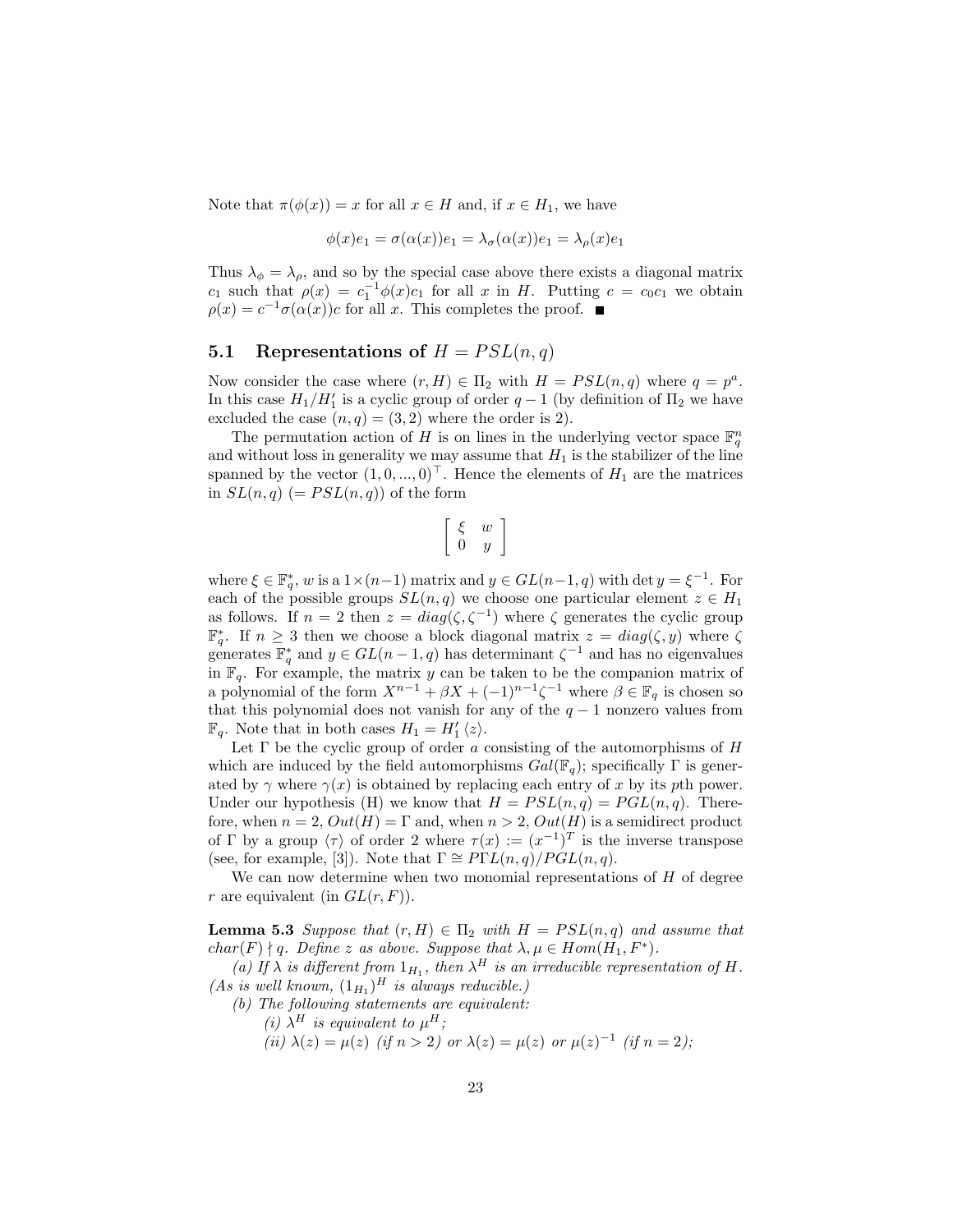(*iii*) 
$$
\lambda = \mu
$$
 (*if*  $n > 2$ ) or  $\lambda = \mu$  or  $\mu^{-1}$  (*if*  $n = 2$ ).  
(*c*) The representation  $\lambda^H \circ \tau$  is equivalent to  $(\lambda^{-1})^H$ .

**Proof.** (a) If  $n > 2$  then [12, Theorem 9.1.4] shows that  $\lambda^H$  is irreducible for each nontrivial  $\lambda \in Hom(H_1, F^*)$ . When  $n = 2$  we know that q is a power of 2 and that  $PGL(2,q) = PSL(2,q)$ . Hence [12, Theorem 9.1.2] shows that  $\lambda^H$  is irreducible in this case too. (In both cases the proofs of these results use the fact that  $char(F) \nmid q$ .

(b) The equivalence is trivial if  $\lambda$  and  $\mu$  are both  $1_{H_1}$  so we can assume  $\lambda^H$  is irreducible. First suppose that  $n > 2$ . In this case the choice of z ensures that z has a single fixed point and hence, by the definition of an induced representation, the traces of the matrices  $\lambda^H(x)$  and  $\mu^H(x)$  equal  $\lambda(x)$  and  $\mu(x)$ , respectively. Thus (i) implies  $\lambda(z) = trace \lambda^H(z) = trace \mu^H(z) = \mu(z)$  which is (ii). Next since  $H_1 = H_1' \langle z \rangle$  and  $H_1'$  is contained in the kernels of  $\lambda$  and  $\mu$ , therefore  $\lambda(z) = \mu(z)$  implies (iii). Finally (iii) trivially implies (i).

Now suppose that  $n = 2$ . In this case z has exactly two fixed points, and again the definition of induced representation shows that the traces of  $\lambda^H(z)$ and  $\mu^{H}(z)$  are  $\lambda(z) + \lambda(z)^{-1}$  and  $\mu(z) + \mu(z)^{-1}$ , respectively. Hence (i) implies that these two traces are equal, and that implies  $\lambda(z) = \mu(z)$  or  $\mu(z)^{-1}$  which is (ii). The proof that (ii) implies (iii) is the same as in the case  $n > 2$ . Finally, a simple matrix calculation using the rational form shows that every element in  $SL(2,q)$  is conjugate to its inverse. Thus, if  $\lambda = \mu$  or  $\mu^{-1}$ , then  $trace \lambda^{H}(x) =$ trace  $\mu^{H}(x) = trace (\mu^{-1})^{H}(x)$  for all  $x \in H$ . Since  $\lambda^{H}$  is irreducible, this implies that  $\lambda^H$  is equivalent to  $\mu^H$  (see, for example, [14, Theorem 1.11] for the case where  $char(F) > 0$ .

With the notation above we define two groups  $\Gamma_1$  and  $\Gamma_2$  of permutations on  $Hom(H_1, F^*)$  as follows. The group  $\Gamma_1$  is generated by the mapping  $\lambda \mapsto \lambda^p$ and  $\Gamma_2$  is generated by  $\lambda \mapsto \lambda^p$  and  $\lambda \mapsto \lambda^{-1}$ . (Note that  $H_1/H_1'$  is cyclic of order  $q-1$ . Hence the order of  $Hom(H_1, F^*)$  divides  $q-1$  and so is relatively prime to p.)

**Proposition 5.4** Suppose that  $(r, H) \in \Pi_2$  with  $H = PSL(n, q)$  and  $q = p^a$ . Assume that  $char(F) \neq p$ .

(a) If  $n > 2$  then the ≈-conjugacy classes in  $\Delta(1, H)$  are in bijective correspondence with the orbits of  $Hom(H_1, F^*)$  under  $\Gamma_1$ , and the ∼-conjugacy classes are in bijective correspondence with the orbits of  $Hom(H_1, F^*)$  under the group  $\Gamma_2$ .

(b) If  $n = 2$  then the ≈-conjugacy classes and ∼-conjugacy classes in  $\Delta(1, H)$ coincide and are in bijective correspondence with the orbits of  $Hom(H_1, F^*)$ under the group  $\Gamma_2$ .

**Proof.** We are going to use Lemma 5.2 and Lemma 5.3. Since  $H$  is 2transitive,  $H_1$  is maximal in  $H$  and hence its own normalizer. Thus the only inner automorphisms  $\alpha$  of H with  $\alpha(H_1) = H_1$  are those induced by elements of H<sub>1</sub>. For these automorphisms we have  $\lambda \circ \alpha = \lambda$  for the class functions  $\lambda \in Hom(H_1, F^*)$ . Thus in applying Lemma 5.2 we can restrict ourselves to outer automorphisms.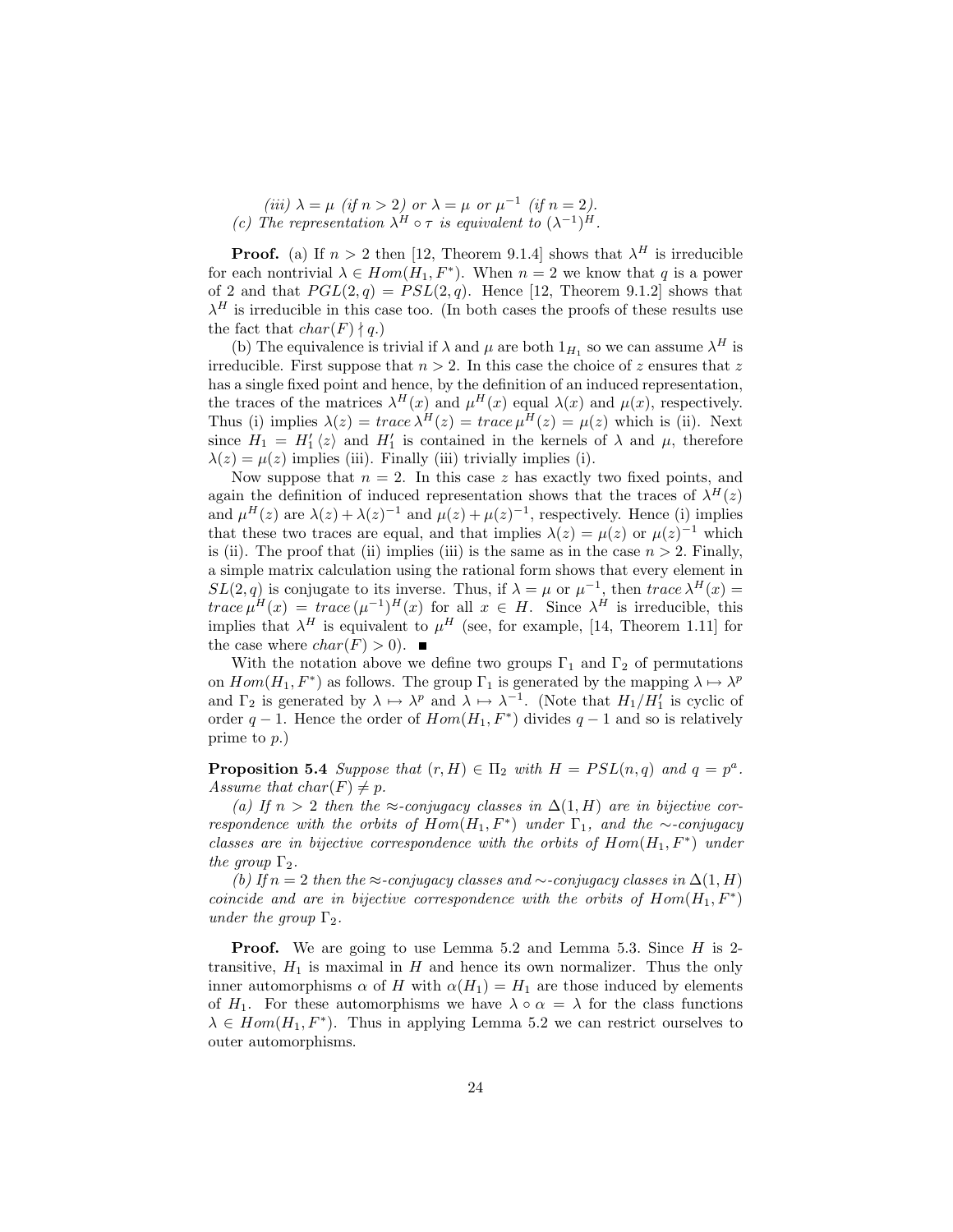As we noted above, if  $n > 2$ , then  $Out(H)$  is the semidirect product  $\Gamma(\tau)$ . The group  $\Gamma$  fixes  $H_1$  and  $\tau$  maps  $H_1$  onto the stabilizer of a hyperplane which is not conjugate to  $H_1$  in H. Thus Lemma 5.2 shows that the Monconjugacy classes in  $\Delta(1, H)$  are in bijective correspondence with the orbits of  $Hom(H_1, F^*)$  under the mapping  $\lambda \mapsto \lambda \circ \gamma = \lambda^p$ ; that is, the orbits of  $\Gamma_1$ . This proves the first part of (a). Now the second part of (b) follows using Lemma  $5.1(a)$  and Lemma  $5.3(c)$ .

If  $n = 2$ , then  $Out(H) = \Gamma$  and a similar argument using Lemma 5.3(c) shows that the ≈-conjugacy classes in  $\Delta(1, H)$  are in bijective correspondence with the orbits of  $\Gamma_1$  acting on the set of sets of the form  $\{\lambda, \lambda^{-1}\}\$  with  $\lambda \in Hom(H_1, F^*)$ . By Lemma 5.3(c) these orbits correspond bijectively to the orbits of  $\Gamma_2$  on  $Hom(H_1, F^*)$ .

Corollary 5.5 Assume that char(F)  $\nmid$  p(q - 1) (in particular, this holds if  $char(F) = 0.$ 

(a) If  $n > 2$  there are

$$
\frac{1}{a} \sum_{i=0}^{a-1} (p^i - 1, p^a - 1)
$$

 $\approx$ -conjugacy classes in  $\Delta(1, H)$ . If  $q = 2$  the single  $\approx$ -conjugacy class is also a  $\sim$ -conjugacy class, but when  $q > 2$  there are

$$
\frac{1}{2a} \sum_{i=0}^{a-1} ((p^i - 1, p^a - 1) + (p^i + 1, p^a - 1))
$$

 $\sim$ -conjugacy classes in  $\Delta(1, H)$ .

(b) If  $n=2$  there are

$$
\frac{1}{2a} \sum_{i=0}^{a-1} ((p^i - 1, p^a - 1) + (p^i + 1, p^a - 1))
$$

 $\approx$ -conjugacy classes in  $\Delta(1, H)$  and each of these is also a ∼-conjugacy class.

**Proof.** By the hypothesis on F,  $Hom(H_1, F^*)$  is cyclic of order  $q-1 = p^a-1$ . The elements in  $\Gamma_1$  are the permutations  $\lambda \mapsto \lambda^{p^i}$   $(i = 0, 1, ..., a-1)$  and the number of  $\lambda$  fixed by  $\lambda \mapsto {\lambda}^{p^i}$  is clearly  $(p^i-1, p^a-1)$ . For  $q=2$ ,  $\Gamma_1=\Gamma_2$ , but for  $q > 2$  the group  $\Gamma_2$  has a additional elements, namely  $\lambda \mapsto \lambda^{-p^i}$   $(i =$  $(0, 1, ..., a-1)$  and the permutation  $\lambda \mapsto \lambda^{-p^i}$  has  $(p^i + 1, p^a - 1)$  fixed point on  $Hom(H_1, F^*)$ . Applying the "Burnside Lemma" to count orbits now yields the formulae above.

## 6 Describing conjugacy classes of extensions for  $(r, H) \in \Pi$

Let  $(r, H) \in \Pi$ . We shall describe here how to construct a complete family of representatives of the  $\sim$ -conjugacy classes of groups G which satisfy hypothesis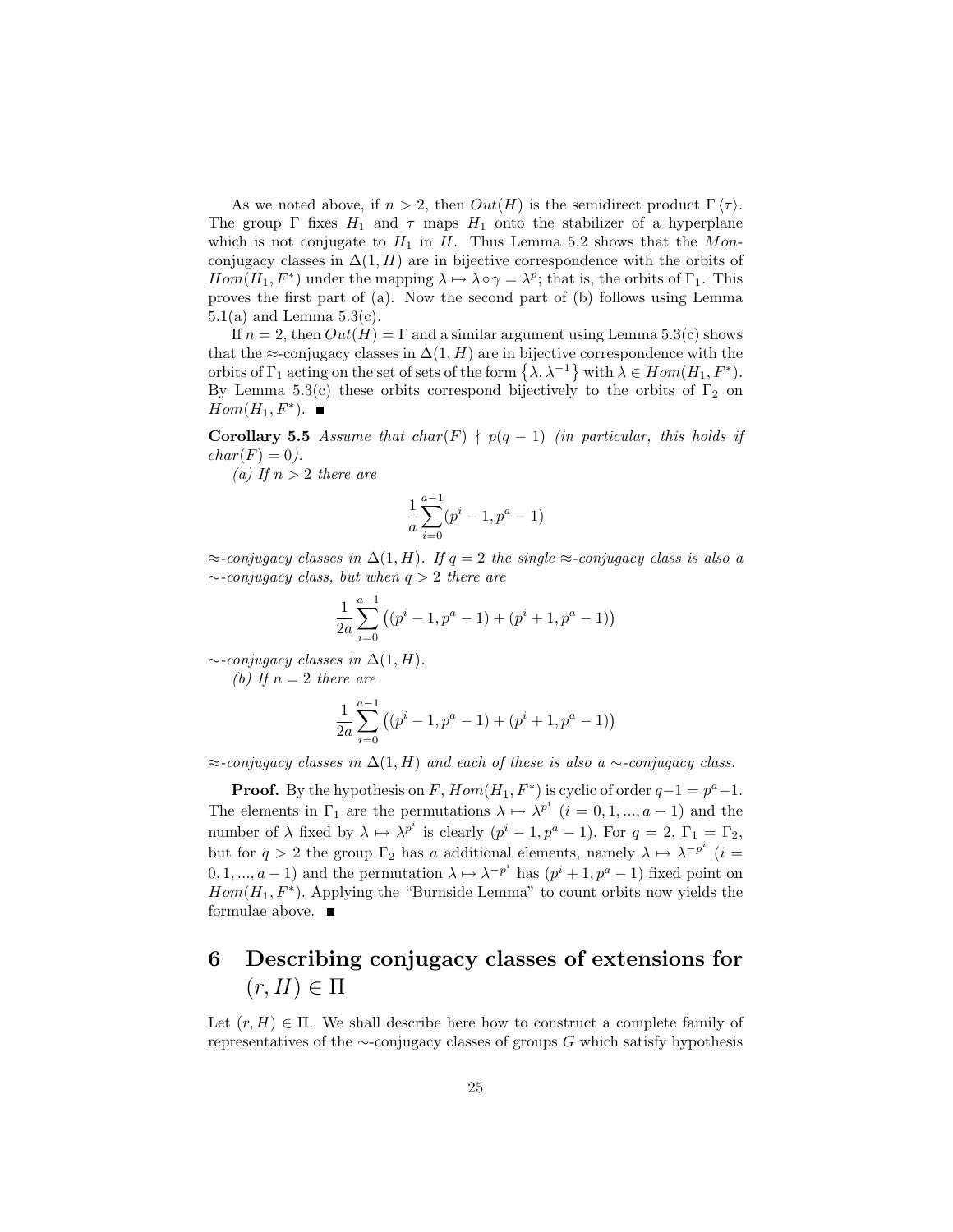(H) with  $\pi(G) = H$  in terms of the basic subgroups in  $\Phi(r, H)$ . For the classes  $\Pi_1$  and  $\Pi_3$  we can list the basic subgroups completely and so obtain a complete description of the extensions G. For the class  $\Pi_2$  we do not have a complete description of the basic subgroups, but we can give a partial description.

By definition of the basic subgroups, every  $H$ -stable subgroup is uniquely of the form  $A = \tilde{\pi}_m(A)$  with  $A \in \Phi(r, H)$  and  $m \geq 1$  not divisible by  $char(F)$  (see Section 1.2). Lemma 1.7 shows that if we can find a complete set of representatives for the ≈-conjugacy classes in  $\Delta(A, H)$  for  $A \in \Phi(r, H)$ , then application of  $\tilde{\pi}_m(A)$  gives a complete set of representatives for the ≈-conjugacy classes in  $\Delta(\tilde{\pi}_m(A), H)$  and (for  $m > 1$  and  $char(F) \nmid m$ ), these are also a set of representatives for the ∼-classes (Lemma 2.1). It is only for the sets  $\Delta(1, H)$  and  $\Delta(Z^0, H)$ , that we have to distinguish between the ≈-classes and the ∼-classes. Lemma 2.1 also shows that the groups in  $\Delta(A, H)$  are irreducible (and so satisfy hypothesis (H)) unless  $A \leq Z^0$ . Again we must examine the representatives in  $\Delta(1, H)$  and  $\Delta(Z^0, H)$  separately to distinguish those which are irreducible. Note that, if  $K_1, ..., K_s$  is a set of representatives for the ≈-classes (respectively,  $\sim$ -classes) in  $\Delta(A, H)$ , then  $Z^0 K_1, ..., Z^0 K_s$  is a set of representatives for the corresponding classes in  $\Delta(Z^0A, H)$ 

In most cases the characteristic of the field does not affect the result. However, exceptions arise when  $char(F) = p$  and  $p = r$  or cases (i) or (ii) in Proposition 1.4 occur. In these exceptional cases,  $\Phi_p(r, H) = \{1\}$  because  $D^0$  contains no nontrivial  $p$ -subgroups, and there may then be fewer basic subgroups. We shall only deal with the generic case below, and leave the modifications required for the exceptional cases to the reader.

## 6.1 Extensions for  $(r, H) \in \Pi_1$

In this case  $H = Alt(r)$  or  $Sym(r)$  and  $r \ge 7$ . Theorem 1.5 shows that  $\Phi(r, H) = \{1, Z^0\}$ . If  $H = Alt(r)$ , then  $H_1 = H'_1$  and so Lemma 5.1 shows that H is a representative of the unique  $\approx$ -class (and hence unique  $\sim$ -class) in  $\Delta(1, H)$ . Theorem 2.3 shows that the groups in  $\Delta(Z^0, H)$  split over  $Z^0$ , and so  $Z^0H$  represents the unique  $\approx$ -class in  $\Delta(Z^0,H)$ . Now a complete set of representatives of the ∼-classes of groups G satisfying hypothesis (H) with  $H = Alt(r)$ is given by  $\tilde{\pi}_m(H)$ ,  $\tilde{\pi}_m(Z^0H)$  as m ranges over the integers  $> 1$  which are not divisible by  $char(F)$  (the groups H and  $Z^0H$  have been omitted since they are reducible).

If  $H = Sym(r)$ , then there are two nonconjugate groups isomorphic to H in  $Mon(r, F)$ , namely, S and  $\tilde{S} := \{\varepsilon(x)x \mid x \in S\}$  (see Section 1.3). However, of these only  $\tilde{S}$  lies in  $Mon(r, F)^{0}$  and so again there is a single  $\approx$ -class in  $\Delta(1, H)$ . Similarly  $Z^0 \tilde{S}$  represents the unique ≈-class in  $\Delta(Z^0, H)$ . A complete set of representatives of the  $\sim$ -classes of groups G satisfying hypothesis (H) with  $H = Sym(r)$  is given by  $\tilde{\pi}_m(\tilde{S}), \tilde{\pi}_m(Z^0 \tilde{S})$  as m ranges over the integers > 1 which are not divisible by  $char(F)$ .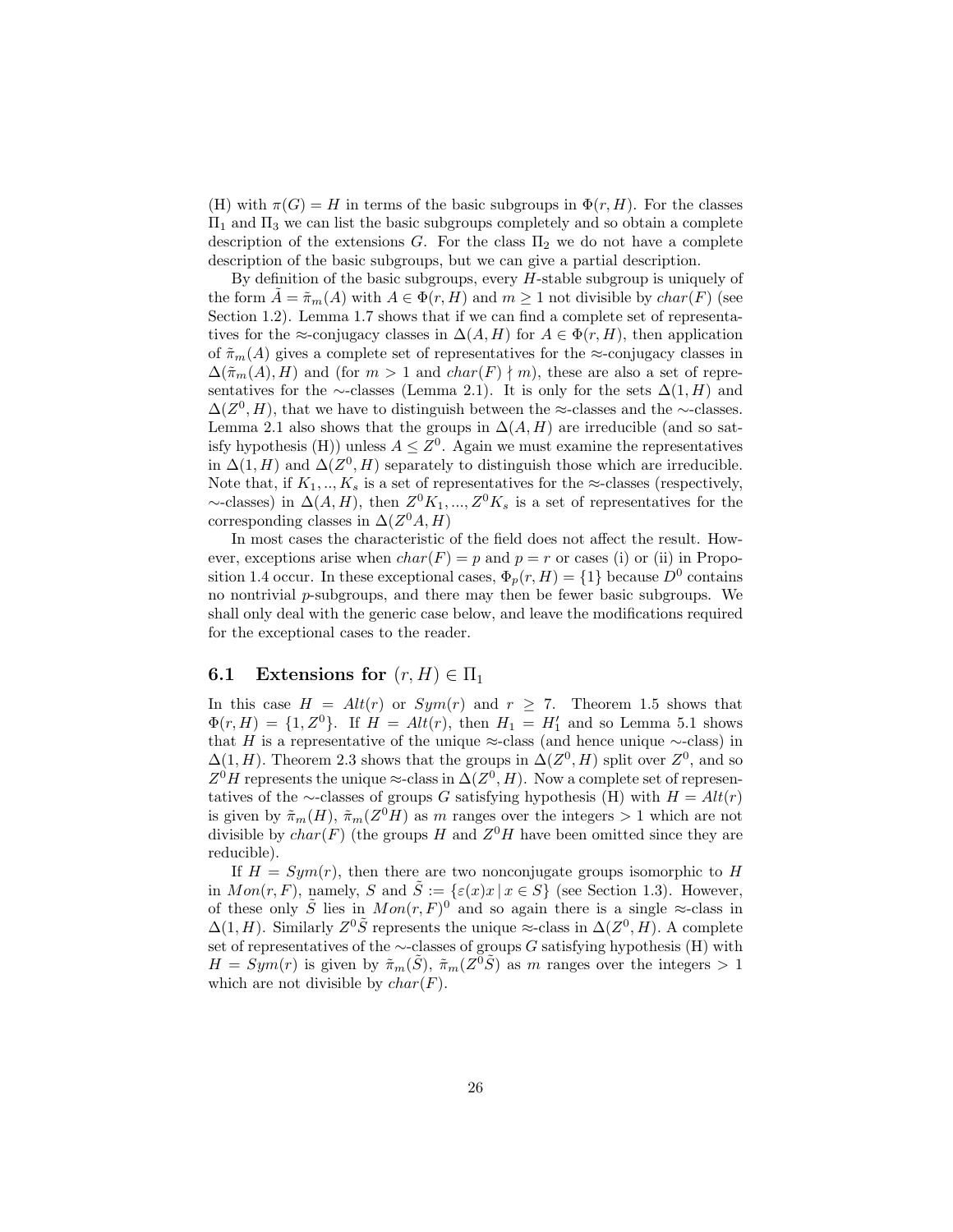## 6.2 Extensions for  $(r, H) \in \Pi_2$

In this case  $PSL(n,q) \leq H \leq P\Gamma L(n,q)$  with  $q = p^a$  and Theorem 1.5 shows that

$$
\Phi(r, H) = \left\{ A, Z^0 A \mid A \in \Phi_p(r, H) \right\}
$$

We do not have a complete description of  $\Phi_p(r, H)$ , although Sections 2.1 and 3 give considerable information. In general, we have a complete description of the basic subgroups of height 1 but do not know whether there are basic subgroups of greater height. However, apart from this we have enough information to complete our description of the extensions by H.

To simplify the explanation we assume that  $H = PSL(n, q)$ .

**Lemma 6.1** Let  $\lambda_i \in Hom(H_1, F^*)$  be chosen so that  $K_i := \lambda_i^H(H)$  (i =  $1, ..., d$ ) is a set of distinct representatives for the  $\approx$ -conjugacy classes in  $\Delta(1, H)$ . If q is a power of the prime p, and A is a finite H-stable p-group then  $AK_1, ..., AK_d$ is a set of distinct representatives for the  $\approx$ -conjugacy classes in  $\Delta(A, H)$ .

Proof. We first show that these groups lie in distinct classes. Indeed, suppose that  $A \leq D^{0}(p^{k})$ , say, and choose m such that  $m \equiv 1 \pmod{q-1}$  and  $m \equiv 0 \pmod{p^k}$ . If  $AK_i \approx AK_j$ , then  $\pi_m(AK_i) \approx \pi_m(AK_j)$ . But for each  $x \in H$  we have  $\pi_m(\lambda_i^H(x)) = (\lambda_i^m)^H(x) = \lambda_i^H(x)$  because  $\lambda_i$  has order dividing q − 1. Hence  $\pi_m(AK_i) = K_i$  and similarly  $\pi_m(AK_j) = K_j$ . Thus  $AK_i \not\approx AK_j$ unless  $i = j$ .

We now show that for each  $G \in \Delta(A, H)$  we have  $G \approx AK_i$  for some i. Indeed, we know that G splits over A by Theorem 4.9, and so  $G = AK$  where  $K \in \Delta(1, H)$ . Then, for some i and some  $c \in Mon(r, F)$ , we have  $K_i = c^{-1}Kc$ . Applying  $\pi$  we obtain  $H = \pi(c)^{-1} H \pi(c)$  and so  $\pi(c)$  lies in the normalizer N of H in S. By [6, Theorem 4.2B] we know that conjugation by N induces the group of all automorphisms of  $H$  which permute the point stabilizers amongst themselves (in this case the stabilizers of lines). As we have seen before, these automorphisms form the group  $P\Gamma\mathcal{L}(n,q)$ . However, we know that  $P\Gamma\mathcal{L}(n,q)$ leaves every *H*-stable subgroup invariant (Corollary 3.8). Since  $c \in DN$  this shows that  $c^{-1}AKc = c^{-1}Ac \cdot c^{-1}Kc = AK_i$  as required.

On the other hand if  $AK_1, ..., AK_d$  is a set of distinct representatives for the  $\approx$ -conjugacy classes in  $\Delta(A, H)$ , then it is readily seen that  $Z^0 AK_1, ..., Z^0AK_d$ is a set of distinct representatives for the  $\approx$ -conjugacy classes in  $\Delta(Z^0A, H)$ . Thus we obtain a complete set of representatives of the extensions of basic subgroups by  $H$ . This leads as above to a complete description of a set of representatives of the form  $\tilde{\pi}_m(A)$  and  $\tilde{\pi}_m(Z^0A)$  for the extensions of the other H-stable subgroups. The final step is to remove any groups  $K_i$  or  $Z^0 K_i$  which are reducible, and to drop some  $K_i$  or  $Z^0 K_i$  when their ∼-classes contain more than one  $\approx$ -class.

## 6.3 Extensions for  $(r, H) \in \Pi_3$

In this case  $(r, H) = (7, PSL(3, 2)), (11, PSL(2, 11)), (11, M_{11})$  and  $(23, M_{23})$ . We shall deal with these one by one.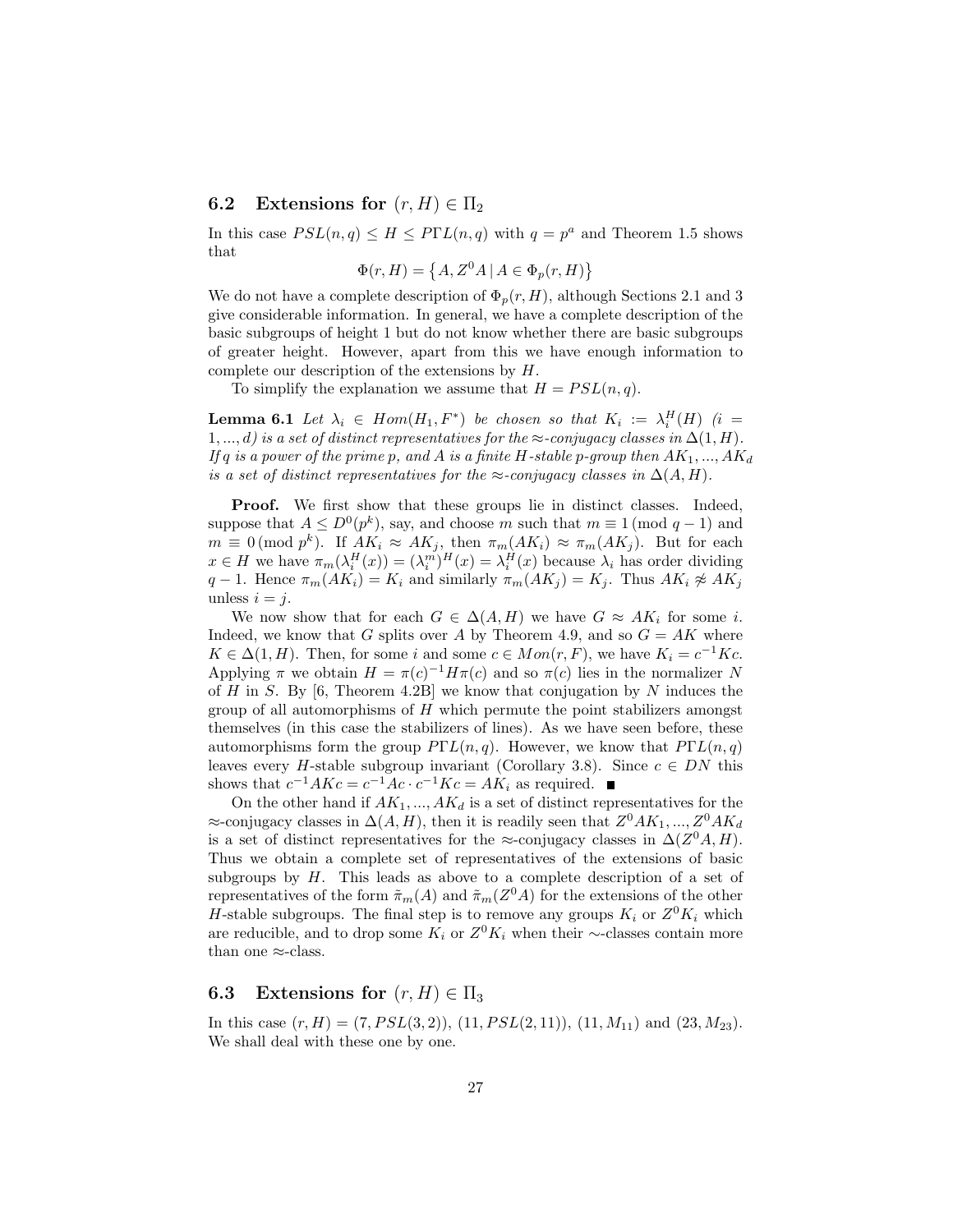#### **6.3.1**  $(r, H) = (7, PSL(3, 2))$

As Theorem 1.5 shows,  $\Phi_p(7, PSL(3, 2)) = \{1\}$  except for  $p = 7$  and  $p =$ 2. Proposition 1.4 shows that  $B_2^0$  has only one nonzero proper submodule and this has dimension 3. Corresponding to this submodule we have  $A \in$  $\Phi_2(7,PSL(3,2))$  of order  $2^3$  as the only basic subgroup of height 1. Computations using GAP [11] showed that there were no basic 2-subgroups of height  $\geq 2$ and hence  $\Phi_2(7, PSL(3, 2)) = \{1, A\}$ . We outline these computations. We can do the computations over a field of characteristic 0 (or any other characteristic  $\neq 2$  or 7).

As a permutation group

$$
PSL(3,2) = \langle (1,2,3,4,5,6,7), (2,3)(4,7) \rangle
$$

The split extension  $D^0(2^2)H$  is constructed as a subgroup  $\langle z, y, u \rangle$  of  $Mon(r, F)$ where the matrices z and y in S correspond to the two generators of  $PSL(3, 2)$ and  $u := diag(i, -i, 1, 1, 1, 1, 1) \in D^{0}(2^{2})$ . The subgroups of  $D^{0}(2^{2})$  which are normal in  $D^{0}(2^{2})H$  are precisely the H-stable subgroups of  $D^{0}(2^{2})$ . GAP shows that  $D^{0}(2^{2})$  contains four normal subgroups which are orders 1,  $2^{3}$ ,  $2^{6}$  and  $2^{12}$ , respectively, and may be identified as 1, A,  $D^{0}(2)$  and  $D^{0}(2^{2})$ . The group A consists of the cyclic transformations of  $v := diag(-1, -1, -1, 1, 1, -1, 1)$ together with the identity. Since there are no basic  $H$ -stable 2-subgroups of height 2 there can be none of greater height (see Section 2.1). Thus  $\Phi(7, H) =$  ${1, Z^0, A, Z^0A}.$ 

Next we consider  $\Delta(1, H)$ . Since  $H_1/H_1'$  has order 2, there are two inequivalent monomial representations of degree 7. This gives rise to two  $\approx$ -classes (which are also  $\sim$ -classes) of subgroups in  $\Delta(1, H)$  with representatives H and  $K$ , say, where  $H$  is reducible but  $K$  is not. We can take  $K$  as the subgroup generated by z and  $diag(-1, 1, 1, -1, 1, -1, -1)y$ . Now  $\Delta(A, H)$  contains the split extension  $AH (= AK$  in this case). Using GAP we can find a complete set of representatives of the ≈-classes in  $\Delta(A, H)$  as follows.

Let  $z, y$  and v be matrices defined above. To find representatives of the  $\approx$ -classes in  $\Delta(A, H)$  it is enough to consider the groups G in  $\Delta(A, H)$  which contain z (see Lemma 2.2). Since  $\pi_2(G) \in \Delta(1, H)$  we may also assume that  $\pi_2(G) = H$  or K. Since the closure of  $\langle v \rangle$  under conjugation by H equals A, therefore G has the form  $\langle z, wy, v \rangle$  with  $w \in D^0(4)$  such that  $\pi_2(w) = 1$  or  $\pi_2(w) = diag(-1, 1, 1, -1, 1, -1, -1)$ . Indeed, it is clearly enough to restrict w to a set of coset representatives of A: in the former case we can take  $w$  ranging over the subgroup

$$
C := \langle diag(-1,-1,1,1,1,1,1), diag(1,1,-1,-1,1,1,1), diag(1,1,1,1,-1,-1,1) \rangle
$$

and in the latter case w ranges over  $Cw_0$  where  $w_0 = diag(i, 1, 1, i, 1, i, i)$ . Using GAP we tested these sixteen possibilities and found that only two gave groups of order  $2^3 \cdot 168$ . The two groups obtained were the split extension AH and the group

$$
G := \langle z, diag(1, 1, 1, 1, -1, -1, 1)y, v \rangle
$$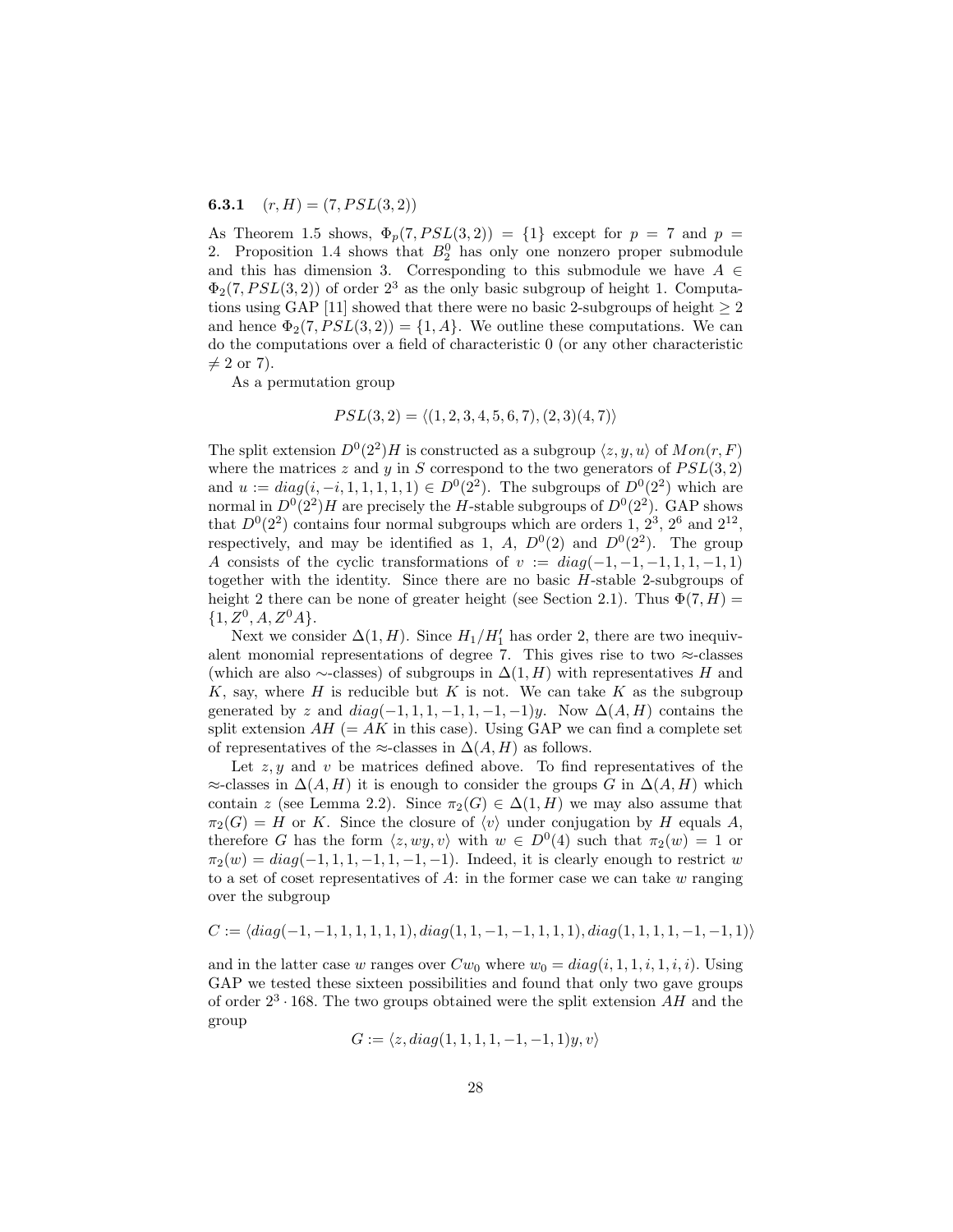It is obvious that  $\pi(G) = \pi(H) = H = \langle z, y \rangle$  and GAP verifies that both have order  $2^3 \cdot |H|$ . Since there is only one H-stable subgroup of order  $2^3$ , we conclude that  $A = A(G) = A(K)$ . On the other hand, GAP shows that G contains an element of order 8 but AH does not. Hence G is not isomorphic to AH and so is a nonsplit extension of A (the action of the factor group on A is the same in both cases). Thus  $\Delta(A, H)$  has exactly two ≈-classes, and AH and G are representatives of these classes.

The remaining calculations are similar to those in the previous subsections. This is the only case where we have a nonsplit extension of a basic subgroup.

#### **6.3.2**  $(r, H) = (11, PSL(2, 11))$

We know that in this case the orders of the basic subgroups are only divisible by r and 3 (see Theorem 1.5) and that there is a basic subgroup  $A$  of order  $3^5$  corresponding to the nonzero proper submodule of  $B_3^0$ . A calculation similar to that done for  $PSL(3, 2)$  shows that in this case there is no basic 3-subgroup of height 2 and hence none of greater height. Thus  $\Phi(11, PSL(2, 11)) = \{1, Z^0, A, Z^0A\}.$ Since  $H_1 \cong Alt(5)$  is perfect,  $\Delta(1, H)$  has a single ≈-class (which is also the only  $\sim$ -class) and we can take H as a representative of this class. To find representatives of the distinct  $\approx$ -classes in  $\Delta(A, H)$  it is enough to consider the groups  $G \in \Delta(A, H)$  such that  $\pi_3(G) = H$ . A calculation similar to that done for  $PSL(3, 2)$  shows that there is only one G with this property (which is necessarily equal to  $AH$ ). Thus there is a single  $\approx$ -class in  $\Delta(A, H)$ . The remaining calculations are similar to those in the preceding subsections.

6.3.3  $(r, H) = (11, M_{11})$ 

In this case Theorem 1.5 shows that  $\Phi(11, M_{11}) = \{1, Z^0\}$ . It is enough therefore to find representatives of the ≈-classes and ∼-classes in  $\Delta(1, H)$ . Since  $H_1 \cong Alt(6) \cdot 2$  there are two monomial representations of H of degree 11. The images of these representations can be taken as  $H$  and  $K$ , say, where  $H$  is reducible but K is not. Hence H and K are representatives of the two  $\approx$ -classes and these are also the  $\sim$ -classes in  $\Delta(1, H)$ . The remaining calculations are similar to the preceding sections.

6.3.4  $(r, H) = (23, M_{23})$ 

In this case Theorem 1.5 shows that the orders of the basic subgroups are only divisible by the primes r and 2 and the Remark following Proposition 1.4 shows that there is one basic 2-subgroup of level 1, say A, and this group has order  $2^{11}$ . A calculation similar to that done for  $PSL(3, 2)$  now shows that H has no basic 2-subgroups of higher levels. Hence  $\Phi(23, M_{23}) = \{1, Z^0, A, Z^0A\}$ . Since H<sub>1</sub> is perfect, there is a single  $\approx$ -class in  $\Delta(1, H)$  and we may take H as a representative. To find representatives for the  $\approx$ -classes in  $\Delta(A, H)$  it is enough to consider the groups G such that  $\pi_2(G) = H$ . A calculation similar to that done for  $PSL(3, 2)$  (but requiring more care since the group is much larger),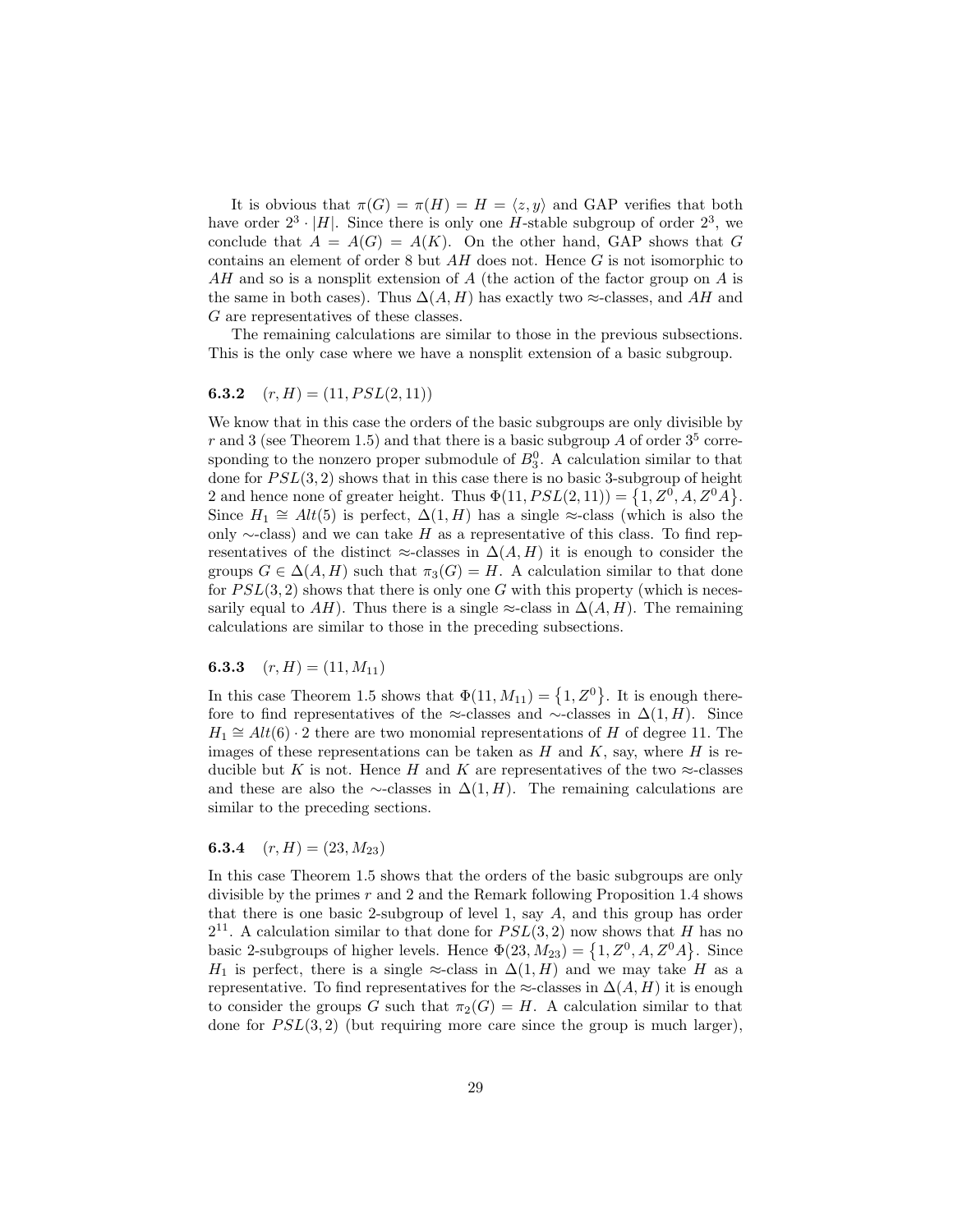shows that there is only one such group which is necessarily the split extension AH. Thus  $\Delta(A, H)$  consists of a single ≈-class and AH is a representative of this class. The remaining calculations are similar to those above.

Acknowledgement. The first author acknowledges partial support from NSERC Operating Grant A7171. This grant also supported a visit by the second author to Carleton University for joint work on this paper. We are grateful to V. Burichenko and A. Kleshchev for helpful comments while the paper was in preparation. In particular, Burichenko's observation (Lemma 1.7) has played a crucial role in this work.

## References

- [1] Z. B´acskai, Finite Irreducible Monomial Groups of Prime Degree, Ph. D. Thesis, Australian National University, Canberra, Australia, 1999.
- [2] M. Bardoe and P. Sin, The permutation modules for  $GL(n+1, F_q)$  acting on  $P^{n}(F_q)$  and  $F_q^{n+1}$ , J. London Math. Soc. 61 (2000) 58–80.
- [3] J.H. Conway, R.T. Curtis, S.P. Norton, R.A. Parker and R.A. Wilson, Atlas of Finite Groups, Oxford University Press, Oxford, 1985.
- [4] C.W. Curtis and I. Reiner, Representation Theory of Finite Groups and Associative Algebras, Interscience, New York, 1962.
- [5] A.S. Detinko, Classification of irreducible maximal solvable subgroups of prime degree classical groups over finite fields, (preprint 2001).
- [6] J.D. Dixon and B. Mortimer, Permutation Groups, Springer-Verlag, New York, 1996.
- [7] J.D. Dixon and A. Zalesskii, Finite primitive linear groups of prime degree, J. London Math. Soc. (2) 57 (1998) 126–134.
- [8] D.S. Dummit and R.M. Foote, Abstract Algebra (2nd ed.), Prentice-Hall, New Jersey, 1999.
- [9] W. Feit, Some consequences of the classification of finite simple groups, in "Santa Cruz Conf. Finite Groups, Calif., 1979", Amer. Math. Soc., Providence, R.I., 1980, pp. 175–181.
- [10] D.L. Flannery, The finite irreducible monomial linear groups of degree 4, J. Algebra 218 (1999) 436–469.
- [11] The GAP Group, GAP—Groups, Algorithms, and Programming, Version 4.3, 2002 (http://www.gap-system.org).
- [12] R. Guralnick, T. Penttila, C.E. Praeger and J. Saxl, Linear groups with orders having certain large prime divisors, Proc. London Math. Soc. (3) 78 (1999) 167–214.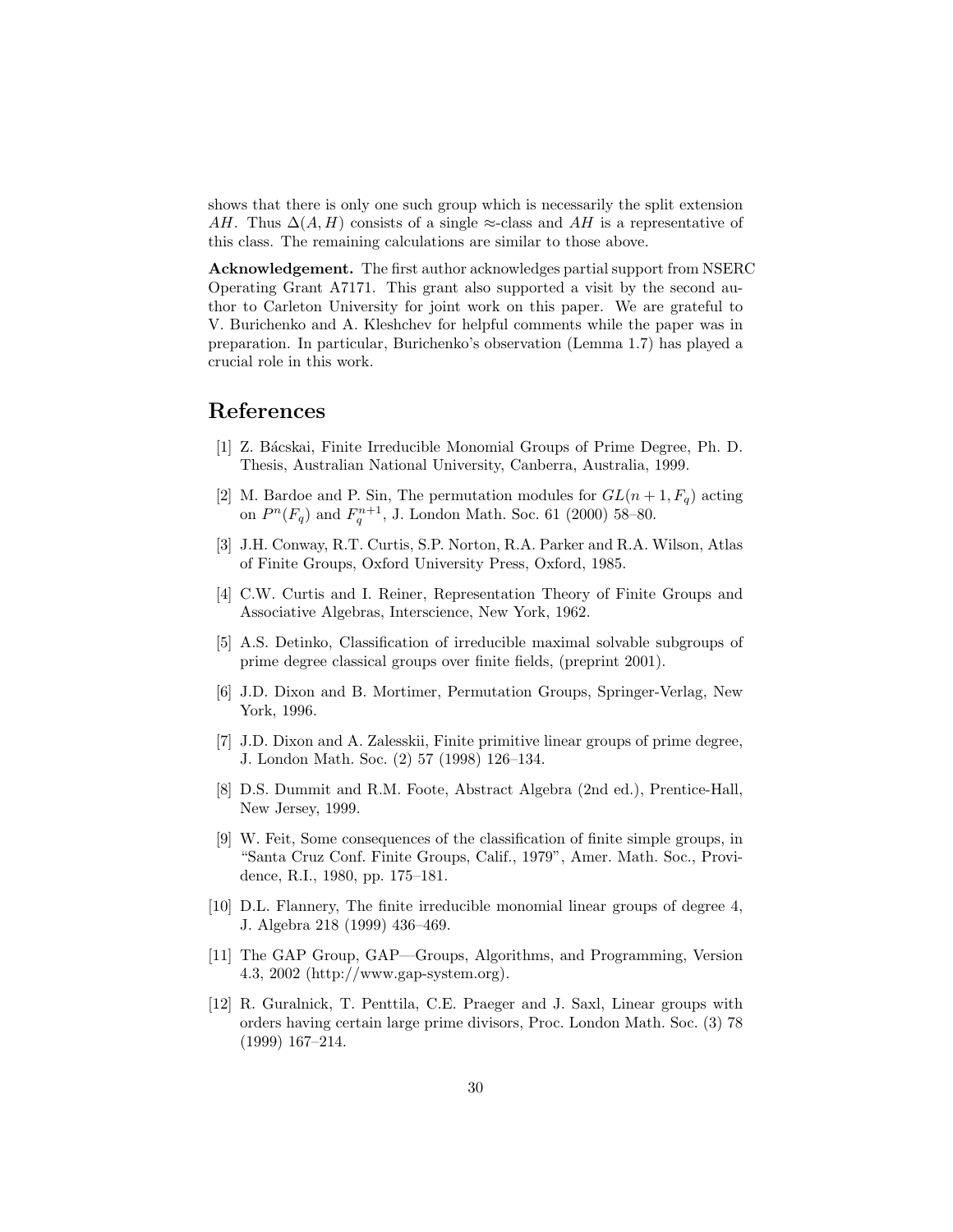- [13] B. Huppert, Endliche Gruppen I, Springer-Verlag, 1967.
- [14] B. Huppert and N. Blackburn, Finite groups II, Springer-Verlag, 1980.
- [15] S. Jennings, The structure of the group ring of a p-group over a modular field, Trans. Amer. Math. Soc. 50 (1941) 175–185.
- [16] M. Klemm, Über die Reduction von Permutation Moduln, Math. Z. 143, (1975) 113-117.
- [17] A.S. Kleschev, On extensions of modules of truncated polynomials and external powers over finite special linear groups (in Russian), Mat. Zametki 51 (1992) no.5, 43–53.
- [18] A.S. Kondratiev and A. Zalesski, Linear groups of degree  $\leq$  27 over residue rings, J. Algebra 240 (2001) 120–142.
- [19] T.I. Kopylova, Finite irreducible solvable groups of matrices of prime degree (in Russian), Vesti Akad. Navuk Belorussian SSR (ser. Fiz.-Mat. Navuk) (1976) no.5, 14–22.
- [20] V. Landazuri and G. Seitz, On the minimal degrees of projective representations of the finite Chevalley groups, J. Algebra 32(1974) 418–443.
- [21] B. Mortimer, The modular permutation representations of the known doubly transitive groups, Proc. London Math. Soc. (3) 41(1980) 1–20.
- [22] M. Muzychuk, The structure of submodules of the permutation module  $(GL(p), V_n(p), p > 3)$ , in: Group Representation Theory, abstracts of an International Workshop, Haifa, 1994, p.5
- [23] J.J. Rotman, An Introduction to Homological Algebra, Academic Press, New York, 1979.
- [24] J.J. Rotman, An Introduction to the Theory of Groups (4th ed.), Springer-Verlag, New York, 1995.
- [25] M.W. Short, The Primitive Soluble Permutation Groups of Degree Less Than 256, Lecture Notes in Math. #1519, Springer-Verlag, Berlin, 1992.
- [26] R. Steinberg, Representation of algebraic groups, Nagoya Math. J. 22 (1963) 33–54.
- [27] R. Steinberg, Lectures on Chevalley Groups, Yale University, New Haven, 1967.
- [28] D.A. Suprunenko, Minimal irreducible solvable linear groups of prime degree (in Russian), Trudy Mosk. Mat. Ob-va 29 (1973) 223–234.
- [29] D.A. Suprunenko, Matrix Groups, Transl. of Math. Mongraphs #45, Amer. Math. Soc., Providence, R.I., 1976.